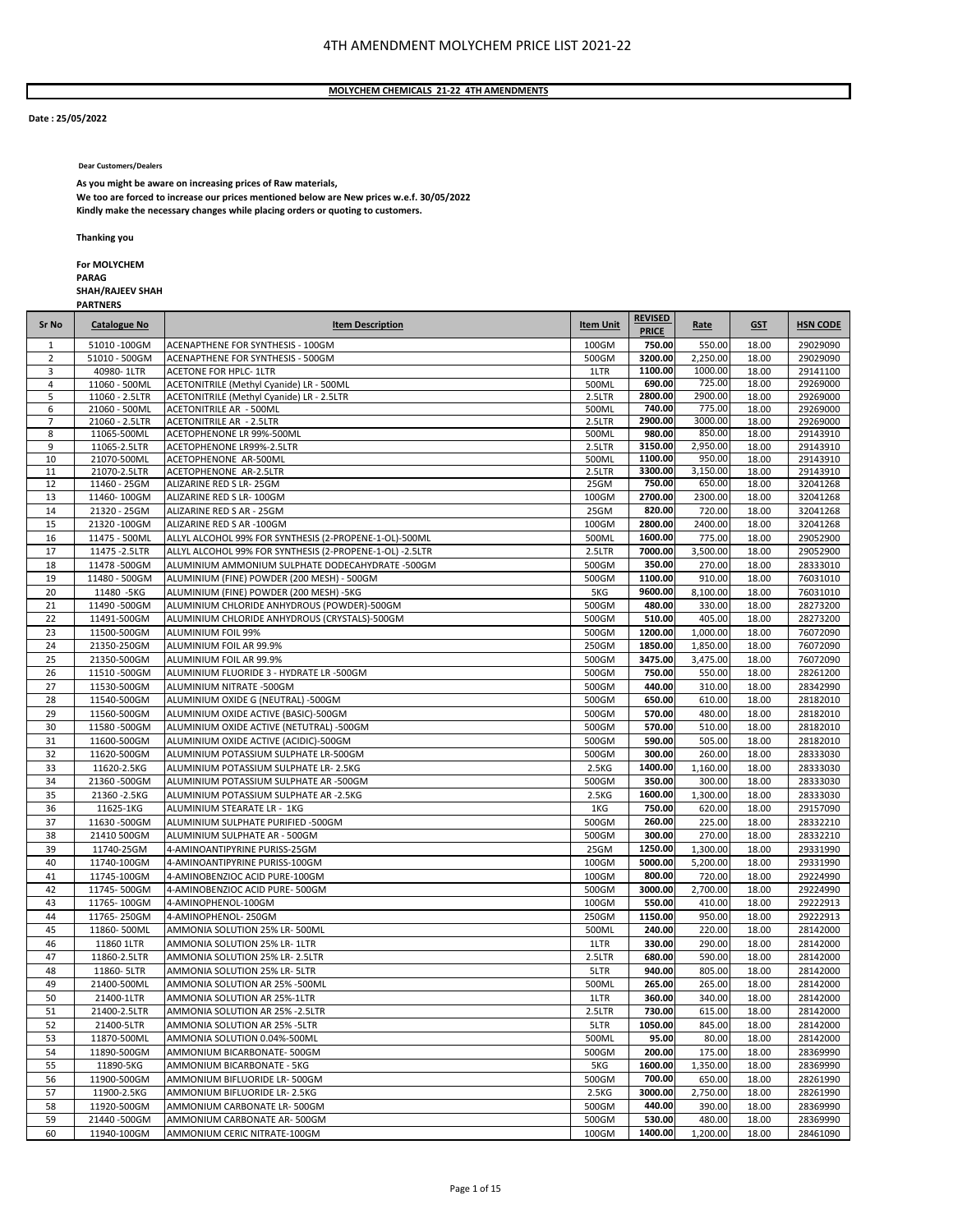| 61  | 21460-100GM    | AMMONIUM CERIC NITRATE AR-100GM                          | 100GM  | 1700.00  | 1,500.00  | 18.00 | 28461090 |
|-----|----------------|----------------------------------------------------------|--------|----------|-----------|-------|----------|
| 62  | 11941-500ML    | AMMONIUM CERIC NITRATE 0.05 N VOLUMETRIC SOLUTION (N/20) | 500ML  | 330.00   | 305.00    | 12.00 | 38220090 |
|     |                |                                                          |        |          |           |       |          |
| 63  | 11960-100GM    | AMMONIUM CERIC SULPHATE LR -100GM                        | 100GM  | 1600.00  | 1,400.00  | 18.00 | 28461090 |
| 64  | 11960-500GM    | AMMONIUM CERIC SULPHATE LR -500GM                        | 500GM  | 6000.00  | 5,600.00  | 18.00 | 28461090 |
| 65  | 21480-100GM    | AMMONIUM CERIC SULPHATE AR -100GM                        | 100GM  | 1800.00  | 1,700.00  | 18.00 | 28461090 |
| 66  | 21480-500GM    | AMMONIUM CERIC SULPHATE AR -500GM                        | 500GM  | 6400.00  | 6,000.00  | 18.00 | 28461090 |
| 67  | 11980-500GM    | AMMONIUM CHLORIDE LR -500GM                              | 500GM  | 280.00   | 230.00    | 18.00 | 28271000 |
| 68  | 11980-1KG      | AMMONIUM CHLORIDE LR-1KG                                 | 1KG    | 480.00   | 425.00    | 18.00 | 28271000 |
| 69  | 11980-5KG      | AMMONIUM CHLORIDE LR -5KG                                | 5KG    | 1800.00  | 1,600.00  | 18.00 | 28271000 |
|     |                |                                                          |        | 440.00   |           |       |          |
| 70  | 21500-500GM    | AMMONIUM CHLORIDE AR -500GM                              | 500GM  |          | 380.00    | 18.00 | 28271000 |
| 71  | 21500-5KG      | AMMONIUM CHLORIDE AR -5KG                                | 5KG    | 3500.00  | 3,350.00  | 18.00 | 28271000 |
| 72  | 12000-500GM    | tri-AMMONIUM CITRATE LR-500GM                            | 500GM  | 1600.00  | 1,400.00  | 18.00 | 29181590 |
| 73  | 12040-500GM    | AMMONIUM DIHYDROGEN ORTHOPHOSPHATE LR-500GM              | 500GM  | 700.00   | 700.00    | 18.00 | 31054000 |
| 74  | 21560-500GM    | AMMONIUM DIHYDROGEN ORTHOPHOSPHATE AR -500GM             | 500GM  | 800.00   | 800.00    | 18.00 | 31054000 |
| 75  | 12050-500GM    | AMMONIUM FERRIC CITRATE (BROWN) -500GM                   | 500GM  | 750.00   | 550.00    | 18.00 | 29181550 |
| 76  | 12070-500GM    | AMMONIUM FERRIC SULPHATE E.P.(Dodeca)-500GM              | 500GM  | 450.00   | 330.00    | 18.00 | 28332990 |
| 77  | 21570-500GM    |                                                          | 500GM  | 520.00   | 390.00    | 18.00 | 28332990 |
|     |                | AMMONIUM FERRIC SULPHATE AR (Dodeca)-500GM               |        |          |           |       |          |
| 78  | 12060-500GM    | AMMONIUM FERROUS SULPHATE LR (Hexa)-500GM                | 500GM  | 300.00   | 260.00    | 18.00 | 28429090 |
| 79  | 12060-1KG      | AMMONIUM FERROUS SULPHATE LR (Hexa)-1KG                  | 1KG    | 540.00   | 470.00    | 18.00 | 28429090 |
| 80  | 12060-5KG      | AMMONIUM FERROUS SULPHATE LR (Hexa)-5KG                  | 5KG    | 2450.00  | 2,100.00  | 18.00 | 28429090 |
| 81  | 21580-500GM    | AMMONIUM FERROUS SULPHATE AR (Hexa)-500GM                | 500GM  | 450.00   | 360.00    | 18.00 | 28429090 |
| 82  | 21580-5KG      | AMMONIUM FERROUS SULPHATE AR (Hexa)-5KG                  | 5KG    | 3500.00  | 2,700.00  | 18.00 | 28429090 |
| 83  | 12080-500GM    | AMMONIUM FLUORIDE LR-500GM                               | 500GM  | 950.00   | 830.00    | 18.00 | 28261990 |
| 84  | 21600-250GM    |                                                          | 250GM  | 1650.00  | 1,400.00  |       | 28261990 |
|     |                | AMMONIUM FLUORIDE AR - 250GM                             |        |          |           | 18.00 |          |
| 85  | 21600-500GM    | AMMONIUM FLUORIDE AR -500GM                              | 500GM  | 2600.00  | 2,600.00  | 18.00 | 28261990 |
| 86  | 12130-100GM    | AMMONIUM IODIDE LR - 100GM                               | 100GM  | 4000.00  | 3,200.00  | 18.00 | 28415090 |
| 87  | 12130-250GM    | AMMONIUM IODIDE LR - 250GM                               | 250GM  | 9000.00  | 8,000.00  | 18.00 | 28276090 |
| 88  | 21640-50GM     | AMMONIUM IODIDE AR-50GM                                  | 50GM   | 3000.00  | 2,400.00  | 18.00 | 28276090 |
| 89  | 21640-250GM    | AMMONIUM IODIDE AR                                       | 250GM  | 11000.00 | 9,700.00  | 18.00 | 28276090 |
| 90  | 12140-100GM    | AMMONIUM METAVANADATE LR-100GM                           | 100GM  | 1350.00  | 1,300.00  | 18.00 | 28419000 |
| 91  | 12140-500GM    | AMMONIUM METAVANADATE LR-500GM                           | 500GM  | 6500.00  | 6,300.00  | 18.00 | 28419000 |
|     |                |                                                          | 100GM  | 1600.00  | 1,490.00  |       | 28419000 |
| 92  | 21660-100GM    | AMMONIUM METAVANADATE AR-100GM                           |        |          |           | 18.00 |          |
| 93  | 21660-500GM    | AMMONIUM METAVANADATE AR-500GM                           | 500GM  | 7000.00  | 6,850.00  | 18.00 | 28419000 |
| 94  | 12160-100GM    | AMMONIUM MOLYBDATE LR-100GM                              | 100GM  | 1600.00  | 1,500.00  | 18.00 | 28417090 |
| 95  | 12160-250GM    | AMMONIUM MOLYBDATE LR-250GM                              | 250GM  | 3600.00  | 3,500.00  | 18.00 | 28417090 |
| 96  | 12160-500GM    | AMMONIUM MOLYBDATE LR -500GM                             | 500GM  | 6600.00  | 6,350.00  | 18.00 | 28417090 |
| 97  | 21680-100GM    | AMMONIUM MOLYBDATE AR -100GM                             | 100GM  | 1900.00  | 1,800.00  | 18.00 | 28417090 |
| 98  | 21680-500GM    | AMMONIUM MOLYBDATE AR-500GM                              | 500GM  | 7100.00  | 6,800.00  | 18.00 | 28417090 |
| 99  | 21680-1KG      | AMMONIUM MOLYBDATE AR-1KG                                | 1KG    | 13800.00 | 13,200.00 | 18.00 | 28417090 |
|     |                |                                                          |        | 2000.00  |           |       |          |
| 100 | 12161-100GM    | AMMONIUM MOLYBDATE ACS -100GM                            | 100GM  |          | 1,900.00  | 18.00 | 28417090 |
| 101 | 12161-500GM    | AMMONIUM MOLYBDATE ACS -500GM                            | 500GM  | 7200.00  | 6,900.00  | 18.00 | 28417090 |
| 102 | 12170-500GM    | AMMONIUM NICKEL SULPHATE HEXAHYDRATE LR-500GM            | 500GM  | 1900.00  | 1,600.00  | 18.00 | 28429090 |
| 103 | 21690-500GM    | AMMONIUM NICKEL SULPHATE HEXAHYDRATE AR -500GM           | 500GM  | 2200.00  | 1,950.00  | 18.00 | 28429090 |
| 104 | 12220-500GM    | AMMONIUM PERSULPHATE LR-500GM                            | 500GM  | 475.00   | 430.00    | 18.00 | 28334000 |
| 105 | 12220-5KG      | AMMONIUM PERSULPHATE LR -5KG                             | 5KG    | 4100.00  | 3,700.00  | 18.00 | 28334000 |
| 106 | 21740-500GM    | AMMONIUM PERSULPHATE AR - 500GM                          | 500GM  | 525.00   | 480.00    | 18.00 | 28334000 |
| 107 | 21740-5KG      | AMMONIUM PERSULPHATE AR - 5KG                            | 5KG    | 4400.00  | 4,000.00  | 18.00 | 28334000 |
|     |                |                                                          |        |          |           |       |          |
| 108 | 12240-25GM     | AMMONIUM REINECKATE MONOHYDRATE 95% LR-25GM              | 25GM   | 7800.00  | 2,300.00  | 18.00 | 28429090 |
| 109 | 12260-500GM    | AMMONIUM SULPHATE LR-500GM                               | 500GM  | 240.00   | 220.00    | 18.00 | 31022100 |
| 110 | 12260-5KG      | AMMONIUM SULPHATE LR -5KG                                | 5KG    | 1500.00  | 1,320.00  | 18.00 | 31022100 |
| 111 | 21780-500GM    | AMMONIUM SULPHATE AR -500GM                              | 500GM  | 300.00   | 270.00    | 18.00 | 31022100 |
| 112 | 21780-5KG      | AMMONIUM SULPHATE AR -5KG                                | 5KG    | 2100.00  | 1,900.00  | 18.00 | 31022100 |
| 113 | 12307-500ML    | iso- AMYL ACETATE FOR SYNTHESIS-500ML                    | 500ML  | 700.00   | 570.00    | 18.00 | 29153990 |
| 114 | 12307-2.5LTR   | iso- AMYL ACETATE FOR SYNTHESIS-2.5LTR                   | 2.5LTR | 2650.00  | 2,300.00  | 18.00 | 29153990 |
| 115 | 12350-500ML    | ISO-AMYL ALCOHOL LR (FOR MILK TESTING)-500ML             | 500ML  | 550.00   | 450.00    | 18.00 | 29051990 |
| 116 | 12350-2.5LTR   | ISO-AMYL ALCOHOL LR (FOR MILK TESTING) 2.5LTR            | 2.5LTR | 2250.00  | 1,800.00  | 18.00 | 29051990 |
|     |                | ISO-AMYL ALCOHOL AR -500ML                               |        |          |           |       | 29051990 |
| 117 | 21830-500ML    |                                                          | 500ML  | 650.00   | 540.00    | 18.00 |          |
| 118 | 21830-2.5LTR   | ISO-AMYL ALCOHOL AR -2.5LTR                              | 2.5LTR | 2400.00  | 2,050.00  | 18.00 | 29051990 |
| 119 | 31075 - 500ML  | ANILINE LR 99%-500ML                                     | 500ML  | 750.00   | 700.00    | 18.00 | 29214110 |
| 120 | 31075 - 2.5LTR | ANILINE LR 99%-2.5LTR                                    | 2.5LTR | 3200.00  | 3,300.00  | 18.00 | 29214110 |
| 121 | 31076-500ML    | ANILINE AR 99.5% 500ML                                   | 500ML  | 840.00   | 780.00    | 18.00 | 29214110 |
| 122 | 31076-2.5LTR   | ANILINE AR 99.5% 2.5LTR                                  | 2.5LTR | 3350.00  | 3,500.00  | 18.00 | 29214110 |
| 123 | 12330-100GM    | ANTIMONY (METAL) POWDER-100GM                            | 100GM  | 1300.00  | 1,150.00  | 18.00 | 81101000 |
| 124 | 12330-500GM    | ANTIMONY (METAL) POWDER-500GM                            | 500GM  | 4600.00  | 3,700.00  | 18.00 | 81101000 |
|     |                |                                                          |        |          |           |       |          |
| 125 | 12340-250GM    | ANTIMONY (III) CHLORIDE LR-250GM                         | 250GM  | 2100.00  | 1,800.00  | 18.00 | 28273990 |
| 126 | 12340-500GM    | ANTIMONY (III) CHLORIDE LR -500GM                        | 500GM  | 3900.00  | 3,400.00  | 18.00 | 28273990 |
| 127 | 21840-250GM    | ANTIMONY(III) CHLORIDE AR -250GM                         | 250GM  | 2300.00  | 2,000.00  | 18.00 | 28273990 |
| 128 | 21840-500GM    | ANTIMONY(III) CHLORIDE AR -500GM                         | 500GM  | 4150.00  | 3,650.00  | 18.00 | 28273990 |
| 129 | 12345-250GM    | ANTIMONY POTASSIUM TARTARATE LR-250GM                    | 250GM  | 1400.00  | 1,220.00  | 18.00 | 29181390 |
| 130 | 12345-500GM    | ANTIMONY POTASSIUM TARTARATE LR -500GM                   | 500GM  | 2600.00  | 2,300.00  | 18.00 | 29181390 |
| 131 | 21835-100GM    | ANTIMONY POTASSIUM TARTARATE AR -100GM                   | 100GM  | 700.00   | 610.00    | 18.00 | 29181390 |
| 132 | 21835-500GM    | ANTIMONY POTASSIUM TARTARATE AR-500GM                    | 500GM  | 2800.00  | 2,470.00  | 18.00 | 29181390 |
| 133 | 12348-500GM    | ANTIMONY SULPHIDE BLACK -500GM                           | 500GM  | 3400.00  | 2,900.00  | 18.00 | 28309010 |
|     |                |                                                          |        |          |           |       |          |
| 134 | 12349-500GM    | ANTIMONY SULPHIDE GLODEN-500GM                           | 500GM  | 4000.00  | 3,500.00  | 18.00 | 28309010 |
| 135 | 12360-500GM    | ANTIMONY TRIOXIDE -500GM                                 | 500GM  | 2450.00  | 2,000.00  | 18.00 | 28258000 |
| 136 | 12510-500GM    | BARIUM ACETATE LR-500GM                                  | 500GM  | 900.00   | 800.00    | 18.00 | 29152990 |
|     |                | BARIUM ACETATE AR-500GM                                  | 500GM  | 1100.00  | 1,020.00  | 18.00 | 29152990 |
| 137 | 22090-500GM    |                                                          |        |          |           |       |          |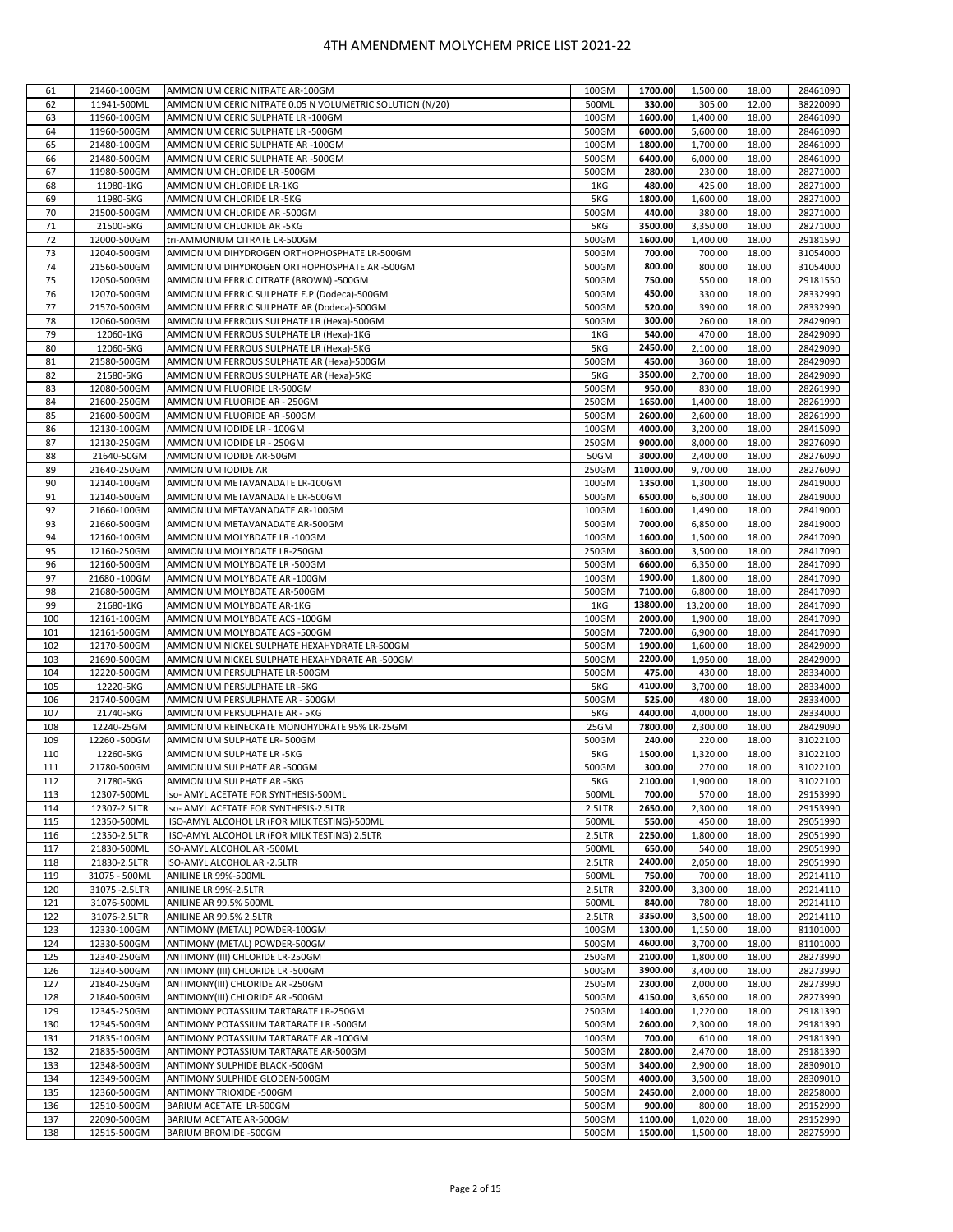| 139        | 12540-500GM    | BARIUM CHLORIDE (DIHYDRATED) LR-500GM                      | 500GM    | 350.00  | 280.00               | 18.00          | 28273990 |
|------------|----------------|------------------------------------------------------------|----------|---------|----------------------|----------------|----------|
|            |                |                                                            |          |         |                      |                |          |
| 140        | 12540-5KG      | BARIUM CHLORIDE (DIHYDRATED) LR-5KG                        | 5KG      | 3000.00 | 2,400.00             | 18.00          | 28273990 |
| 141        | 22120-500GM    | BARIUM CHLORIDE DIHYDRATED AR-500GM                        | 500GM    | 400.00  | 320.00               | 18.00          | 28273990 |
| 142        | 22120-5KG      | BARIUM CHLORIDE DIHYDRATED AR-5KG                          | 5KG      | 3400.00 | 2,750.00             | 18.00          | 28273990 |
| 143        | 12560-500GM    | BARIUM HYDROXIDE LR (OCTAHYDRATE)-500GM                    | 500GM    | 480.00  | 350.00               | 18.00          | 28164000 |
| 144        | 12560-5KG      | BARIUM HYDROXIDE LR (OCTAHYDRATE)-5KG                      | 5KG      | 4400.00 | 3300.00              | 18.00          | 28164000 |
| 145        | 22180-500GM    | BARIUM HYDROXIDE AR (OCTAHYDRATE)-500GM                    | 500GM    | 1400.00 | 1550.00              | 18.00          | 28164000 |
| 146        | 12580-500GM    | BARIUM NITRATE LR-500GM                                    | 500GM    | 450.00  | 400.00               | 18.00          | 28342930 |
| 147        | 12580-5KG      | <b>BARIUM NITRATE LR-5KG</b>                               | 5KG      | 4000.00 | 3,500.00             | 18.00          | 28342930 |
| 148        | 22200-500GM    | BARIUM NITRATE AR-500GM                                    | 500GM    | 520.00  | 460.00               | 18.00          | 28342930 |
| 149        | 12600-250GM    | BARIUM PERCHLORATE LR (AHYDROUS)-250GM                     | 250GM    | 6000.00 | 5,600.00             | 18.00          | 28291990 |
|            |                |                                                            |          |         |                      |                | 28291990 |
| 150        | 22220-250GM    | BARIUM PERCHLORATE ANHYDROUS AR-250GM                      | 250GM    | 6500.00 | 6,000.00             | 18.00          |          |
| 151        | 12620-500GM    | BARIUM SULPHATE LR-500GM                                   | 500GM    | 380.00  | 270.00               | 18.00          | 28332700 |
| 152        | 12682-500ML    | BENZALDEHYDE LR-500ML                                      | 500ML    | 750.00  | 660.00               | 18.00          | 29122100 |
| 153        | 12682-2.5LTR   | <b>BENZALDEHYDE LR-2.5LTR</b>                              | 2.5LTR   | 3000.00 | 2,700.00             | 18.00          | 29122100 |
| 154        | 22230-500ML    | BENZALDEHYDE AR 99%-500ML                                  | 500ML    | 820.00  | 720.00               | 18.00          | 29122100 |
| 155        | 22230-2.5LTR   | BENZALDEHYDE AR 99%-2.5LTR                                 | 2.5LTR   | 3300.00 | 3,100.00             | 18.00          | 29122100 |
| 156        | 51300-500ML    | BENZALKONIUM CHLORIDE 50% SOLUTION PURE-500ML              | 500ML    | 650.00  | 510.00               | 18.00          | 34021200 |
| 157        | 51300-5LTR     | BENZALKONIUM CHLORIDE 50% SOLUTION PURE-5LTR               | 5LTR     | 3900.00 | 3,600.00             | 18.00          | 34021200 |
| 158        | 12690-500ML    | BENZENE LR-500ML                                           | 500ML    | 480.00  | 400.00               | 18.00          | 29022000 |
| 159        | 12690-2.5LTR   | <b>BENZENE LR-2.5LTR</b>                                   | 2.5LTR   | 1800.00 | 1,500.00             | 18.00          | 29022000 |
| 160        | 22240-500ML    | BENZENE AR-500ML                                           | 500ML    | 520.00  | 445.00               | 18.00          | 29022000 |
| 161        | 22240-2.5LTR   | BENZENE AR-2.5LTR                                          | 2.5LTR   | 2100.00 | 1,800.00             | 18.00          | 29022000 |
| 162        | 12700-500GM    | BENZOIC ACID LR-500GM                                      | 500GM    | 440.00  | 400.00               | 18.00          | 29163110 |
|            |                |                                                            |          | 3900.00 |                      |                |          |
| 163        | 12700-5KG      | <b>BENZOIC ACID LR-5KG</b>                                 | 5KG      |         | 3,600.00             | 18.00          | 29163110 |
| 164        | 12745-500ML    | BENZOYL CHLORIDE LR-500ML                                  | 500ML    | 960.00  | 820.00               | 18.00          | 29163200 |
| 165        | 12745-2.5LTR   | BENZOYL CHLORIDE LR-2.5LTR                                 | 2.5LTR   | 3900.00 | 3,700.00             | 18.00          | 29163200 |
| 166        | 22290-500ML    | BENZOYL CHLORIDE AR-500ML                                  | 500ML    | 1100.00 | 1,020.00             | 18.00          | 29163200 |
| 167        | 22290-2.5LTR   | BENZOYL CHLORIDE AR-2.5LTR                                 | 2.5LTR   | 4100.00 | 3,950.00             | 18.00          | 29163200 |
| 168        | 12751-500ML    | BENZYL ALCOHOL LR-500ML                                    | 500ML    | 780.00  | 680.00               | 18.00          | 29062100 |
| 169        | 12751-2.5LTR   | BENZYL ALCOHOL LR-2.5LTR                                   | 2.5LTR   | 2700.00 | 2,400.00             | 18.00          | 29062100 |
| 170        | 22310-500ML    | BENZYL ALCOHOL AR-500ML                                    | 500ML    | 830.00  | 730.00               | 18.00          | 29062100 |
| 171        | 22310-2.5LTR   | BENZYL ALCOHOL AR-2.5LTR                                   | 2.5LTR   | 3000.00 | 2,700.00             | 18.00          | 29062100 |
| 172        | 41020-1LTR     | BENZYL ALCOHOL FOR HPLC                                    | 1 LTR    | 3950.00 | 3700.00              | 18.00          | 29062100 |
| 173        | 12755-100GM    | BENZYL TRIBUTYL AMMONIUM CHLORIDE-100GM                    | 100GM    | 800.00  | 610.00               | 18.00          | 29239000 |
| 174        | 12755-500GM    | BENZYL TRIBUTYL AMMONIUM CHLORIDE-500GM                    | 500GM    | 3000.00 | 2,400.00             | 18.00          | 29239000 |
| 175        | 12762-500GM    | BENZYL TRIETHYL AMMONIUM CHLORIDE -500GM                   | 500GM    | 1600.00 | 1,400.00             | 18.00          | 29239000 |
| 176        | 12763-500GM    | BENZYL TRIMETHYL AMMONIUM CHLOIRDE FOR SYNTHESIS-500GM     | 500GM    | 1550.00 | 1,250.00             | 18.00          | 29239000 |
|            |                |                                                            |          |         |                      |                |          |
| 177        | 12840-100GM    | BISMUTH (METAL) GRANULAR -100GM                            | 100GM    | 1050.00 | 900.00               | 18.00          | 81060010 |
| 178        | 12840-500GM    | BISMUTH (METAL) GRANULAR -500GM                            | 500GM    | 4400.00 | 4,000.00             | 18.00          | 81060010 |
| 179        | 12850-100GM    | BISMUTH (METAL) POWDER -100GM                              | 100GM    | 1900.00 | 1,600.00             | 18.00          | 81060010 |
| 180        | 12855-100GM    | BISMUTH CARBONATE-100GM                                    | 100GM    | 1050.00 | 930.00               | 18.00          | 28369990 |
| 181        | 12855-500GM    | BISMUTH CARBONATE-500GM                                    | 500GM    | 4800.00 | 4,400.00             | 18.00          | 28369990 |
| 182        | 12910-100GM    | BISMUTH NITRATE (PENTAHYDRATE)-100GM                       | 100GM    | 950.00  | 780.00               | 18.00          | 28342990 |
| 183        | 12910-500GM    | BISMUTH NITRATE (PENTAHYDRATE)-500GM                       | 500GM    | 4000.00 | 3,400.00             | 18.00          | 28342990 |
| 184        | 22337-100GM    | BISMUTH NITRATE AR (PENTAHYDRATE)-100GM                    | 100GM    | 1080.00 | 900.00               | 18.00          | 28342990 |
| 185        | 22337-500GM    | BISMUTH NITRATE AR (PENTAHYDRATE)-500GM                    | 500GM    | 4400.00 | 3,900.00             | 18.00          | 28342990 |
| 186        | 12860-100GM    | BISMUTH OXIDE -100GM                                       | 100GM    | 1050.00 | 930.00               | 18.00          | 28259090 |
| 187        | 12860-500GM    | BISMUTH OXIDE -500GM                                       | 500GM    | 4800.00 | 4,400.00             | 18.00          | 28259090 |
| 188        | 12880-100GM    | BISMUTH SUBNITRATE LR-100GM                                | 100GM    | 1100.00 | 850.00               | 18.00          | 28342990 |
| 189        | 12880-500GM    | BISMUTH SUBNITRATE LR-500GM                                | 500GM    | 4800.00 | 4,000.00             | 18.00          | 28342990 |
|            |                |                                                            |          |         |                      |                |          |
| 190<br>191 | 22340-100GM    | BISMUTH SUBNITRATE AR-100GM<br>BISMUTH SUBNITRATE AR-500GM | 100GM    | 1300.00 | 1,100.00<br>4,700.00 | 18.00<br>18.00 | 28342990 |
|            | 22340-500GM    |                                                            | 500GM    | 5400.00 |                      |                | 28342990 |
| 192        | 12890-250GM    | BISMUTH SULPHATE LR-250GM                                  | 250GM    | 2400.00 | 1,975.00             | 18.00          | 28332990 |
| 193        | 12890-500GM    | BISMUTH SULPHATE LR-500GM                                  | 500GM    | 4400.00 | 3,900.00             | 18.00          | 28332990 |
| 194        | 12950-5 X 20ML | <b>BROMINE LR-5 X 20ML</b>                                 | 5 X 20ML | 1800.00 | 1,080.00             | 18.00          | 28013020 |
| 195        | 12950-250ML    | <b>BROMINE LR-250ML</b>                                    | 250ML    | 2300.00 | 2,100.00             | 18.00          | 28013020 |
| 196        | 22370-250ML    | <b>BROMINE AR-250ML</b>                                    | 250ML    | 2600.00 | 2,250.00             | 18.00          | 28013020 |
| 197        | 12954-500ML    | <b>BROMINE WATER-500ML</b>                                 | 500ML    | 350.00  | 270.00               | 18.00          | 28013020 |
| 198        | 31340-5GM      | BROMOCRESOL GREEN INDICATOR AR-5GM                         | 5GM      | 850.00  | 720.00               | 18.00          | 29349900 |
| 199        | 31340-25GM     | BROMOCRESOL GREEN INDICATOR AR-25GM                        | 25GM     | 3500.00 | 3,200.00             | 18.00          | 29349900 |
| 200        | 31350-125ML    | BROMOCRESOL GREEN INDICATOR SOLUTION-125ML                 | 125ML    | 170.00  | 115.00               | 18.00          | 29349900 |
| 201        | 31352-5GM      | BROMOCRESOL PURPLE INDICATOR AR-5GM                        | 5GM      | 300.00  | 280.00               | 18.00          | 29349900 |
| 202        | 31352-25GM     | BROMOCRESOL PURPLE INDICATOR AR-25GM                       | 25GM     | 1150.00 | 910.00               | 18.00          | 29349900 |
| 203        | 31353-125ML    | BROMOCRESOL PURPLE INDICATOR SOLUTION (0.04%)-125ML        | 125ML    | 170.00  | 120.00               | 18.00          | 29349900 |
| 204        | 13025-500ML    | iso-BUTANOL FOR SYNTHESIS 98.5%-500ML                      | 500ML    | 450.00  | 450.00               | 18.00          | 29051490 |
| 205        | 13025-2.5LTR   | iso-BUTANOL FOR SYNTHESIS 98.5%-2.5LTR                     | 2.5LTR   | 1750.00 | 1,680.00             | 18.00          | 29051490 |
| 206        | 13030-500ML    | n-BUTYL ACETATE LR 99%-500ML                               | 500ML    | 600.00  | 640.00               | 18.00          | 29153300 |
|            |                |                                                            |          |         |                      |                |          |
| 207        | 13030-2.5LTR   | n-BUTYL ACETATE LR 99%-2.5LTR                              | 2.5LTR   | 2450.00 | 2,600.00             | 18.00          | 29153300 |
| 208        | 22392-500ML    | n-BUTYL ACETATE AR 99.5%-500ML                             | 500ML    | 800.00  | 800.00               | 18.00          | 29153300 |
| 209        | 22392-2.5LTR   | n-BUTYL ACETATE AR 99.5%-2.5LTR                            | 2.5LTR   | 2800.00 | 2,800.00             | 18.00          | 29153300 |
| 210        | 13050-500ML    | 2-BUTOXYETHANOL LR 98% (Butyl Glycol Ether)-500ML          | 500ML    | 630.00  | 575.00               | 18.00          | 29094300 |
| 211        | 13050-2.5LTR   | 2-BUTOXYETHANOL LR 98% (Butyl Glycol Ether)-2.5LTR         | 2.5LTR   | 2650.00 | 2,450.00             | 18.00          | 29094300 |
| 212        | 22396-500ML    | 2-BUTOXYETHANOL AR 98.5%-500ML                             | 500ML    | 770.00  | 700.00               | 18.00          | 29094300 |
| 213        | 22396-2.5LTR   | 2-BUTOXYETHANOL AR 98.5%-2.5LTR                            | 2.5LTR   | 2850.00 | 2,400.00             | 18.00          | 29094300 |
| 214        | 13080-100GM    | BUTYLATED HYDROXY ANISOLE (B.H.A)-100GM                    | 100GM    | 1100.00 | 850.00               | 18.00          | 29095090 |
| 215        | 13080-500GM    | BUTYLATED HYDROXY ANISOLE (B.H.A)-500GM                    | 500GM    | 3800.00 | 3,300.00             | 18.00          | 29095090 |
| 216        | 13100-500GM    | BUTYLATED HYDROXY TOLUENE (B.H.T)-500GM                    | 500GM    | 1200.00 | 920.00               | 18.00          | 29072990 |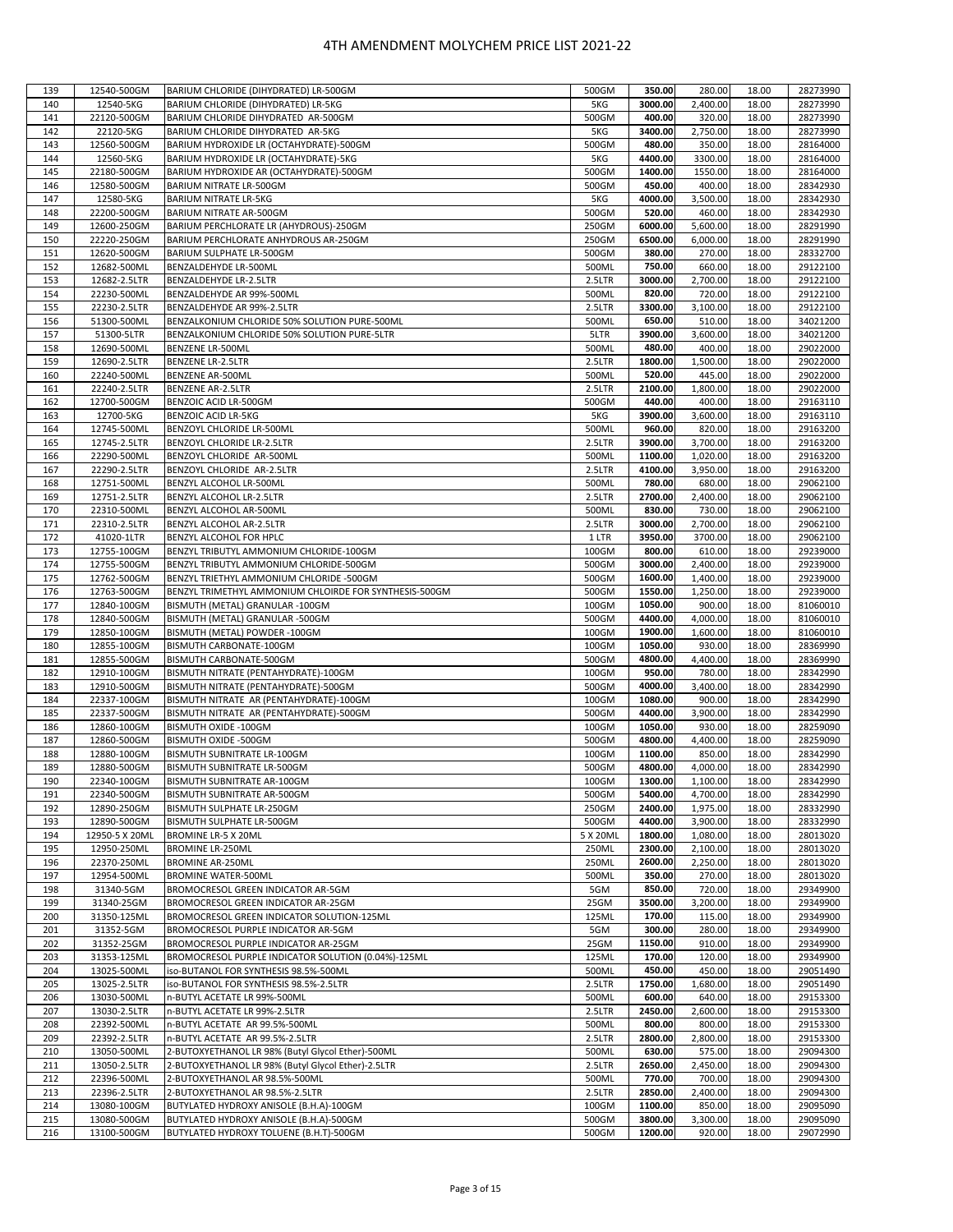| 217 | 13100-5KG    | BUTYLATED HYDROXY TOLUENE (B.H.T)-5KG               | 5KG    | 9000.00  | 8,500.00  | 18.00 | 29072990 |
|-----|--------------|-----------------------------------------------------|--------|----------|-----------|-------|----------|
| 218 | 13123-500ML  | tert-BUTYL METHYL ETHER LR 99%-500ML                | 500ML  | 600.00   | 440.00    | 18.00 | 29093090 |
| 219 | 13123-2.5LTR | tert-BUTYL METHYL ETHER LR 99%-2.5LTR               | 2.5LTR | 2000.00  | 1,800.00  | 18.00 | 29093090 |
| 220 | 22394-500ML  | tert-BUTYL METHYL ETHER AR 99.5%-500ML              | 500ML  | 700.00   | 520.00    | 18.00 | 29093090 |
|     |              |                                                     | 1LTR   | 2150.00  |           |       |          |
| 221 | 41035-1LTR   | tert-BUTYL METHYL ETHER FOR HPLC 99.7%-1LTR         |        |          | 2,300.00  | 18.00 | 29091900 |
| 222 | 41035-2.5LTR | tert-BUTYL METHYL ETHER FOR HPLC 99.7%-2.5LTR       | 2.5LTR | 4700.00  | 4,900.00  | 18.00 | 29091900 |
| 223 | 13128-100GM  | CADMIUM (METAL) GRANULAR 99.9% AR-100GM             | 100GM  | 390.00   | 390.00    | 18.00 | 81079010 |
| 224 | 13128-500GM  | CADMIUM (METAL) GRANULAR 99.9% AR-500GM             | 500GM  | 1600.00  | 1,600.00  | 18.00 | 81079010 |
| 225 | 13130-100GM  | CADMIUM ACETATE LR (DIHYDRATE)-100GM                | 100GM  | 540.00   | 490.00    | 18.00 | 29152990 |
| 226 | 13130-250GM  | CADMIUM ACETATE LR (DIHYDRATE)-250GM                | 250GM  | 1100.00  | 900.00    | 18.00 | 29152990 |
| 227 | 13130-500GM  | CADMIUM ACETATE LR (DIHYDRATE)-500GM                | 500GM  | 1900.00  | 1,550.00  | 18.00 | 29152990 |
| 228 | 22395-100GM  | CADMIUM ACETATE AR (DIHYDRATE)-100GM                | 100GM  | 640.00   | 580.00    | 18.00 | 29152990 |
| 229 | 22395-250GM  | CADMIUM ACETATE AR (DIHYDRATE)-250GM                | 250GM  | 1200.00  | 1,020.00  | 18.00 | 29152990 |
|     |              |                                                     |        |          |           |       |          |
| 230 | 22395-500GM  | CADMIUM ACETATE AR (DIHYDRATE)-500GM                | 500GM  | 2100.00  | 1,750.00  | 18.00 | 29152990 |
| 231 | 13135-100GM  | CADMIUM CARBONATE -100GM                            | 100GM  | 475.00   | 370.00    | 18.00 | 28369990 |
| 232 | 13135-500GM  | CADMIUM CARBONATE -500GM                            | 500GM  | 1950.00  | 1,440.00  | 18.00 | 28369990 |
| 233 | 13140-100GM  | CADMIUM CHLORIDE (MONOHYDRATE)-100GM                | 100GM  | 550.00   | 415.00    | 18.00 | 28273990 |
| 234 | 13140-500GM  | CADMIUM CHLORIDE (MONOHYDRATE)-500GM                | 500GM  | 2400.00  | 1,700.00  | 18.00 | 28273990 |
| 235 | 22400-100GM  | CADMIUM CHLORIDE AR (MONOHYDRATE)-100GM             | 100GM  | 600.00   | 440.00    | 18.00 | 28273990 |
| 236 | 22400-500GM  | CADMIUM CHLORIDE AR (MONOHYDRATE)-500GM             | 500GM  | 2600.00  | 1,950.00  | 18.00 | 28273990 |
| 237 | 13143-100GM  | CADMIUM IODIDE-100GM                                | 100GM  | 2800.00  | 2,700.00  | 18.00 | 28276090 |
|     |              |                                                     |        |          |           |       |          |
| 238 | 13143-500GM  | CADMIUM IODIDE-500GM                                | 500GM  | 13500.00 | 12,700.00 | 18.00 | 28276090 |
| 239 | 13145-100GM  | CADMIUM NITRATE (TETRAHYDRATE)-100GM                | 100GM  | 490.00   | 360.00    | 18.00 | 28342990 |
| 240 | 13145-250GM  | CADMIUM NITRATE (TETRAHYDRATE)-250GM                | 250GM  | 1100.00  | 920.00    | 18.00 | 28342990 |
| 241 | 13145-500GM  | CADMIUM NITRATE (TETRAHYDRATE)-500GM                | 500GM  | 2000.00  | 1,600.00  | 18.00 | 28342990 |
| 242 | 22405-100GM  | CADMIUM NITRATE AR (TETRAHYDRATE)-100GM             | 100GM  | 540.00   | 410.00    | 18.00 | 28342990 |
| 243 | 22405-500GM  | CADMIUM NITRATE AR (TETRAHYDRATE)-500GM             | 500GM  | 2200.00  | 1,800.00  | 18.00 | 28342990 |
| 244 | 13146-100GM  | CADMIUM OXIDE -100GM                                | 100GM  | 525.00   | 430.00    | 18.00 | 28259020 |
| 245 | 13146-500GM  | CADMIUM OXIDE -500GM                                | 500GM  | 2300.00  | 1,800.00  | 18.00 | 28259020 |
|     |              |                                                     |        |          |           |       |          |
| 246 | 22415-250GM  | CADMIUM OXIDE AR-250GM                              | 250GM  | 1600.00  | 1,500.00  | 18.00 | 28259020 |
| 247 | 13150-100GM  | CADMIUM SULPHATE LR (OCTAHYDRATE)-100GM             | 100GM  | 600.00   | 510.00    | 18.00 | 28332990 |
| 248 | 13150-500GM  | CADMIUM SULPHATE LR (OCTAHYDRATE)-500GM             | 500GM  | 2450.00  | 1.700.00  | 18.00 | 28332990 |
| 249 | 22416-100GM  | CADMIUM SULPHATE AR (OCTAHYDRATE)-100GM             | 100GM  | 680.00   | 580.00    | 18.00 | 28332990 |
| 250 | 22416-500GM  | CADMIUM SULPHATE AR (OCTAHYDRATE)-500GM             | 500GM  | 2600.00  | 2,000.00  | 18.00 | 28332990 |
| 251 | 13160-100GM  | CAFFEINE PURE (ANHYDROUS)-100GM                     | 100GM  | 1250.00  | 600.00    | 18.00 | 29393000 |
| 252 | 13160-250GM  | CAFFEINE PURE (ANHYDROUS)-250GM                     | 250GM  | 2700.00  | 1,400.00  | 18.00 | 29393000 |
| 253 | 13160-500GM  | CAFFEINE PURE (ANHYDROUS)-500GM                     | 500GM  | 5300.00  | 2,725.00  | 18.00 | 29393000 |
|     |              |                                                     |        |          |           |       |          |
| 254 | 22420-100GM  | CAFFEINE AR (ANHYDROUS)-100GM                       | 100GM  | 1350.00  | 690.00    | 18.00 | 29393000 |
| 255 | 22420-250GM  | CAFFEINE AR (ANHYDROUS)-250GM                       | 250GM  | 2900.00  | 1,600.00  | 18.00 | 29393000 |
| 256 | 13168-100GM  | CALCIUM (METAL) GRANULAR 98% -100GM                 | 100GM  | 550.00   | 450.00    | 18.00 | 28051200 |
| 257 | 13170-500GM  | CALCIUM ACETATE DRIED for soil test-500GM           | 500GM  | 640.00   | 580.00    | 18.00 | 29152910 |
| 258 | 22430-500GM  | CALCIUM ACETATE AR-500GM                            | 500GM  | 800.00   | 700.00    | 18.00 | 29152910 |
| 259 | 13180-500GM  | CALCIUM CARBONATE LR-500GM                          | 500GM  | 240.00   | 195.00    | 18.00 | 28365000 |
| 260 | 13180-5KG    | CALCIUM CARBONATE LR-5KG                            | 5KG    | 1500.00  | 1,320.00  | 18.00 | 28365000 |
| 261 | 13200-500GM  | CALCIUM CHLORIDE (FUSED)-500GM                      | 500GM  | 240.00   | 240.00    | 18.00 | 28272000 |
|     |              |                                                     |        | 850.00   |           |       |          |
| 262 | 13200-2.5KG  | CALCIUM CHLORIDE (FUSED)-2.5KG                      | 2.5KG  |          | 850.00    | 18.00 | 28272000 |
| 263 | 13270-500GM  | CALCIUM NITRATE LR-500GM                            | 500GM  | 240.00   | 225.00    | 18.00 | 28342990 |
| 264 | 22490-500GM  | CALCIUM NITRATE AR-500GM                            | 500GM  | 330.00   | 315.00    | 18.00 | 28342990 |
| 265 | 13280-500GM  | CALCIUM OXIDE LR (POWDER)-500GM                     | 500GM  | 280.00   | 225.00    | 18.00 | 28259090 |
| 266 | 13300-500GM  | CALCIUM OXIDE (LUMPS) LR -500GM                     | 500GM  | 280.00   | 225.00    | 18.00 | 28259090 |
| 267 | 51680-25GM   | CESIUM CARBONATE FOR SYNTHESIS-25GM                 | 25GM   | 1700.00  | 1500.00   | 18.00 | 28369910 |
| 268 | 51680-100GM  | CESIUM CARBONATE FOR SYNTHESIS-100GM                | 100GM  | 5700.00  | 5200.00   | 18.00 | 28369910 |
| 269 | 13560-500GM  | CHARCOAL ACTIVATED (ACID WASHED) PHARMA GRADE-500GM | 500GM  | 600.00   | 490.00    | 18.00 | 38021000 |
| 270 | 13560-5KG    | CHARCOAL ACTIVATED (ACID WASHED) PHARMA GRADE-5KG   | 5KG    | 5000.00  | 4,000.00  | 18.00 | 38021000 |
| 271 | 13563-5KG    | CHARCOAL ACTIVATED SPECIAL GRADE (Acid Washed)      | 5KG    | 5400.00  | 4,850.00  | 18.00 | 38021000 |
|     |              |                                                     |        |          |           |       |          |
| 272 | 13565-500GM  | CHARCOAL ACTIVATED LR -500GM                        | 500GM  | 600.00   | 490.00    | 18.00 | 38021000 |
| 273 | 13565-5KG    | CHARCOAL ACTIVATED LR -5KG                          | 5KG    | 5000.00  | 3,700.00  | 18.00 | 38021000 |
| 274 | 13566-500GM  | CHARCOAL ACTIVATED GRANULAR 2.5 TO 4.5 MM-500GM     | 500GM  | 650.00   | 490.00    | 18.00 | 38021000 |
| 275 | 13566-5KG    | CHARCOAL ACTIVATED GRANULAR 2.5 TO 4.5 MM           | 5KG    | 5200.00  | 4,000.00  | 18.00 | 38021000 |
| 276 | 13575-500ML  | CHLOROACETYL CHLORIDE FOR SYNTHESIS -500ML          | 500ML  | 1500.00  | 1,100.00  | 18.00 | 29159090 |
| 277 | 13575-2.5LTR | CHLOROACETYL CHLORIDE FOR SYNTHESIS -2.5LTR         | 2.5LTR | 5200.00  | 4,700.00  | 18.00 | 29159090 |
| 278 | 13641-500GM  | CHROMIUM (METAL) POWDER-500GM                       | 500GM  | 3800.00  | 3,100.00  | 18.00 | 81121900 |
| 279 | 13645-500GM  | CHROMIUM TRIOXIDE(CHROMIC ACID)-500GM               | 500GM  | 1020.00  | 920.00    | 18.00 | 28191000 |
| 280 | 13645-1KG    | CHROMIUM TRIOXIDE(CHROMIC ACID)-1KG                 | 1KG    | 1900.00  | 1,800.00  | 18.00 | 28191000 |
|     |              |                                                     |        |          |           |       |          |
| 281 | 22643-500GM  | CHROMIUM TRIOXIDE(CHROMIC ACID) AR-500GM            | 500GM  | 1150.00  | 1,050.00  | 18.00 | 28191000 |
| 282 | 13646-500GM  | CHROMIUM (III) OXIDE (GREEN) -500GM                 | 500GM  | 1300.00  | 1,200.00  | 18.00 | 28199000 |
| 283 | 13646-5KG    | CHROMIUM (III) OXIDE (GREEN) -5KG                   | 5KG    | 12000.00 | 11,700.00 | 18.00 | 28199000 |
| 284 | 13660-500GM  | CITRIC ACID PURE (MONOHYDRATE) -500GM               | 500GM  | 540.00   | 450.00    | 18.00 | 29181400 |
| 285 | 13660-5KG    | CITRIC ACID PURE (MONOHYDRATE) -5KG                 | 5KG    | 4900.00  | 4,000.00  | 18.00 | 29181400 |
| 286 | 22660-500GM  | CITRIC ACID AR (MONOHYDRATE) -500GM                 | 500GM  | 600.00   | 510.00    | 18.00 | 29181400 |
| 287 | 22660-5KG    | CITRIC ACID AR (MONOHYDRATE) -5KG                   | 5KG    | 5400.00  | 4,500.00  | 18.00 | 29181400 |
| 288 | 13680-500GM  | CITRIC ACID ANHYDROUS LR-500GM                      | 500GM  | 620.00   | 530.00    | 18.00 | 29181400 |
| 289 | 13680-5KG    | CITRIC ACID ANHYDROUS LR-5KG                        | 5KG    | 5700.00  | 4,900.00  | 18.00 | 29181400 |
|     |              |                                                     |        |          |           |       |          |
| 290 | 22680-500GM  | CITRIC ACID ANHYDROUS AR-500GM                      | 500GM  | 690.00   | 590.00    | 18.00 | 29181400 |
| 291 | 22680-5KG    | CITRIC ACID ANHYDROUS AR-5KG                        | 5KG    | 5900.00  | 5,100.00  | 18.00 | 29181400 |
| 292 | 13684-100GM  | COBALT(METAL) POWDER (LAB) 99.5%-100GM              | 100GM  | 4000.00  | 3,400.00  | 18.00 | 81052010 |
| 293 | 13684-500GM  | COBALT(METAL) POWDER (LAB) 99.5%-500GM              | 500GM  | 19000.00 | 16,000.00 | 18.00 | 81052010 |
| 294 | 13685-100GM  | COBALT(II) ACETATE (TETRAHYDRATE)-100GM             | 100GM  | 1750.00  | 1,350.00  | 18.00 | 29152990 |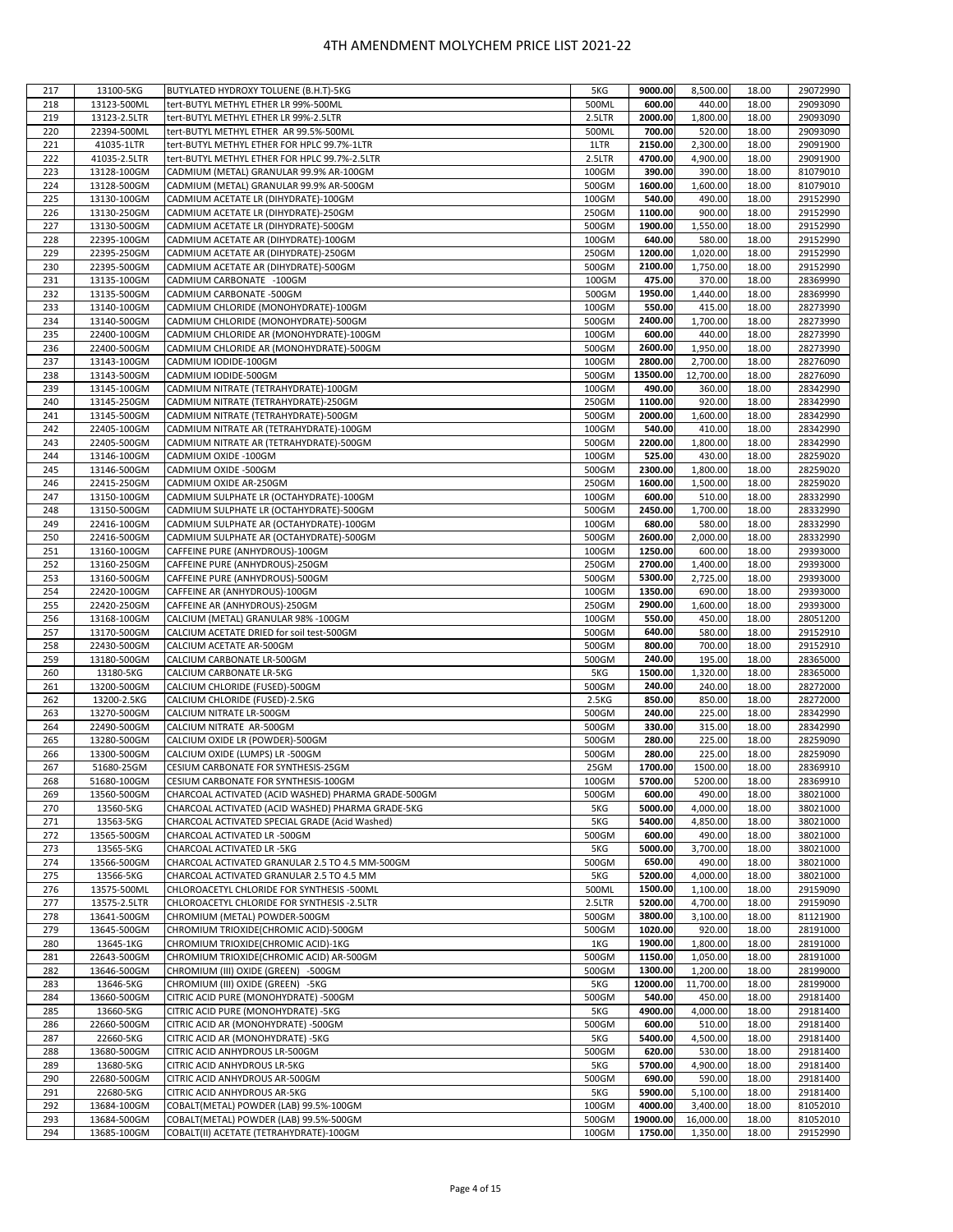| 295        | 13685-250GM                 | COBALT(II) ACETATE (TETRAHYDRATE)-250GM                  | 250GM           | 4200.00            | 2,900.00           | 18.00          | 29152990             |
|------------|-----------------------------|----------------------------------------------------------|-----------------|--------------------|--------------------|----------------|----------------------|
| 296        | 13685-500GM                 | COBALT(II) ACETATE (TETRAHYDRATE)-500GM                  | 500GM           | 8000.00            | 5,650.00           | 18.00          | 29152990             |
| 297        | 22670-100GM                 | COBALT(II) ACETATE AR (TETRAHYDRATE)-100GM               | 100GM           | 1850.00            | 1,450.00           | 18.00          | 29152990             |
| 298        | 22670-250GM                 | COBALT(II) ACETATE AR (TETRAHYDRATE)-250GM               | 250GM           | 4400.00            | 3.100.00           | 18.00          | 29152990             |
| 299        | 13688--100GM                | COBALT CARBONATE (BASIC) LR-100GM                        | 100GM           | 2300.00            | 1,950.00           | 18.00          | 28369990             |
| 300        | 13688-250GM                 | COBALT CARBONATE (BASIC) LR -250GM                       | 250GM           | 5700.00            | 4,300.00           | 18.00          | 28369990             |
| 301        | 13688-500GM                 | COBALT CARBONATE (BASIC) LR -500GM                       | 500GM           | 10400.00           | 8,400.00           | 18.00          | 28369990             |
| 302        | 13690-100GM                 | COBALT (II) CHLORIDE LR (HEXAHYDRATE) -100GM             | 100GM           | 1150.00            | 1,000.00           | 18.00          | 28274190             |
|            |                             |                                                          |                 |                    |                    |                |                      |
| 303        | 13690-500GM                 | COBALT (II) CHLORIDE LR (HEXAHYDRATE) -500GM             | 500GM           | 5400.00            | 4,800.00           | 18.00          | 28274190             |
| 304        | 22590-100GM                 | COBALT (II) CHLORIDE AR (HEXAHYDRATE)-100GM              | 100GM           | 1250.00            | 1,150.00           | 18.00          | 28274190             |
| 305        | 22590-500GM                 | COBALT (II) CHLORIDE AR (HEXAHYDRATE)-500GM              | 500GM           | 5700.00            | 5,350.00           | 18.00          | 28274190             |
| 306        | 13700-100GM                 | COBALT (II) NITRATE LR (HEXAHYDRATE)-100GM               | 100GM           | 1120.00            | 970.00             | 18.00          | 28342990             |
| 307        | 13700-500GM                 | COBALT (II) NITRATE LR (HEXAHYDRATE)-500GM               | 500GM           | 4900.00            | 4,250.00           | 18.00          | 28342990             |
| 308        | 22700-100GM                 | COBALT (II) NITRATE AR (HEXAHYDRATE)-100GM               | 100GM           | 1250.00            | 1,050.00           | 18.00          | 28342990             |
| 309        | 22700-250GM                 | COBALT (II) NITRATE AR (HEXAHYDRATE)-250GM               | 250GM           | 2750.00            | 2,450.00           | 18.00          | 28342990             |
| 310        | 22700-500GM                 | COBALT (II) NITRATE AR (HEXAHYDRATE)-500GM               | 500GM           | 5100.00            | 4,350.00           | 18.00          | 28342990             |
| 311        | 13720-100GM                 | COBALT OXIDE PURE-100GM                                  | 100GM           | 4000.00            | 3,100.00           | 18.00          | 28220010             |
| 312        | 13720-500GM                 | COBALT OXIDE PURE-500GM                                  | 500GM           | 19000.00           | 13,500.00          | 18.00          | 28220010             |
| 313        | 22720-100GM                 | COBALT OXIDE AR (FOR DETERMINATION OF SULPHUR)-100GM     | 100GM           | 4200.00            | 3,300.00           | 18.00          | 28220010             |
| 314        | 22720-500GM                 | COBALT OXIDE AR (FOR DETERMINATION OF SULPHUR)-500GM     | 500GM           | 20500.00           | 14,400.00          | 18.00          | 28220010             |
| 315        | 13740-100GM                 | COBALT (II) SULPHATE LR (HEPTAHYDRATE)-100GM             | 100GM           | 1150.00            | 950.00             | 18.00          | 28332990             |
| 316        | 13740-500GM                 | COBALT (II) SULPHATE LR (HEPTAHYDRATE)-500GM             | 500GM           | 4900.00            | 4,100.00           | 18.00          | 28332990             |
| 317        | 22740-100GM                 | COBALT (II) SULPHATE AR (HEPTAHYDRATE)-100GM             | 100GM           | 1250.00            | 1,050.00           | 18.00          | 28332990             |
| 318        | 22740-250GM                 | COBALT (II) SULPHATE AR (HEPTAHYDRATE)-250GM             | 250GM           | 2700.00            | 2.100.00           | 18.00          | 28332990             |
| 319        |                             |                                                          |                 | 5100.00            |                    |                |                      |
|            | 22740-500GM                 | COBALT (II) SULPHATE AR (HEPTAHYDRATE)-500GM             | 500GM           |                    | 4,300.00           | 18.00          | 28332990             |
| 320        | 13760-500GM                 | COPPER (METAL) POWDER ELECTROLYTIC(325 MESH)-500GM       | 500GM           | 3100.00            | 2,800.00           | 18.00          | 74061000             |
| 321        | 13766-100GM                 | COPPER (METAL) TURNINGS LR 99.5%-100GM                   | 100GM           | 550.00             | 420.00             | 18.00          | 74061000             |
| 322        | 13766-500GM                 | COPPER (METAL) TURNINGS LR 99.5%-500GM                   | 500GM           | 1900.00            | 1,725.00           | 18.00          | 74061000             |
|            | 51840-250GM                 | CYANOACETIC ACID FOR SYNTHESIS-250GM                     | 250GM           | 4400.00            | 4,700.00           | 18.00          | 29269000             |
| 323        | 51840-1KG                   | CYANOACETIC ACID FOR SYNTHESIS-1KG                       | 1KG             | 11000.00           | 4,700.00           | 18.00          | 29269000             |
| 325        | 14000-100GM                 | CYANOGEN BROMIDE FOR SYNTHESIS-100GM                     | 100GM           | 2300.00            | 1,750.00           | 18.00          | 28530090             |
| 326        | 14000-500GM                 | CYANOGEN BROMIDE FOR SYNTHESIS-500GM                     | 500GM           | 10800.00           | 7.850.00           | 18.00          | 28530090             |
| 327        | 14120-500GM                 | DEXTROSE ANHYDROUS PURIFIED-500GM                        | 500GM           | 400.00             | 350.00             | 18.00          | 17023031             |
| 328        | 14120-1KG                   | DEXTROSE ANHYDROUS PURIFIED-1KG                          | 1KG             | 730.00             | 630.00             | 18.00          | 17023031             |
| 329        | 14120-5KG                   | DEXTROSE ANHYDROUS PURIFIED-5KG                          | 5KG             | 3100.00            | 2,350.00           | 18.00          | 17023031             |
| 330        | 23031-10GM                  | p-DIMETHYL AMINO CINNAMALDEHYDE AR -10GM                 | 10GM            | 6500.00            | 5,800.00           | 18.00          | 29222990             |
| 331        | 23031-25GM                  | p-DIMETHYL AMINO CINNAMALDEHYDE AR -25GM                 | 25GM            | 15000.00           | 13,500.00          | 18.00          | 29222990             |
| 332        | 14322-500ML                 | ETHYLENE GLYCOL LR 98% (1,2-ETHANEDIOL)(M.E.G.)-500ML    | 500ML           | 520.00             | 420.00             | 18.00          | 29053100             |
| 333        | 14322-2.5LTR                | ETHYLENE GLYCOL LR 98% (1,2-ETHANEDIOL)(M.E.G.)-2.5LTR   | 2.5LTR          | 1800.00            | 1,650.00           | 18.00          | 29053100             |
| 334        | 23165-500ML                 | ETHYLENE GLYCOL AR 99% (1,2-ETHANEDIOL) (M.E.G.) -500ML  | 500ML           | 620.00             | 490.00             | 18.00          | 29053100             |
| 335        | 23165-2.5LTR                | ETHYLENE GLYCOL AR 99% (1,2-ETHANEDIOL) (M.E.G.) -2.5LTR | 2.5LTR          | 2000.00            | 1,900.00           | 18.00          | 29053100             |
| 336        | 14355-100ML                 | ETHYL IODIDE FOR SYNTHESIS-100ML                         | 100ML           | 4800.00            | 3,950.00           | 18.00          | 29039990             |
| 337        | 14355-250ML                 | ETHYL IODIDE FOR SYNTHESIS-250ML                         | 250ML           | 10500.00           | 8,400.00           | 18.00          | 29039990             |
| 338        | 23195-1GM                   | EUROPIUM OXIDE AR-1GM                                    | 1GM             | 1500.00            | 1700.00            | 18.00          | 28469090             |
| 339        | 23195-5GM                   | EUROPIUM OXIDE AR-5GM                                    | 5GM             | 6700.00            | 7900.00            | 18.00          | 28469090             |
| 340        | 14560-500ML                 | FORMALDEHYDE SOLUTION LR 37-41% W/V-500ML                | 500ML           | 300.00             | 230.00             | 18.00          | 29121100             |
| 341        | 14560-2.5LTR                |                                                          | 2.5LTR          | 1300.00            | 850.00             | 18.00          | 29121100             |
|            |                             | FORMALDEHYDE SOLUTION LR 37-41% W/V-2.5LTR               |                 |                    |                    |                |                      |
| 342        | 14560-5LTR                  | FORMALDEHYDE SOLUTION LR 37-41% W/V-5LTR                 | 5LTR            | 1500.00            | 1380.00            | 18.00          | 29121100             |
| 343        | 23320-500ML                 | FORMALDEHYDE SOLUTION AR 37-41% W/V-500ML                | 500ML           | 360.00             | 280.00             | 18.00          | 29121100             |
| 344        | 23320-2.5LTR                | FORMALDEHYDE SOLUTION AR 37-41% W/V-2.5LTR               | 2.5LTR          | 1400.00            | 970.00             | 18.00          | 29121100             |
| 345        | 14565-500ML                 | FORMAMIDE LR 98%-500ML                                   | 500ML           | 780.00             | 720.00             | 18.00          | 29241900             |
| 346        | 14565-2.5LTR                | FORMAMIDE LR 98%-2.5LTR                                  | 2.5LTR          | 3300.00            | 3,400.00           | 18.00          | 29241900             |
| 347        | 14685-100GM                 | L-GLUTAMIC ACID -100GM                                   | 100GM           | 220.00             | 190.00             | 18.00          | 29224200             |
| 348        | 14685-250GM                 | L-GLUTAMIC ACID -250GM                                   | 250GM           | 410.00             | 380.00             | 18.00          | 29224210             |
| 349        | 14685-1KG                   | L-GLUTAMIC ACID -1KG                                     | 1KG             | 1400.00            | 1,220.00           | 18.00          | 29224210             |
| 350        | 14700-500ML                 | GLUTARALDEHYDE FOR SYNTHESIS -500ML                      | 500ML           | 840.00             | 690.00             | 18.00          | 29122990             |
| 351        | 14700-2.5LTR                | GLUTARALDEHYDE FOR SYNTHESIS -2.5LTR                     | 2.5LTR          | 3400.00            | 2,950.00           | 18.00          | 29122990             |
| 352        | 14720-500ML                 | GLYCEROL LR {GLYCERINE}-500ML                            | 500ML           | 620.00             | 550.00             | 18.00          | 29054500             |
| 353        | 14720-2.5LTR                | GLYCEROL LR {GLYCERINE}-2.5LTR                           | 2.5LTR          | 2800.00            | 2525.00            | 18.00          | 29054500             |
| 354        | 23420-500ML                 | <b>GLYCEROL GR-500ML</b>                                 | 500ML           | 720.00             | 650.00             | 18.00          | 29054500             |
| 355        | 23420-2.5LTR                | <b>GLYCEROL GR-2.5LTR</b>                                | 2.5LTR          | 3100.00            | 2700.00            | 18.00          | 29054500             |
| 356        | 14722-500ML                 | GLYCEROL TRIACETATE LR (TRIACETIN)-500ML                 | 500ML           | 760.00             | 670.00             | 18.00          | 29153990             |
| 357        | 14722-2.5LTR                | GLYCEROL TRIACETATE LR (TRIACETIN)-2.5LTR                | 2.5LTR          | 3600.00            | 2,800.00           | 18.00          | 29153990             |
|            | 60176-500ML                 | GLYOXAL 40% FOR SYNTHESIS-500ML                          | 500ML           | 510.00             | 370.00             | 18.00          | 29121930             |
|            | 60176-2.5LTR                | GLYOXAL 40% FOR SYNTHESIS-2.5LTR                         | 2.5LTR          | 2000.00            | 3200.00            | 18.00          | 29121930             |
|            | 14716-25GM                  | GRAMS IODINE FOR MICROSCOPICAL STAINING-25GM             | 25GM            | 1100.00            | 800.00             | 18.00          | 38220090             |
|            | 14716-100GM                 | GRAMS IODINE FOR MICROSCOPICAL STAINING-100GM            | 100GM           | 4000.00            | 3200.00            | 18.00          | 38220090             |
| 360        | 31840-5GM                   | HEMATOXYLIN STAIN CERTIFIED FOR MICROSCOPY-5GM           | 5GM             | 3100.00            | 2700.00            | 18.00          | 32030090             |
| 361        | 31840-25GM                  | HEMATOXYLIN STAIN CERTIFIED FOR MICROSCOPY-25GM          | 25GM            | 14000.00           | 11300.00           | 18.00          | 32030090             |
| 362        |                             |                                                          |                 |                    |                    |                |                      |
|            |                             |                                                          |                 |                    |                    |                |                      |
|            | 31841-125ML                 | HEMATOXYLIN (DELAFIELD'S)-125ML                          | 125ML           | 650.00             | 510.00             | 18.00          | 32030090             |
| 363        | 31842-125ML                 | HEMATOXYLIN(EHRLICH) STAINING SOLUTION-125ML             | 125ML           | 700.00             | 550.00             | 18.00          | 32030010             |
| 364        | 31845-125ML                 | HEMATOXLLIN (HARRIS) staining solution-125ML             | 125ML           | 750.00             | 600.00             | 18.00          | 32030010             |
| 365        | 23433-500ML                 | HEPTANE 85% LR-500ML                                     | 500ML           | 600.00             | 470.00             | 18.00          | 29012990             |
| 366        | 23433-2.5LTR                | HEPTANE 85% LR-2.5OLTR                                   | 2.5LTR          | 2200.00            | 1,850.00           | 18.00          | 29012990             |
| 367        | 14729-500ML                 | n-HEPTANE 99%-500ML                                      | 500ML           | 900.00             | 650.00             | 18.00          | 29012990             |
| 368        | 14729-2.5LTR                | n-HEPTANE 99%-2.5LTR                                     | 2.5LTR          | 3200.00            | 2,800.00           | 18.00          | 29012990             |
| 369<br>370 | 23435-500ML<br>23435-2.5LTR | n-HEPTANE AR 99.5%-500ML<br>n-HEPTANE AR 99.5%-2.5LTR    | 500ML<br>2.5LTR | 1020.00<br>3400.00 | 700.00<br>3,000.00 | 18.00<br>18.00 | 29012990<br>29012990 |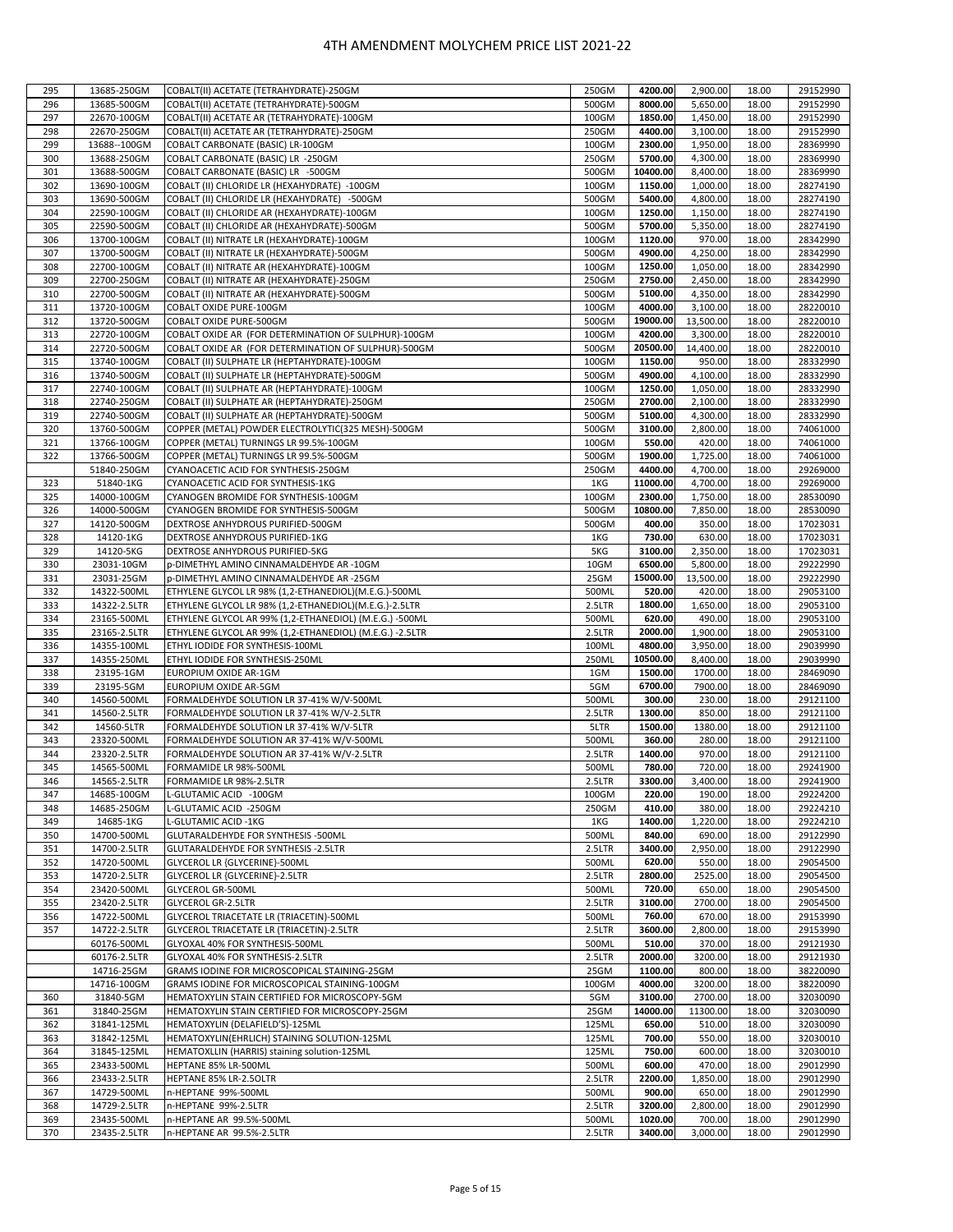|            | 41071-1LTR                 | n-HEPTANE 99% FOR HPLC-1LTR                                        | 1LTR           | 2100.00           | 1,750.00         | 18.00          | 29012990             |
|------------|----------------------------|--------------------------------------------------------------------|----------------|-------------------|------------------|----------------|----------------------|
| 371        |                            | HEXAMINE LR (HEXAMETHYLENE TETRAMINE)-500GM                        |                | 470.00            |                  |                |                      |
| 372        | 14760-500GM                |                                                                    | 500GM          |                   | 390.00           | 18.00          | 29339900             |
| 373        | 14760-5KG                  | HEXAMINE LR (HEXAMETHYLENE TETRAMINE)-5KG                          | 5KG            | 4300.00           | 3,200.00         | 18.00          | 29339900             |
| 374        | 23460-500GM                | HEXAMINE AR-500GM                                                  | 500GM          | 560.00            | 470.00           | 18.00          | 29339900             |
| 375        | 14780-500ML                | HEXANE LR 65-70C -500ML                                            | 500ML          | 510.00            | 390.00           | 18.00          | 27101990             |
| 376        | 14780-2.5LTR               | <b>HEXANE LR 65-70 C -2.5LTR</b>                                   | 2.5LTR         | 1700.00           | 1600.00          | 18.00          | 27101990             |
| 377        | 23480-500ML                | HEXANE AR-500ML                                                    | 500ML          | 575.00            | 470.00           | 18.00          | 27101990             |
| 378        | 14790-500ML                | n-HEXANE 95% FOR SYNTHESIS-500ML                                   | 500ML          | 800.00            | 540.00           | 18.00          | 29012990             |
| 379        | 14790-2.5LTR               | n-HEXANE 95% FOR SYNTHESIS-2.5LTR                                  | 2.5LTR         | 3400.00           | 2200.00          | 18.00          | 29012990             |
| 380        | 14795-500ML                | n-HEXANE 99% FOR SYNTHESIS -500ML                                  | 500ML          | 700.00            | 575.00           | 18.00          | 29012990             |
|            |                            |                                                                    |                |                   |                  |                |                      |
| 381        | 14795-2.5LTR               | n-HEXANE 99% FOR SYNTHESIS -2.5LTR                                 | 2.5LTR         | 3100.00           | 2700.00          | 18.00          | 29012990             |
| 382        | 23490-500ML                | n-HEXANE 99% AR-500ML                                              | 500ML          | 800.00            | 640.00           | 18.00          | 29012990             |
| 383        | 23490-2.5LTR               | n-HEXANE 99% AR-2.5LTR                                             | 2.5LTR         | 3500.00           | 3100.00          | 18.00          | 29012990             |
| 384        | 41070-1LTR                 | n-HEXANE FOR HPLC 95%-1LTR                                         | 1LTR           | 1450.00           | 1,280.00         | 18.00          | 29012990             |
| 385        | 41070-2.5LTR               | n-HEXANE FOR HPLC 95%-2.5LTR                                       | 2.5LTR         | 3700.00           | 2,800.00         | 18.00          | 29012990             |
| 386        | 41072-1LTR                 | n-HEXANE FOR HPLC 99%-1LTR                                         | 1LTR           | 1700.00           | 1,400.00         | 18.00          | 29012990             |
| 387        | 41072-2.5LTR               | n-HEXANE FOR HPLC 99%-2.5LTR                                       | 2.5LTR         | 3900.00           | 3,450.00         | 18.00          | 29012990             |
| 388        | 14860-500ML                | HYDROCHLORIC ACID LR-500ML                                         | 500ML          | 300.00            | 280.00           | 18.00          | 28061000             |
|            |                            |                                                                    |                | 720.00            | 660.00           |                |                      |
| 389        | 14860-2.5LTR               | HYDROCHLORIC ACID LR-2.5LTR                                        | 2.5LTR         |                   |                  | 18.00          | 28061000             |
| 390        | 14860-5LTR                 | HYDROCHLORIC ACID LR-5LTR                                          | 5LTR           | 940.00            | 925.00           | 18.00          | 28061000             |
| 391        | 23540-500ML                | HYDROCHLORIC ACID AR-500ML                                         | 500ML          | 330.00            | 310.00           | 18.00          | 28061000             |
| 392        | 23540-2.5LTR               | HYDROCHLORIC ACID AR-2.5LTR                                        | 2.5LTR         | 850.00            | 800.00           | 18.00          | 28061000             |
| 393        | 23540-5LTR                 | HYDROCHLORIC ACID AR-5LTR                                          | 5LTR           | 1225.00           | 1175.00          | 18.00          | 28061000             |
| 394        | 14861-500ML                | HYDROCHLORIC ACID N/10 SOLUTION-500ML                              | 500ML          | 180.00            | 170.00           | 12.00          | 38220090             |
| 395        | 23641-10BKT                | INDICATOR PAPER (With colour scale) (Ph1.0-10)-10BKT               | 10BKT          | 440.00            | 400.00           | 12.00          | 38220090             |
| 396        | 23643-10BKT                | INDICATOR PAPER (With colour scale) (pH2.0-4.5)-10BKT              | 10BKT          | 360.00            | 330.00           | 12.00          | 38220090             |
| 397        | 23644-10BKT                | INDICATOR PAPER (With colour scale) (pH3.5-5.4-10BKT               | 10BKT          | 360.00            | 330.00           | 12.00          | 38220090             |
|            |                            |                                                                    |                | 440.00            |                  |                |                      |
| 398        | 23645-10BKT                | INDICATOR PAPER (With colour scale) (Ph3.8-9.0)-10 BKT             | 10BKT          |                   | 390.00           | 12.00          | 38220090             |
| 399        | 23646-10BKT                | INDICATOR PAPER (With colour scale) (pH6.5-9.0)-10 BKT             | 10BKT          | 360.00            | 330.00           | 12.00          | 38220090             |
| 400        | 23647-10BKT                | INDICATOR PAPER WIDE RANGE (With colour scale) (pH2.0-10.5)-10BKT  | 10BKT          | 360.00            | 330.00           | 12.00          | 38220090             |
| 401        | 23648-10BKT                | INDICATOR PAPER FULL RANGE (With colour scale) (pH1.0-14.0) -10BKT | 10BKT          | 360.00            | 330.00           | 12.00          | 38220090             |
| 402        | 23649-10BKT                | INDICATOR PAPER (With colour scale) (Ph5.5-8.0)-10 BKT             | 10BKT          | 440.00            | 390.00           | 12.00          | 38220090             |
| 403        | 15060-25GM                 | meso-INOSITOL FOR BIOCHEMISTRY -25GM                               | 25GM           | 350.00            | 280.00           | 18.00          | 29061390             |
| 404        | 15060-100GM                | meso-INOSITOL FOR BIOCHEMISTRY -100GM                              | 100GM          | 800.00            | 720.00           | 18.00          | 29061390             |
| 405        | 15060-1KG                  |                                                                    | 1KG            | 7500.00           | 6,350.00         | 18.00          | 29061390             |
|            |                            | meso-INOSITOL FOR BIOCHEMISTRY -1KG                                |                |                   |                  |                |                      |
| 406        | 15080-25GM                 | IODINE (RESUBLIMED) LR-25GM                                        | 25GM           | 920.00            | 700.00           | 12.00          | 28012000             |
| 407        | 15080-100GM                | IODINE (RESUBLIMED) LR-100GM                                       | 100GM          | 3200.00           | 2600.00          | 12.00          | 28012000             |
| 408        | 15080-500GM                | IODINE (RESUBLIMED) LR-500GM                                       | 500GM          | 15600.00          | 12000.00         | 12.00          | 28012000             |
| 409        | 23660-100GM                | IODINE (RESUBLIMED) AR-100GM                                       | 100GM          | 3400.00           | 2800.00          | 12.00          | 28012000             |
| 410        | 23660-500GM                | IODINE (RESUBLIMED) AR-500GM                                       | 500GM          | 16500.00          | 12800.00         | 12.00          | 28012000             |
| 411        | 15078-125ML                | IODINE SOLUTION 1%-125ML                                           | 125ML          | 200.00            | 150.00           | 18.00          | 38220019             |
| 412        | 15079-500ML                | IODINE 0.05mol (0.1N) SOLUTION-500ML                               | 500ML          | 1250.00           | 900.00           | 18.00          | 38220090             |
|            |                            |                                                                    |                |                   |                  |                |                      |
|            |                            |                                                                    |                |                   |                  |                |                      |
| 413        | 15079-2.5LTR               | IODINE 0.05mol (0.1N) SOLUTION-2.5LTR                              | 2.5LTR         | 5800.00           | 2800.00          | 18.00          | 38220090             |
| 414        | 15081-500ML                | IODINE SOLUTION 0.01 Normal volumetric solution -500ML             | 500ML          | 600.00            | 490.00           | 12.00          | 38220090             |
| 415        | 31871-125ML                | IODINE GRAMS STAINING SOLUTION -125ML                              | 125ML          | 300.00            | 240.00           | 12.00          | 38220090             |
| 416        | 31874-5GM                  | <b>IODINE GREEN-5GM</b>                                            | 5GM            | 4000.00           | 3,525.00         | 18.00          | 32041990             |
| 417        | 15082-100GM                | IODINE MONOBROMIDE-100GM                                           | 100GM          | 7500.00           | 6,000.00         | 18.00          | 28129000             |
| 418        | 32232-250ML                | IODINE MONOCHLORIDE SOLUTION (WIJ'S SOLUTION)-250ML                | 250ML          | 800.00            | 660.00           | 12.00          | 38220090             |
| 419        | 15083-100GM                | IODINE PENTOXIDE 99% AR-100GM                                      | 100GM          | 7800.00           | 6,800.00         | 18.00          | 28112990             |
| 420        | 15110-1LTR                 | IODOPHOR (DISINFECTANT)-1LTR                                       | 1LTR           | 1100.00           | 750.00           | 18.00          | 38089400             |
| 421        | 15110-5LTR                 | IODOPHOR (DISINFECTANT)-5LTR                                       | 5LTR           | 4600.00           | 3550.00          | 18.00          | 38089400             |
|            |                            |                                                                    |                |                   |                  |                |                      |
| 422        | 31850-500ML                | KARL FISCHER REAGENT Pyridine Free-500ML                           | 500ML          | 3600.00           | 1950.00          | 12.00          | 38220090             |
| 423        | 15210-500ML                | LACTIC ACID LR-500ML                                               | 500ML          | 950.00            | 820.00           | 18.00          | 29181110             |
| 424        | 15210-2.5LTR               | LACTIC ACID LR-2.5LTR                                              | 2.5LTR         | 3700.00           | 3200.00          | 18.00          | 29181110             |
| 425        | 23690-500ML                | LACTIC ACID AR-500ML                                               | 500ML          | 1050.00           | 900.00           | 18.00          | 29181110             |
| 426        | 23690-2.5LTR               | LACTIC ACID AR-2.5LTR                                              | 2.5LTR         | 3900.00           | 3500.00          | 18.00          | 29181110             |
| 427        | 15220-500GM                | LACTOSE (MONOHYDRATE)-500GM                                        | 500GM          | 570.00            | 420.00           | 18.00          | 17021110             |
| 428        | 23700-500GM                | LACTOSE (MONOHYDRATE) AR-500GM                                     | 500GM          | 650.00            | 490.00           | 18.00          | 17021110             |
| 429        | 70368-25GM                 | LANTHANUM CARBOANTE AR-25GM                                        | 25GM           | 1200.00           | 1,070.00         | 18.00          | 28469090             |
| 430        | 70368-100GM                | LANTHANUM CARBOANTE AR-100GM                                       | 100GM          | 3700.00           | 3500.00          | 18.00          | 28469090             |
| 431        | 53180-100GM                | LANTHANIUM CHLORIDE AR -100GM                                      | 100GM          | 2400.00           | 2200.00          | 18.00          | 28469090             |
| 432        | 53180-500GM                | LANTHANIUM CHLORIDE AR-500GM                                       | 500GM          | 11200.00          | 10200.00         | 18.00          | 28469090             |
|            |                            | LANTHANIUM NITRATE AR-100GM                                        |                |                   |                  |                |                      |
| 433        | 53200-100GM                |                                                                    | 100GM          | 2800.00           | 2,300.00         | 18.00          | 28469090             |
| 434        | 53200-500GM                | LANTHANIUM NITRATE AR -500GM                                       | 500GM          | 13000.00          | 9,300.00         | 18.00          | 28469090             |
| 435        | 23720-100GM                | LANTHANIUM OXIDE AR-100GM                                          | 100GM          | 1400.00           | 950.00           | 18.00          | 28469090             |
| 436        | 23720-500GM                | LANTHANIUM OXIDE AR-500GM                                          | 500GM          | 5100.00           | 3900.00          | 18.00          | 28469090             |
| 437        | 15300-500GM                | LEAD ACETATE (TRIHYDRATE)-500GM                                    | 500GM          | 750.00            | 600.00           | 18.00          | 29152990             |
| 438        | 23745-500GM                | LEAD ACETATE (TRIHYDRATE) AR 99.5%-500GM                           | 500GM          | 840.00            | 700.00           | 18.00          | 29152990             |
| 439        | 15320-1KG                  | LEAD ACETATE BASIC ANHYDROUS-1KG                                   | 1KG            | 1500.00           | 1,250.00         | 18.00          | 29152990             |
| 440        | 15320-2.5KG                | LEAD ACETATE BASIC ANHYDROUS-2.5KG                                 | 2.5KG          | 3500.00           | 3,000.00         | 18.00          | 29152990             |
| 441        | 15320-5KG                  | LEAD ACETATE BASIC ANHYDROUS-5KG                                   | 5KG            | 6900.00           | 5,800.00         | 18.00          | 29152990             |
| 442        | 15325-500GM                | LEAD CARBONATE LR-500GM                                            | 500GM          | 1100.00           | 870.00           | 18.00          | 28369990             |
|            |                            |                                                                    |                |                   |                  |                |                      |
| 443        | 15340-500GM                | LEAD MONOXIDE (LITHARGE)-500GM                                     | 500GM          | 800.00            | 690.00           | 18.00          | 28241010             |
| 444        | 15340-1KG                  | LEAD MONOXIDE (LITHARGE)-1KG                                       | 1KG            | 1500.00           | 1150.00          | 18.00          | 28241010             |
| 445        | 23760-250GM                | LEAD MONOXIDE AR-250GM                                             | 250GM          | 2200.00           | 2200.00          | 18.00          | 28241010             |
| 446        | 15360-500GM                | LEAD NITRATE PURE -500GM                                           | 500GM          | 700.00            | 600.00           | 18.00          | 28342990             |
| 447<br>448 | 23780-500GM<br>15370-500GM | LEAD NITRATE AR -500GM<br>LEAD OXIDE (RED LEAD) -500GM             | 500GM<br>500GM | 840.00<br>1000.00 | 740.00<br>920.00 | 18.00<br>18.00 | 28342990<br>28249000 |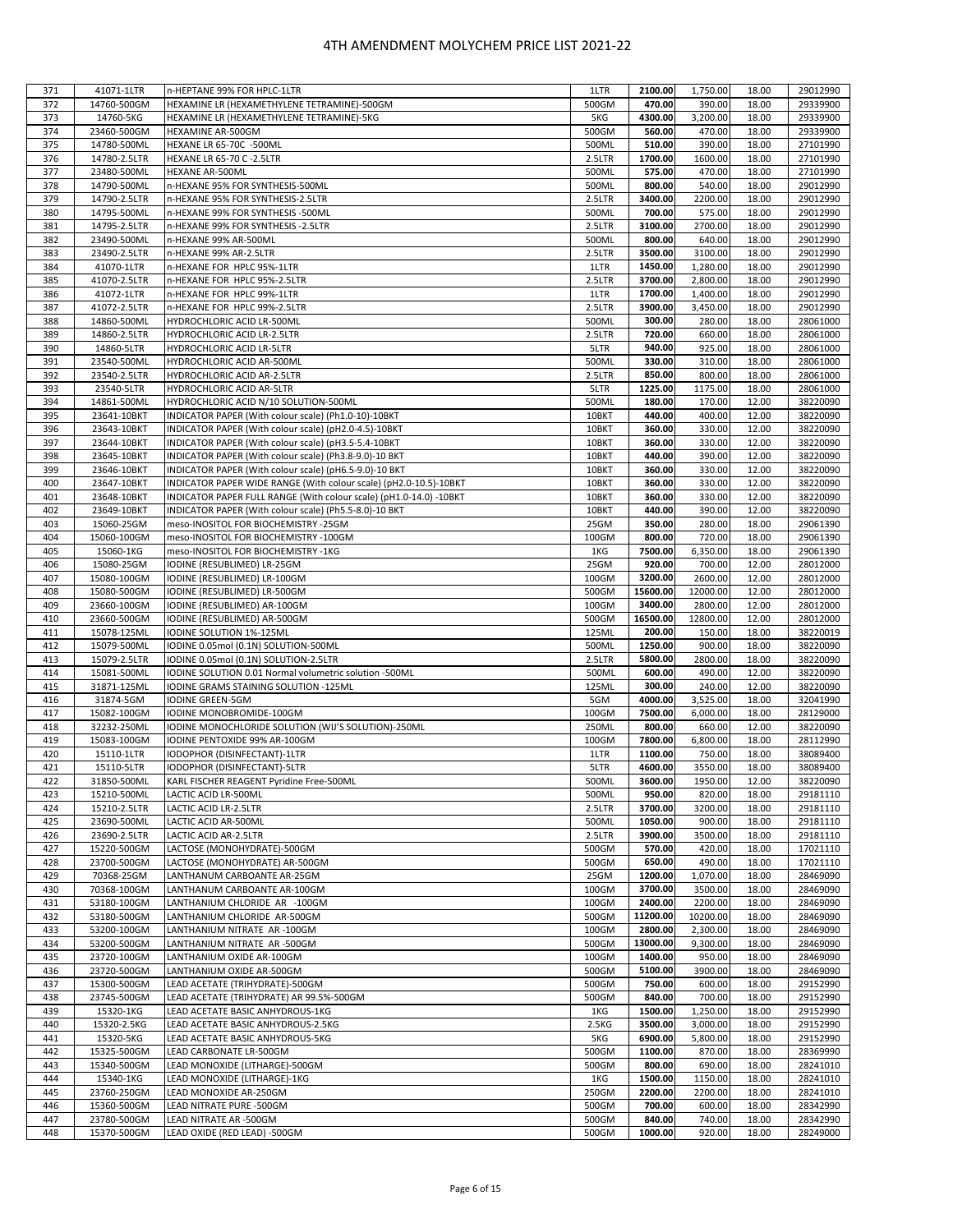| 449        | 15373-500GM               | LEAD STEARATE PURE-500GM                                                         | 500GM         | 700.00             | 600.00             | 18.00          | 29157090             |
|------------|---------------------------|----------------------------------------------------------------------------------|---------------|--------------------|--------------------|----------------|----------------------|
| 450        | 15375-500GM               | LEAD SULPHATE PURE-500GM                                                         | 500GM         | 900.00             | 800.00             | 18.00          | 28332990             |
|            |                           |                                                                                  |               |                    |                    |                |                      |
| 451        | 53280-500GM               | LITHIUM ALUMINIUM HYDRIDE (LAH) POWDER,-500GM                                    | 500GM         | 85000.00           | 62000.00           | 18.00          | 28500010             |
| 452        | 15388-500GM               | LITHIUM BROMIDE-500GM                                                            | 500GM         | 6000.00            | 4500.00            | 18.00          | 28275990             |
| 453        | 15400-250GM               | LITHIUM CARBONATE LR-250GM                                                       | 250GM         | 4000.00            | 2800.00            | 18.00          | 28369100             |
| 454        | 15400-500GM               | LITHIUM CARBONATE LR-500GM                                                       | 500GM         | 7900.00            | 5400.00            | 18.00          | 28369100             |
| 455        | 23800-100GM               | LITHIUM CARBONATE AR-100GM                                                       | 100GM         | 2200.00            | 1400.00            | 18.00          | 28369100             |
| 456        | 23800-250GM               | LITHIUM CARBONATE AR-250GM                                                       | 250GM         | 4200.00            | 3700.00            | 18.00          | 28369100             |
| 457        | 15420-250GM               | LITHIUM CHLORIDE LR (ANHYDROUS)-250GM                                            | 250GM         | 4500.00            | 2900.00            | 18.00          | 28273990             |
|            |                           |                                                                                  |               | 8800.00            |                    |                |                      |
| 458        | 15420-500GM               | LITHIUM CHLORIDE LR (ANHYDROUS)-500GM                                            | 500GM         |                    | 5800.00            | 18.00          | 28273990             |
| 459        | 23820-100GM               | LITHIUM CHLORIDE AR (ANHYDROUS)-100GM                                            | 100GM         | 2200.00            | 1400.00            | 18.00          | 28273990             |
| 460        | 23820-250GM               | LITHIUM CHLORIDE AR (ANHYDROUS) -250GM                                           | 250GM         | 5100.00            | 3600.00            | 18.00          | 28273990             |
| 461        | 23830-100GM               | tri-LITHIUM CITRATE(TETRAHYDRATE) AR-100GM                                       | 100GM         | 1800.00            | 1,000.00           | 18.00          | 29181590             |
| 462        | 23830-250GM               | tri-LITHIUM CITRATE(TETRAHYDRATE) AR-250GM                                       | 250GM         | 3900.00            | 2.050.00           | 18.00          | 29181590             |
| 463        | 15430-500GM               | LITHIUM FLOURIDE 98%-500GM                                                       | 500GM         | 6500.00            | 4480.00            | 18.00          | 28261990             |
| 464        | 15440-250GM               | LITHIUM HYDROXIDE (MONOHYDRATE) -250GM                                           | 250GM         | 6500.00            | 3000.00            | 18.00          | 28252000             |
| 465        | 15440-500GM               | LITHIUM HYDROXIDE (MONOHYDRATE) -500GM                                           | 500GM         | 12000.00           | 5600.00            | 18.00          | 28252000             |
| 466        | 23840-100GM               |                                                                                  | 100GM         | 3000.00            | 1500.00            | 18.00          | 28252000             |
|            |                           | LITHIUM HYDROXIDE AR (MONOHYDRATE)-100GM                                         |               |                    |                    |                |                      |
| 467        | 23840-500GM               | LITHIUM HYDROXIDE AR (MONOHYDRATE)-500GM                                         | 500GM         | 13000.00           | 6000.00            | 18.00          | 28252000             |
| 468        | 15443-500GM               | LITHIUM LACTATE LR-500GM                                                         | 500GM         | 6000.00            | 4,850.00           | 18.00          | 29181190             |
| 469        | 15450-250GM               | LITHIUM METABORATE (ANHYDROUS) LR-250GM                                          | 250GM         | 6600.00            | 6000.00            | 18.00          | 28402090             |
| 470        | 23850-100GM               | LITHIUM METABORATE (ANHYDROUS) AR 99% -100GM                                     | 100GM         | 3800.00            | 3500.00            | 18.00          | 28402090             |
| 471        | 23850-250GM               | LITHIUM METABORATE (ANHYDROUS) AR 99%-250GM                                      | 250GM         | 7000.00            | 6500.00            | 18.00          | 28402090             |
| 472        | 15455-250GM               | LITHIUM SULPHATE (MONO) LR-250GM                                                 | 250GM         | 3800.00            | 2400.00            | 18.00          | 28332990             |
| 473        | 15455-500GM               | LITHIUM SULPHATE (MONO) LR-500GM                                                 | 500GM         | 6800.00            | 4600.00            | 18.00          | 28332990             |
| 474        | 23855-100GM               | LITHIUM SULPHATE (MONO) AR-100GM                                                 | 100GM         | 1800.00            | 1150.00            | 18.00          | 28332990             |
|            |                           |                                                                                  |               |                    |                    |                |                      |
| 475        | 23855-250GM               | LITHIUM SULPHATE (MONO) AR-250GM                                                 | 250GM         | 4000.00            | 2600.00            | 18.00          | 28332990             |
| 476        | 23860-100GM               | di-LITHIUM TETRABORATE AR-100GM                                                  | 100GM         | 2100.00            | 1750.00            | 18.00          | 28402090             |
| 477        | 23860-1KG                 | di-LITHIUM TETRABORATE AR-1KG                                                    | 1KG           | 14000.00           | 10500.00           | 18.00          | 28402090             |
| 478        | 31880-10BKTS              | LITMUS BLUE INDICATOR PAPER-10BKTS                                               | 10 BKTS       | 330.00             | 300.00             | 12.00          | 38220090             |
| 479        | 31890-10BKTS              | LITMUS RED INDICATOR PAPER-10BKTS                                                | 10 BKTS       | 330.00             | 300.00             | 12.00          | 38220090             |
| 480        | 31895-125ML               | LUGOL'S IODINE SOLUTION FOR MICROSCOPY-125ML                                     | 125ML         | 400.00             | 320.00             | 12.00          | 38220090             |
| 481        | 31895-500ML               | LUGOL'S IODINE SOLUTION FOR MICROSCOPY-500ML                                     | 500ML         | 1400.00            | 1,100.00           | 12.00          | 38220090             |
| 482        | 15475-500GM               | MAGNESIUM ACETATE (TETRAHYDRATE)-500GM                                           | 500GM         | 1100.00            | 950.00             | 18.00          | 29152920             |
|            |                           |                                                                                  | 5KG           | 9500.00            | 8,850.00           |                |                      |
| 483        | 15475-5KG                 | MAGNESIUM ACETATE (TETRAHYDRATE)-5KG                                             |               |                    |                    | 18.00          | 29152920             |
| 484        | 23870-250GM               | MAGNESIUM ACETATE AR (TETRAHYDRATE)-250GM                                        | 250GM         | 1300.00            | 1100.00            | 18.00          | 29152920             |
| 485        | 15590-500GM               | MANGANESE (II) CHLORIDE PURIFEID (TETRAHYDRATE)-500GM                            | 500GM         | 720.00             | 550.00             | 18.00          | 28273990             |
| 486        | 15590-5KG                 | MANGANESE (II) CHLORIDE PURIFEID (TETRAHYDRATE)-5KG                              | 5KG           | 6900.00            | 5300.00            | 18.00          | 28273990             |
| 487        | 23930-500GM               | MANGANESE (II) CHLORIDE AR (TETRAHYDRATE)-500GM                                  | 500GM         | 780.00             | 600.00             | 18.00          | 28273990             |
| 488        | 15620-500GM               | MANGANESE (II) SULPHATE PURIFIED (MONOHYDRATE)-500GM                             | 500GM         | 580.00             | 480.00             | 18.00          | 28332940             |
| 489        | 15620-5KG                 | MANGANESE (II) SULPHATE PURIFIED (MONOHYDRATE)-5KG                               | 5KG           | 5300.00            | 3700.00            | 18.00          | 28332940             |
| 490        | 15680-50GM                | MERCURIC ACETATE LR-50GM                                                         | 50GM          | 3000.00            | 2,800.00           | 18.00          | 28521000             |
| 491        | 15680-100GM               | MERCURIC ACETATE LR-100GM                                                        | 100GM         | 5800.00            | 5500.00            | 18.00          | 28521000             |
|            |                           |                                                                                  | 250GM         | 13200.00           | 12700.00           |                |                      |
| 492        | 15680-250GM               | MERCURIC ACETATE LR-250GM                                                        |               |                    |                    | 18.00          | 28521000             |
| 493        | 24020-50GM                | MERCURIC ACETATE AR-50GM                                                         | 50GM          | 3200.00            | 3000.00            | 18.00          | 28521000             |
| 494        | 24020-100GM               | MERCURIC ACETATE AR-100GM                                                        | 100GM         | 6000.00            | 5800.00            | 18.00          | 28521000             |
| 495        | 24020-250GM               | MERCURIC ACETATE AR-250GM                                                        | 250GM         | 13600.00           | 13500.00           | 18.00          | 28521000             |
| 496        | 24040-100GM               | MERCURIC BROMIDE AR-100GM                                                        | 100GM         | 5500.00            | 5300.00            | 18.00          | 28521000             |
| 497        | 15700-25GM                | MERCURIC CHLORIDE-25GM                                                           | 25GM          | 1250.00            | 1150.00            | 18.00          | 28521000             |
| 498        | 15700-100GM               | MERCURIC CHLORIDE-100GM                                                          | 100GM         | 4400.00            | 4100.00            | 18.00          | 28521000             |
| 499        | 15700-250GM               | MERCURIC CHLORIDE-250GM                                                          | 250GM         | 10500.00           | 9000.00            | 18.00          | 28521000             |
| 500        | 15700-500GM               | MERCURIC CHLORIDE-500GM                                                          | 500GM         | 19500.00           | 17000.00           | 18.00          | 28521000             |
| 501        | 24060-100GM               | MERCURIC CHLORIDE AR-100GM                                                       | 100GM         | 4600.00            | 4300.00            | 18.00          | 28521000             |
| 502        | 24060-250GM               | MERCURIC CHLORIDE AR-250GM                                                       | 250GM         | 10700.00           | 9300.00            | 18.00          | 28521000             |
| 503        | 15720-100GM               | MERCURIC IODIDE RED LR-100GM                                                     | 100GM         | 4700.00            | 4000.00            | 18.00          | 28521000             |
|            |                           |                                                                                  |               | 10300.00           |                    |                | 28521000             |
| 504        | 15720-250GM               | MERCURIC IODIDE RED LR-250GM                                                     | 250GM         |                    | 9400.00            | 18.00          |                      |
| 505        | 24070-100GM               | MERCURIC IODIDE RED AR-100GM                                                     | 100GM         | 4900.00            | 4200.00            | 18.00          | 28521000             |
| 506        |                           |                                                                                  |               |                    | 10000.00           | 18.00          | 28521000             |
| 507        | 24070-250GM               | MERCURIC IODIDE RED AR-500GM                                                     | 250GM         | 10600.00           |                    |                | 28521000             |
|            | 15740-100GM               | MERCURIC NITRATE LR-100GM                                                        | 100GM         | 4800.00            | 4400.00            | 18.00          |                      |
| 508        | 15740-250GM               | MERCURIC NITRATE LR-250GM                                                        | 250GM         | 11200.00           | 10700.00           | 18.00          | 28521000             |
| 509        | 15740-500GM               | MERCURIC NITRATE LR-500GM                                                        | 500GM         | 21500.00           | 20800.00           | 18.00          | 28521000             |
| 510        | 24100-100GM               | MERCURIC NITRATE (HYDRATE) AR-100GM                                              | 100GM         | 5000.00            | 4700.00            | 18.00          | 28521000             |
|            |                           |                                                                                  |               |                    |                    |                |                      |
| 511        | 24100-250GM               | MERCURIC NITRATE (HYDRATE) AR-250GM                                              | 250GM         | 11600.00           | 11200.00           | 18.00          | 28521000             |
| 512        | 15760-100GM               | MERCURIC OXIDE RED LR-100GM                                                      | 100GM         | 5500.00            | 4950.00            | 18.00          | 28521000             |
| 513        | 15760-500GM               | MERCURIC OXIDE RED LR-500GM                                                      | 500GM         | 26000.00           | 24000.00           | 18.00          | 28521000             |
| 514        | 24120-100GM               | MERCURIC OXIDE RED AR-100GM                                                      | 100GM         | 5800.00            | 5300.00            | 18.00          | 28521000             |
| 515        | 24120-500GM               | MERCURIC OXIDE RED AR-500GM                                                      | 500GM         | 27500.00           | 25500.00           | 18.00          | 28521000             |
| 516        | 15780-100GM               | MERCURIC OXIDE YELLOW LR-100GM                                                   | 100GM         | 5500.00            | 4900.00            | 18.00          | 28521000             |
| 517        | 15780-500GM               | MERCURIC OXIDE YELLOW LR-500GM                                                   | 500GM         | 26000.00           | 23000.00           | 18.00          | 28521000             |
| 518        | 24140-100GM               | MERCURIC OXIDE YELLOW AR-100GM                                                   | 100GM         | 5700.00            | 5100.00            | 18.00          | 28521000             |
| 519        | 15790-100GM               | MERCURIC SULPHATE -100GM                                                         | 100GM         | 4700.00            | 4300.00            | 18.00          | 28521000             |
| 520        |                           | MERCURIC SULPHATE -250GM                                                         | 250GM         | 10800.00           | 10100.00           | 18.00          | 28521000             |
|            | 15790-250GM               |                                                                                  |               |                    |                    |                |                      |
| 521        | 15790-500GM               | MERCURIC SULPHATE -500GM                                                         | 500GM         | 20800.00           | 19800.00           | 18.00          | 28521000             |
| 522        | 24160-100GM               | MERCURIC SULPHATE AR-100GM                                                       | 100GM         | 4900.00            | 4500.00            | 18.00          | 28521000             |
| 523        | 24160-250GM               | MERCURIC SULPHATE AR-250GM                                                       | 250GM         | 11400.00           | 10500.00           | 18.00          | 28521000             |
| 524        | 24180-25GM                | MERCURIC THIOCYANATE AR-25GM                                                     | 25GM          | 1400.00            | 1400.00            | 18.00          | 28521000             |
| 525<br>526 | 24180-100GM<br>15800-25GM | MERCURIC THIOCYANATE AR-100GM<br>MERCUROCHROME(MERCURY DIBROMOFLUORESCEIN) 97.5% | 100GM<br>25GM | 5100.00<br>1300.00 | 4400.00<br>1070.00 | 18.00<br>12.00 | 28521000<br>30039032 |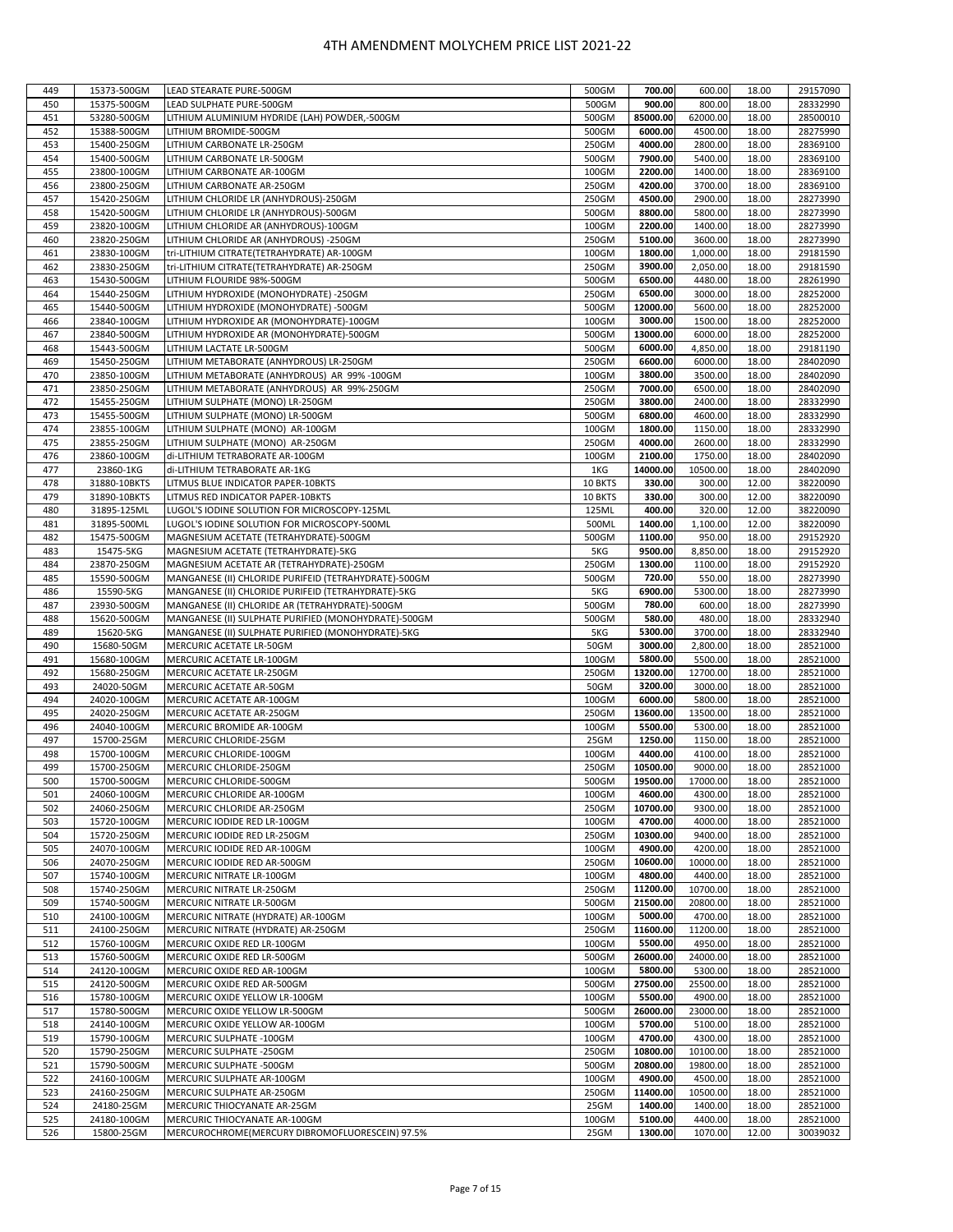| 527        |                          |                                                                                                                                     | 500ML        | 1750.00           | 1200.00           | 18.00          |                      |
|------------|--------------------------|-------------------------------------------------------------------------------------------------------------------------------------|--------------|-------------------|-------------------|----------------|----------------------|
|            | 53360-500ML              | METHANESULPHONIC ACID FOR SYNTHESIS-500ML                                                                                           |              |                   |                   |                | 29041090             |
| 528        | 53360-2.5LTR             | METHANESULPHONIC ACID FOR SYNTHESIS-2.5LTR                                                                                          | 2.5LTR       | 6000.00           | 4700.00           | 18.00          | 29041090             |
| 529        | 15925-500ML              | 2-METHOXYETHANOL LR-500ML                                                                                                           | 500ML        | 660.00            | 600.00            | 18.00          | 29094400             |
| 530        | 15925-2.5LTR             | 2-METHOXYETHANOL LR-2.5LTR                                                                                                          | 2.5LTR       | 2700.00           | 2450.00           | 18.00          | 29094400             |
| 531        | 24268-500ML              | 2-METHOXYETHANOL AR-500ML                                                                                                           | 500ML        | 700.00            | 650.00            | 18.00          | 29094400             |
|            |                          |                                                                                                                                     |              |                   |                   |                |                      |
| 532        | 24268-2.5LTR             | 2-METHOXYETHANOL AR-2.5LTR                                                                                                          | 2.5LTR       | 2900.00           | 2650.00           | 18.00          | 29094400             |
| 533        | 16284-100ML              | METHYL IODIDE FOR SYNHTESIS 99%-100ML                                                                                               | 100ML        | 6400.00           | 5300.00           | 18.00          | 29039990             |
| 534        | 16284-250ML              | METHYL IODIDE FOR SYNHTESIS 99%-250ML                                                                                               | 250ML        | 14500.00          | 12200.00          | 18.00          | 29039990             |
| 535        | 16270-500ML              | N-METHYL-2-PYROLIDONE LR 98%-500ML                                                                                                  | 500ML        | 1350.00           | 1200.00           | 18.00          | 29339900             |
|            |                          |                                                                                                                                     |              |                   |                   |                |                      |
| 536        | 16270-2.5LTR             | N-METHYL-2-PYROLIDONE LR 98%-2.5LTR                                                                                                 | 2.5LTR       | 6000.00           | 5300.00           | 18.00          | 29339900             |
| 537        | 24285-500ML              | N-METHYL-2-PYROLIDONE AR-500ML                                                                                                      | 500ML        | 1450.00           | 1300.00           | 18.00          | 29339900             |
| 538        | 24285-2.5LTR             | N-METHYL-2-PYROLIDONE AR-2.5LTR                                                                                                     | 2.5LTR       | 6500.00           | 5500.00           | 18.00          | 29339900             |
| 539        | 41065-1LTR               | N-METHYL 2-PYROLIDONE 99% HPLC-1LTR                                                                                                 | 1LTR         | 5100.00           | 4500.00           | 18.00          | 29337900             |
|            |                          |                                                                                                                                     |              | 4500.00           |                   |                |                      |
| 540        | 24287-1LTR               | N-METHYL 2-PYROLIDONE 99% GC-HS-1LTR                                                                                                | 1LTR         |                   | 4,000.00          | 18.00          | 29339900             |
| 541        | 24287-2.5LTR             | N-METHYL 2-PYROLIDONE 99% GC-HS-2.5LTR                                                                                              | 2.5LTR       | 11000.00          | 9,300.00          | 18.00          | 29339900             |
| 542        | 16285-500ML              | METHYL SALICYLATE FOR SYNTHESIS-500ML                                                                                               | 500ML        | 1080.00           | 970.00            | 18.00          | 29182310             |
| 543        | 16285-2.5LTR             | METHYL SALICYLATE FOR SYNTHESIS-2.5LTR                                                                                              | 2.5LTR       | 4950.00           | 4,700.00          | 18.00          | 29182310             |
| 544        | 16295-500ML              | MINTROLEUM LR-500ML                                                                                                                 | 500ML        | 460.00            | 310.00            | 18.00          | 27101990             |
|            |                          |                                                                                                                                     |              |                   |                   |                |                      |
| 545        | 16295-2.5LTR             | MINTROLEUM LR-2.5LTR                                                                                                                | 2.5LIT       | 1500.00           | 1,100.00          | 18.00          | 27101990             |
| 546        | 24290-500ML              | MINTROLEUM AR-500ML                                                                                                                 | 500ML        | 510.00            | 355.00            | 18.00          | 27101990             |
| 547        | 24290-2.5LTR             | MINTROLEUM AR-2.5LTR                                                                                                                | 2.5LTR       | 1600.00           | 1,250.00          | 18.00          | 27101990             |
| 548        | 16360-100GM              | MOLYBDENUM TRIOXIDE LR-100GM                                                                                                        | 100GM        | 2100.00           | 1,500.00          | 18.00          | 28257010             |
|            |                          |                                                                                                                                     |              |                   |                   |                |                      |
| 549        | 16360-500GM              | MOLYBDENUM TRIOXIDE LR-500GM                                                                                                        | 500GM        | 9000.00           | 7,350.00          | 18.00          | 28257010             |
| 550        | 24300-100GM              | MOLYBDENUM TRIOXIDE AR-100GM                                                                                                        | 100GM        | 2300.00           | 1,700.00          | 18.00          | 28257010             |
| 551        | 24300-500GM              | MOLYBDENUM TRIOXIDE AR-500GM                                                                                                        | 500GM        | 10100.00          | 8,100.00          | 18.00          | 28257010             |
| 552        | 16380-100GM              | MOLYBDIC ACID LR-100GM                                                                                                              | 100GM        | 1900.00           | 1,700.00          | 18.00          | 28257020             |
| 553        | 16380-500GM              | MOLYBDIC ACID LR-500GM                                                                                                              | 500GM        | 8200.00           | 7,800.00          | 18.00          | 28257020             |
|            |                          |                                                                                                                                     |              |                   |                   |                |                      |
| 554        | 24320-100GM              | MOLYBDIC ACID AR-100GM                                                                                                              | 100GM        | 2000.00           | 1,800.00          | 18.00          | 28257020             |
| 555        | 24320-500GM              | MOLYBDIC ACID AR-500GM                                                                                                              | 500GM        | 8700.00           | 8,500.00          | 18.00          | 28257020             |
| 556        | 16385-1KG                | MONOTHIOGLYCEROL 90% -1KG                                                                                                           | 1KG          | 20000.00          | 18,000.00         | 18.00          | 29309099             |
| 557        | 24330-1KG                | MONOTHIOGLYCEROL AR 98% - 1KG                                                                                                       | 1KG          | 24000.00          | 22,500.00         | 18.00          | 29309099             |
|            |                          |                                                                                                                                     |              |                   |                   |                |                      |
| 558        | 16460-250GM              | NICKEL ACETATE LR (TETRAHYDRATE)-250GM                                                                                              | 250GM        | 2600.00           | 1700.00           | 18.00          | 29152990             |
| 559        | 16460-500GM              | NICKEL ACETATE LR (TETRAHYDRATE)-500GM                                                                                              | 500GM        | 4700.00           | 3000.00           | 18.00          | 29152990             |
| 560        | 16465-500GM              | NICKEL ALUMINIUM ALLOY POWDER-500GM                                                                                                 | 500GM        | 5000.00           | 3450.00           | 18.00          | 75022030             |
| 561        | 16480-500GM              | NICKEL CARBONATE-500GM                                                                                                              | 500GM        | 4700.00           | 3000.00           | 18.00          | 28369990             |
|            |                          |                                                                                                                                     |              |                   |                   |                |                      |
| 562        | 16490-500GM              | NICKEL CHLORIDE LR-500GM                                                                                                            | 500GM        | 3100.00           | 1750.00           | 18.00          | 28273500             |
| 563        | 16490-5KG                | NICKEL CHLORIDE LR-5KG                                                                                                              | 5KG          | 29000.00          | 16500.00          | 18.00          | 28273500             |
| 564        | 16500-500GM              | NICKEL NITRATE LR HEXAHYDRATE-500GM                                                                                                 | 500GM        | 2900.00           | 1,600.00          | 18.00          | 28342990             |
| 565        | 24390-250GM              | NICKEL NITRATE AR HEXAHYDRATE-250GM                                                                                                 | 250GM        | 1800.00           | 1,100.00          | 18.00          | 28342990             |
| 566        | 24390-500GM              | NICKEL NITRATE AR HEXAHYDRATE-500GM                                                                                                 | 500GM        | 3200.00           | 2,000.00          | 18.00          | 28342990             |
|            |                          |                                                                                                                                     |              |                   |                   |                |                      |
| 567        | 16503-250GM              | NICKEL OXIDE BLACK LR-250GM                                                                                                         | 250GM        | 3400.00           | 2600.00           | 18.00          | 28254000             |
| 568        | 16503-500GM              | NICKEL OXIDE BLACK LR-500GM                                                                                                         | 500GM        | 6200.00           | 4600.00           | 18.00          | 28254000             |
| 569        | 16510-500GM              | NICKEL SULPHATE LR (HEXAHYDRATE)-500GM                                                                                              | 500GM        | 2900.00           | 1600.00           | 18.00          | 28429090             |
| 570        | 16510-5KG                | NICKEL SULPHATE LR (HEXAHYDRATE)-5KG                                                                                                | 5KG          | 28000.00          | 14500.00          | 18.00          | 28429090             |
|            |                          |                                                                                                                                     |              | 3100.00           |                   |                |                      |
| 571        | 24395-500GM              | NICKEL SULPHATE AR (HEXAHYDRATE)-500GM                                                                                              | 500GM        |                   | 2000.00           | 18.00          | 28429090             |
| 572        | 16505-500GM              | NICKEL SULPHAMATE SOLUTION 110GM Nickel per Ltr-500GM                                                                               | 500GM        | 3200.00           | 1800.00           | 18.00          | 28429090             |
| 573        | 16505-2.5KG              | NICKEL SULPHAMATE SOLUTION 110GM Nickel per Ltr-2.5KG                                                                               | 2.5KG        | 15000.00          | 8000.00           | 18.00          | 28429090             |
| 574        | 16560-500ML              | NITRIC ACID PURE LR 69-72%-500ML                                                                                                    | 500ML        | 460.00            | 375.00            | 18.00          | 28080010             |
| 575        | 16560-2.5LTR             | NITRIC ACID PURE LR 69-72%-2.5LTR                                                                                                   | 2.5LTR       | 1600.00           | 1150.00           | 18.00          | 28080010             |
|            |                          |                                                                                                                                     |              |                   |                   |                |                      |
| 576        | 24440-500ML              | NITRIC ACID AR 69-71%-500ML                                                                                                         | 500ML        | 540.00            | 430.00            | 18.00          | 28080010             |
| 577        | 24440-2.5LTR             | NITRIC ACID AR 69-71%-2.5LTR                                                                                                        | 2.5LTR       | 1800.00           | 1200.00           | 18.00          | 28080010             |
| 578        | 24442-500ML              | NITRIC ACID 69.5% FOR TRACE METAL ANALYSIS-500ML                                                                                    | 500ML        | 1700.00           | 1350.00           | 18.00          | 28080010             |
| 579        | 24442-2.5LTR             | NITRIC ACID 69.5% FOR TRACE METAL ANALYSIS-2.5LTR                                                                                   | 2.5LTR       | 5100.00           | 3730.00           | 18.00          | 28080010             |
| 580        | 60250-500ML              | n-OCTANOL 99% FOR SYNTHESIS (OCTAN-1-OL, CAPRYL ALCOHOL)-500ML                                                                      | 500ML        | 1250.00           | 1100.00           | 18.00          | 29051690             |
|            |                          |                                                                                                                                     |              |                   |                   |                |                      |
| 581        | 60250-2.5LTR             | n-OCTANOL 99% FOR SYNTHESIS (OCTAN-1-OL, CAPRYL ALCOHOL)-2.5LTR                                                                     | 2.5LTR       | 5100.00           | 4950.00           | 18.00          | 29051690             |
| 582        | 53510-500ML              | OLEIC ACID (Suitable for Pharma Industry)-500ML                                                                                     | 500ML        | 650.00            | 600.00            | 18.00          | 38231200             |
| 583        | 53510-2.5LTR             | OLEIC ACID (Suitable for Pharma Industry)-2.5LTR                                                                                    | 2.5LTR       | 2550.00           | 2400.00           | 18.00          | 38231200             |
| 584        | 16680-500GM              | OXALIC ACID PURIFIED-500GM                                                                                                          | 500GM        | 400.00            | 360.00            | 18.00          | 29171110             |
| 585        | 16680-1KG                | OXALIC ACID PURIFIED-1KG                                                                                                            | 1KG          | 680.00            | 510.00            | 18.00          | 29171110             |
|            |                          |                                                                                                                                     |              |                   |                   |                |                      |
| 586        | 24560-500GM              | OXALIC ACID AR-500GM                                                                                                                | 500GM        | 460.00            | 410.00            | 18.00          | 29171110             |
| 587        | 16685-500ML              | OXALIC ACID 0.1 N (N/10)-500ML                                                                                                      | 500ML        | 155.00            | 140.00            | 18.00          | 29171110             |
| 588        | 16710-500ML              | PARAFFIN LIQUID COLOURLESS, HEAVY-500ML                                                                                             | 500ML        | 540.00            | 480.00            | 18.00          | 27101990             |
| 589        | 16710-2.5LTR             | PARAFFIN LIQUID COLOURLESS, HEAVY-2.5LTR                                                                                            | 2.5LTR       | 2000.00           | 1800.00           | 18.00          | 27101990             |
| 590        | 16720-500ML              | PARAFFIN LIQUID COLOURLESS LIGHT-500ML                                                                                              | 500ML        | 405.00            | 380.00            | 18.00          | 27101990             |
|            |                          |                                                                                                                                     |              |                   |                   |                |                      |
| 591        | 16720-2.5LTR             | PARAFFIN LIQUID COLOURLESS LIGHT-2.5LTR                                                                                             | 2.5LTR       | 1350.00           | 1250.00           | 18.00          | 27101990             |
| 592        | 24580-500GM              | PARAFFIN WAX 56-58C-500GM                                                                                                           | 500GM        | 700.00            | 570.00            | 18.00          | 27122010             |
| 593        | 24580-1KG                | PARAFFIN WAX 56-58C-1KG                                                                                                             | 1KG          | 1300.00           | 1050.00           | 18.00          | 27122010             |
| 594        | 24600-500GM              | PARAFFIN WAX 58-60C-500GM                                                                                                           | 500GM        | 700.00            | 580.00            | 18.00          | 27122010             |
|            |                          |                                                                                                                                     |              | 2400.00           |                   |                |                      |
| 595        | 24600-2KG                | PARAFFIN WAX 58-60C-2KG                                                                                                             | 2KG          |                   | 2100.00           | 18.00          | 27122010             |
| 596        | 24601-500GM              | PARAFFIN WAX-58-60C PELLETS-500GM                                                                                                   | 500GM        | 700.00            | 570.00            | 18.00          | 27122010             |
| 597        | 24601-1KG                | PARAFFIN WAX-58-60C PELLETS-1KG                                                                                                     | 1KG          | 1300.00           | 1050.00           | 18.00          | 27122010             |
| 598        | 24602-500GM              | PARAFFIN WAX-58-60C BLOCK/BRICKS-500GM                                                                                              | 500GM        | 700.00            | 600.00            | 18.00          | 27122010             |
| 599        | 24620-500GM              | PARAFFIN WAX 60-62C-500GM                                                                                                           | 500GM        | 700.00            | 580.00            | 18.00          | 27122010             |
|            |                          |                                                                                                                                     |              |                   |                   |                |                      |
| 600        | 24620-2KG                | PARAFFIN WAX 60-62C-2KG                                                                                                             | 2KG          | 2400.00           | 2100.00           | 18.00          | 27122010             |
|            |                          |                                                                                                                                     |              |                   |                   |                |                      |
| 601        | 24621-500GM              | PARAFFIN WAX 60-62CBLOCK/BRICKS-500GM                                                                                               | 500GM        | 700.00            | 600.00            | 18.00          | 27122010             |
| 602        | 24630-500GM              | PARAFFIN WAX WITH CERESIN CONGEALING POINT ABOUT 60C-500GM                                                                          | 500GM        | 750.00            | 650.00            | 18.00          | 27122010             |
|            |                          |                                                                                                                                     |              |                   |                   |                |                      |
| 603<br>604 | 24630-2KG<br>24631-500GM | PARAFFIN WAX WITH CERESIN CONGEALING POINT ABOUT 60C-2KG<br>PARAFFIN WAX WITH CERESIN CONGEALING POINT ABOUT 60C BLOCK/BRICKS-500GM | 2KG<br>500GM | 2400.00<br>750.00 | 2100.00<br>660.00 | 18.00<br>18.00 | 27122010<br>27122010 |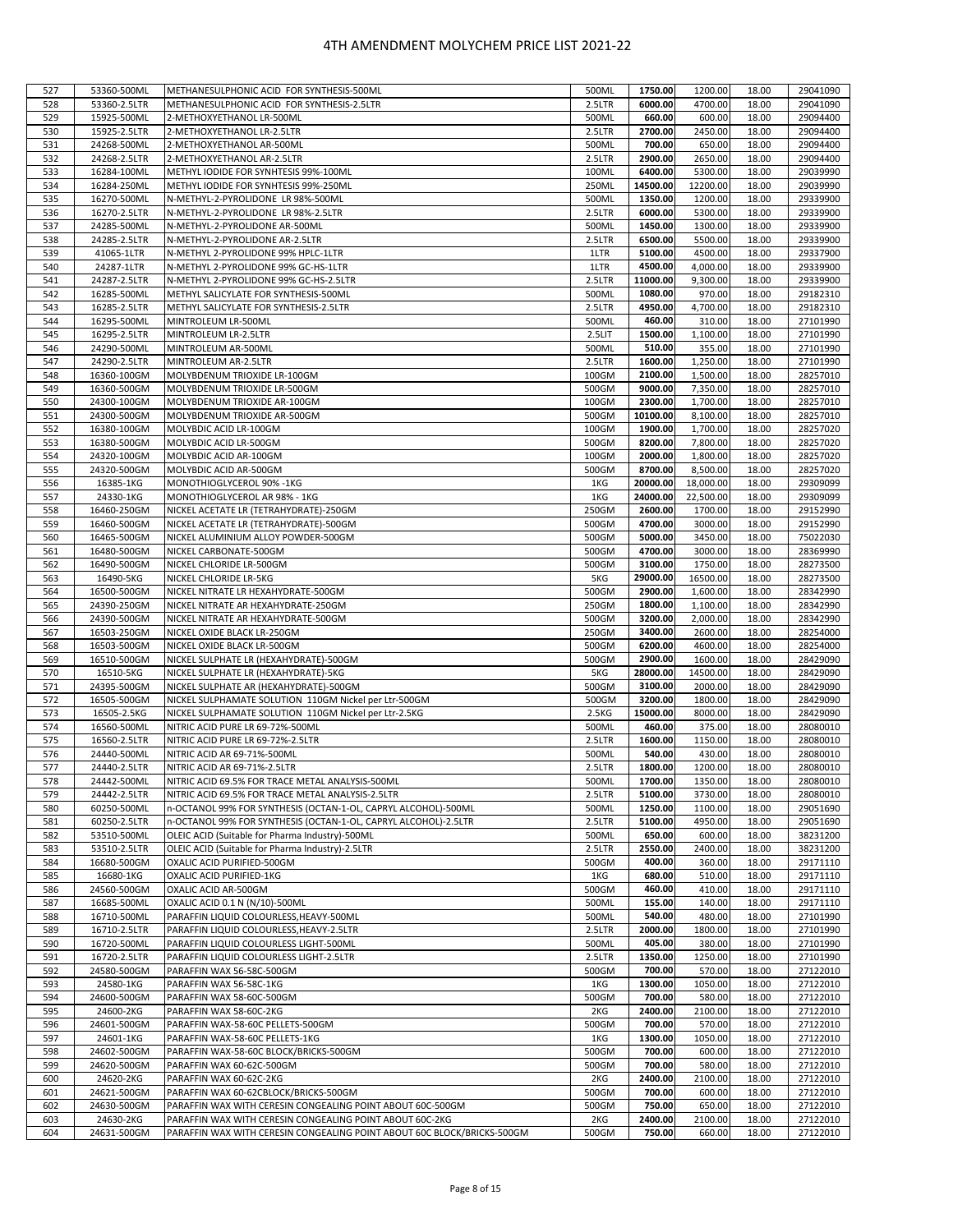| 605 | 16728-500ML  | N-PENTANE FOR SYNTHESIS-500ML               | 500ML  | 770.00   | 590.00   | 18.00 | 29012990 |
|-----|--------------|---------------------------------------------|--------|----------|----------|-------|----------|
| 606 | 16728-2.5LTR | N-PENTANE FOR SYNTHESIS-2.5LTR              | 2.5LIT | 3300.00  | 2700.00  | 18.00 | 29012990 |
| 607 | 24633-500ML  | N-PENTANE AR-500ML                          | 500ML  | 870.00   | 660.00   | 18.00 | 29012990 |
| 608 | 24633-2.5LTR | N-PENTANE AR-2.5LTR                         | 2.5LTR | 3500.00  | 2900.00  | 18.00 | 29012990 |
|     |              |                                             |        |          |          |       |          |
| 609 | 41085-1LTR   | N-PENTANE FOR HPLC/SPECTROSCOPY-1LTR        | 1LTR   | 2200.00  | 1800.00  | 18.00 | 29012990 |
| 610 | 53530-25GM   | PERIODIC ACID FOR SYNTHESIS-25GM            | 25GM   | 1300.00  | 850.00   | 18.00 | 28111990 |
| 611 | 53530-100GM  | PERIODIC ACID FOR SYNTHESIS-100GM           | 100GM  | 4800.00  | 2800.00  | 18.00 | 28111990 |
|     | 53531-25GM   |                                             |        |          |          |       |          |
| 612 |              | PERIODIC ACID AR-25GM                       | 25GM   | 1400.00  | 950.00   | 18.00 | 28111990 |
| 613 | 53531-100GM  | PERIODIC ACID AR-100GM                      | 100GM  | 5100.00  | 3300.00  | 18.00 | 28111990 |
| 614 | 32060-500ML  | PETROLEUM ETHER 40-60C LR-500ML             | 500ML  | 650.00   | 550.00   | 18.00 | 27101990 |
| 615 | 32060-2.5LTR |                                             | 2.5LTR | 2550.00  | 2300.00  | 18.00 | 27101990 |
|     |              | PETROLEUM ETHER 40-60C LR-2.5LTR            |        |          |          |       |          |
| 616 | 32080-500ML  | PETROLEUM ETHER 40-60C AR-500ML             | 500ML  | 750.00   | 650.00   | 18.00 | 27101990 |
| 617 | 32080-2.5LTR | PETROLEUM ETHER 40-60C AR-2.5LTR            | 2.5LTR | 2750.00  | 2600.00  | 18.00 | 27101990 |
| 618 | 32100-500ML  | PETROLEUM ETHER 60-80C LR -500ML            | 500ML  | 460.00   | 390.00   | 18.00 | 27101990 |
|     |              |                                             |        |          |          |       |          |
| 619 | 32100-2.5LTR | PETROLEUM ETHER 60-80C LR -2.5LTR           | 2.5LTR | 1500.00  | 1300.00  | 18.00 | 27101990 |
| 620 | 32120-500ML  | PETROLEUM ETHER 60-80C AR-500ML             | 500ML  | 510.00   | 450.00   | 18.00 | 27101990 |
| 621 | 32120-2.5LTR | PETROLEUM ETHER 60-80C AR-2.5LTR            | 2.5LTR | 1700.00  | 1500.00  | 18.00 | 27101990 |
|     |              |                                             |        |          |          |       |          |
| 622 | 32130-500ML  | PETROLEUM ETHER 100-200C FOR SYNTHESIS      | 500ML  | 600.00   | 475.00   | 18.00 | 27101990 |
| 623 | 32130-2.5LTR | PETROLEUM ETHER 100-200C FOR SYNTHESIS      | 2.5LTR | 1900.00  | 1700.00  | 18.00 | 27101990 |
| 624 | 16760-500GM  | PHENOL CRYSTAL LR-500GM                     | 500GM  | 600.00   | 505.00   | 18.00 | 29071110 |
|     |              |                                             |        |          |          |       |          |
| 625 | 16760-2.5LTR | PHENOL CRYSTAL LR-2.5LTR                    | 2.5KG  | 2400.00  | 2200.00  | 18.00 | 29071110 |
| 626 | 24680-500GM  | PHENOL AR-500GM                             | 500GM  | 700.00   | 605.00   | 18.00 | 29071110 |
| 627 | 24680-2.5LTR | PHENOL AR-2.5LTR                            | 2.5KG  | 2800.00  | 2650.00  | 18.00 | 29071110 |
|     | 24700-25GM   |                                             |        | 1200.00  | 1000.00  |       |          |
| 628 |              | PHOSPHOMOLYBDIC ACID AR-25GM                | 25GM   |          |          | 18.00 | 28111990 |
| 629 | 24700-100GM  | PHOSPHOMOLYBDIC ACID AR-100GM               | 100GM  | 3800.00  | 3200.00  | 18.00 | 28111990 |
| 630 | 16918-500ML  | POLYETHYLENE GLYCOL 400-500ML               | 500ML  | 720.00   | 570.00   | 18.00 | 39072090 |
| 631 | 16918-2.5LTR | POLYETHYLENE GLYCOL 400-2.5LTR              | 2.5LTR | 2400.00  | 2100.00  | 18.00 | 39072090 |
|     |              |                                             |        |          |          |       |          |
| 632 | 16960-500GM  | POTASSIUM ACETATE LR-500GM                  | 500GM  | 700.00   | 610.00   | 18.00 | 29152990 |
| 633 | 24760-500GM  | POTASSIUM ACETATE AR-500GM                  | 500GM  | 1100.00  | 950.00   | 18.00 | 29152990 |
| 634 | 16980-500GM  | POTASSIUM BICARBONATE LR-500GM              | 500GM  | 600.00   | 470.00   | 18.00 | 28364000 |
|     |              |                                             |        |          |          |       |          |
| 635 | 16980-1KG    | POTASSIUM BICARBONATE LR-1KG                | 1KG    | 1100.00  | 800.00   | 18.00 | 28364000 |
| 636 | 17020-100GM  | POTASSIUM BROMIDE FOR IR SPECTROSCOPY-100GM | 100GM  | 4600.00  | 4300.00  | 18.00 | 28275120 |
| 637 | 24800-500GM  | POTASSIUM BROMIDE AR-500GM                  | 500GM  | 1300.00  | 1500.00  | 18.00 | 28275120 |
|     |              |                                             |        |          |          |       |          |
| 638 | 17060-500GM  | POTASSIUM CARBONATE ANHYDROUS-500GM         | 500GM  | 420.00   | 400.00   | 18.00 | 28364000 |
| 639 | 17060-5KG    | POTASSIUM CARBONATE ANHYDROUS-5KG           | 5KG    | 3700.00  | 3330.00  | 18.00 | 28364000 |
| 640 | 24820-500GM  | POTASSIUM CARBONATE ANHYDROUS AR-500GM      | 500GM  | 510.00   | 470.00   | 18.00 | 28364000 |
|     |              |                                             | 500GM  | 260.00   | 220.00   |       |          |
| 641 | 17080-500GM  | POTASSIUM CHLORIDE-500GM                    |        |          |          | 18.00 | 31042000 |
| 642 | 17080-5KG    | POTASSIUM CHLORIDE-5KG                      | 5KG    | 1900.00  | 1700.00  | 18.00 | 31042000 |
| 643 | 24840-500GM  | POTASSIUM CHLORIDE AR-500GM                 | 500GM  | 360.00   | 320.00   | 18.00 | 31042000 |
| 644 | 24840-5KG    | POTASSIUM CHLORIDE AR-5KG                   | 5KG    | 3200.00  | 3000.00  | 18.00 | 31042000 |
|     |              |                                             |        |          |          |       |          |
| 645 | 17200-500GM  | POTASSIUM FLUORIDE ANHYDROUS-500GM          | 500GM  | 1200.00  | 1100.00  | 18.00 | 28261990 |
| 646 | 24940-500GM  | POTASSIUM FLUORIDE AR ANHYDROUS-500GM       | 500GM  | 1600.00  | 1450.00  | 18.00 | 28261990 |
| 647 | 17210-500GM  | POTASSIUM HYDROGEN PHTHALATE LR-500GM       | 500GM  | 710.00   | 630.00   | 18.00 | 29173990 |
|     |              |                                             |        |          |          |       |          |
| 648 | 24950-500GM  | POTASSIUM HYDROGEN PHTHALATE AR-500GM       | 500GM  | 800.00   | 700.00   | 18.00 | 29173990 |
| 649 | 17220-500GM  | POTASSIUM HYDROXIDE FLAKES LR-500GM         | 500GM  | 425.00   | 390.00   | 18.00 | 28152000 |
| 650 | 17220-5KG    | POTASSIUM HYDROXIDE FLAKES LR-5KG           | 5KG    | 2800.00  | 2480.00  | 18.00 | 28152000 |
| 651 | 17225-500GM  | POTASSIUM HYDROXIDE POWDER LR 85%-500GM     | 500GM  | 510.00   | 440.00   | 18.00 | 28152000 |
|     |              |                                             |        |          |          |       |          |
| 652 | 17225-5KG    | POTASSIUM HYDROXIDE POWDER LR 85%-5KG       | 5KG    | 4000.00  | 3450.00  | 18.00 | 28152000 |
| 653 | 17240-500GM  | POTASSIUM HYDROXIDE PELLETS LR-500GM        | 500GM  | 530.00   | 490.00   | 18.00 | 28152000 |
| 654 | 17240-5KG    | POTASSIUM HYDROXIDE PELLETS LR-5KG          | 5KG    | 4000.00  | 3800.00  | 18.00 | 28152000 |
|     |              |                                             |        |          |          |       |          |
| 655 | 24960-500GM  | POTASSIUM HYDROXIDE PELLETS AR-500GM        | 500GM  | 630.00   | 570.00   | 18.00 | 28152000 |
| 656 | 24960-5KG    | POTASSIUM HYDROXIDE PELLETS AR-5KG          | 5KG    | 4600.00  | 4300.00  | 18.00 | 28152000 |
| 657 | 17241-500ML  | POTASSIUM HYDROXIDE 40% W/W SOLUTION-500ML  | 500ML  | 520.00   | 410.00   | 18.00 | 38220090 |
|     |              |                                             |        |          |          |       |          |
| 658 | 17241-2.5LTR | POTASSIUM HYDROXIDE 40% W/W SOLUTION-2.5LTR | 2.5LTR | 1700.00  | 1500.00  | 18.00 | 38220090 |
| 659 | 17260-100GM  | POTASSIUM IODATE-100GM                      | 100GM  | 1850.00  | 1400.00  | 18.00 | 28299030 |
| 660 | 17260-250GM  | POTASSIUM IODATE-250GM                      | 250GM  | 4000.00  | 3300.00  | 18.00 | 28299030 |
| 661 | 24980-100GM  | POTASSIUM IODATE AR-100GM                   | 100GM  | 2050.00  | 1600.00  | 18.00 | 28299030 |
|     |              |                                             |        |          |          |       |          |
| 662 | 24980-250GM  | POTASSIUM IODATE AR-250GM                   | 250GM  | 4200.00  | 3500.00  | 18.00 | 28299030 |
| 663 | 17280-25GM   | POTASSIUM IODIDE (CONFIRMING TO IP)-25 GM   | 25GM   | 650.00   | 475.00   | 18.00 | 28276010 |
| 664 | 17280-100GM  | POTASSIUM IODIDE (CONFIRMING TO IP)-100GM   | 100GM  | 2150.00  | 1600.00  | 18.00 | 28276010 |
|     | 17280-250GM  |                                             |        | 4600.00  |          |       |          |
| 665 |              | POTASSIUM IODIDE (CONFIRMING TO IP)-250GM   | 250GM  |          | 3900.00  | 18.00 | 28276010 |
| 666 | 17280-500GM  | POTASSIUM IODIDE (CONFIRMING TO IP)-500GM   | 500GM  | 8500.00  | 6400.00  | 18.00 | 28276010 |
| 667 | 17280-5KG    | POTASSIUM IODIDE (CONFIRMING TO IP)-5KG     | 5KG    | 76000.00 | 54500.00 | 18.00 | 28276010 |
| 668 | 25000-25GM   | POTASSIUM IODIDE AR-25GM                    | 25GM   | 740.00   | 555.00   | 18.00 | 28276010 |
|     |              |                                             |        |          |          |       |          |
| 669 | 25000-100GM  | POTASSIUM IODIDE AR-100GM                   | 100GM  | 2350.00  | 1800.00  | 18.00 | 28276010 |
| 670 | 25000-250GM  | POTASSIUM IODIDE AR-250GM                   | 250GM  | 4850.00  | 4200.00  | 18.00 | 28276010 |
| 671 | 25000-500GM  | POTASSIUM IODIDE AR-500GM                   | 500GM  | 9000.00  | 6900.00  | 18.00 | 28276010 |
|     |              |                                             |        |          |          |       |          |
| 672 | 17300-500GM  | POTASSIUM METABISULPHITE-500GM              | 500GM  | 520.00   | 470.00   | 18.00 | 28322010 |
| 673 | 17300-5KG    | POTASSIUM METABISULPHITE-5KG                | 5KG    | 4800.00  | 4200.00  | 18.00 | 28322010 |
| 674 | 17320-100GM  | POTASSIUM METAPERIODATE LR-100GM            | 100GM  | 2300.00  | 1850.00  | 18.00 | 28299030 |
|     |              |                                             |        |          |          |       |          |
| 675 | 17320-500GM  | POTASSIUM METAPERIODATE LR-500GM            | 500GM  | 10800.00 | 9000.00  | 18.00 | 28299030 |
| 676 | 25040-100GM  | POTASSIUM METAPERIODATE AR-100GM            | 100GM  | 2500.00  | 2050.00  | 18.00 | 28299030 |
| 677 | 25040-500GM  | POTASSIUM METAPERIODATE AR-500GM            | 500GM  | 11800.00 | 10000.00 | 18.00 | 28299030 |
|     |              |                                             |        |          |          |       |          |
| 678 | 17330-100GM  | POTASSIUM METAVANDATE LR 98%-100GM          | 100GM  | 1200.00  | 950.00   | 18.00 | 28419000 |
| 679 | 17330-500GM  | POTASSIUM METAVANDATE LR 98%-500GM          | 500GM  | 5500.00  | 4500.00  | 18.00 | 28419000 |
| 680 | 17340-500GM  | POTASSIUM NITRATE PURIFIED-500GM            | 500GM  | 540.00   | 380.00   | 18.00 | 28342100 |
| 681 | 17340-5KG    | POTASSIUM NITRATE PURIFIED-5KG              | 5KG    | 5200.00  | 3300.00  | 18.00 | 28342100 |
|     |              |                                             |        |          |          |       |          |
| 682 | 25060-500GM  | POTASSIUM NITRATE AR-500GM                  | 500GM  | 650.00   | 480.00   | 18.00 | 28342100 |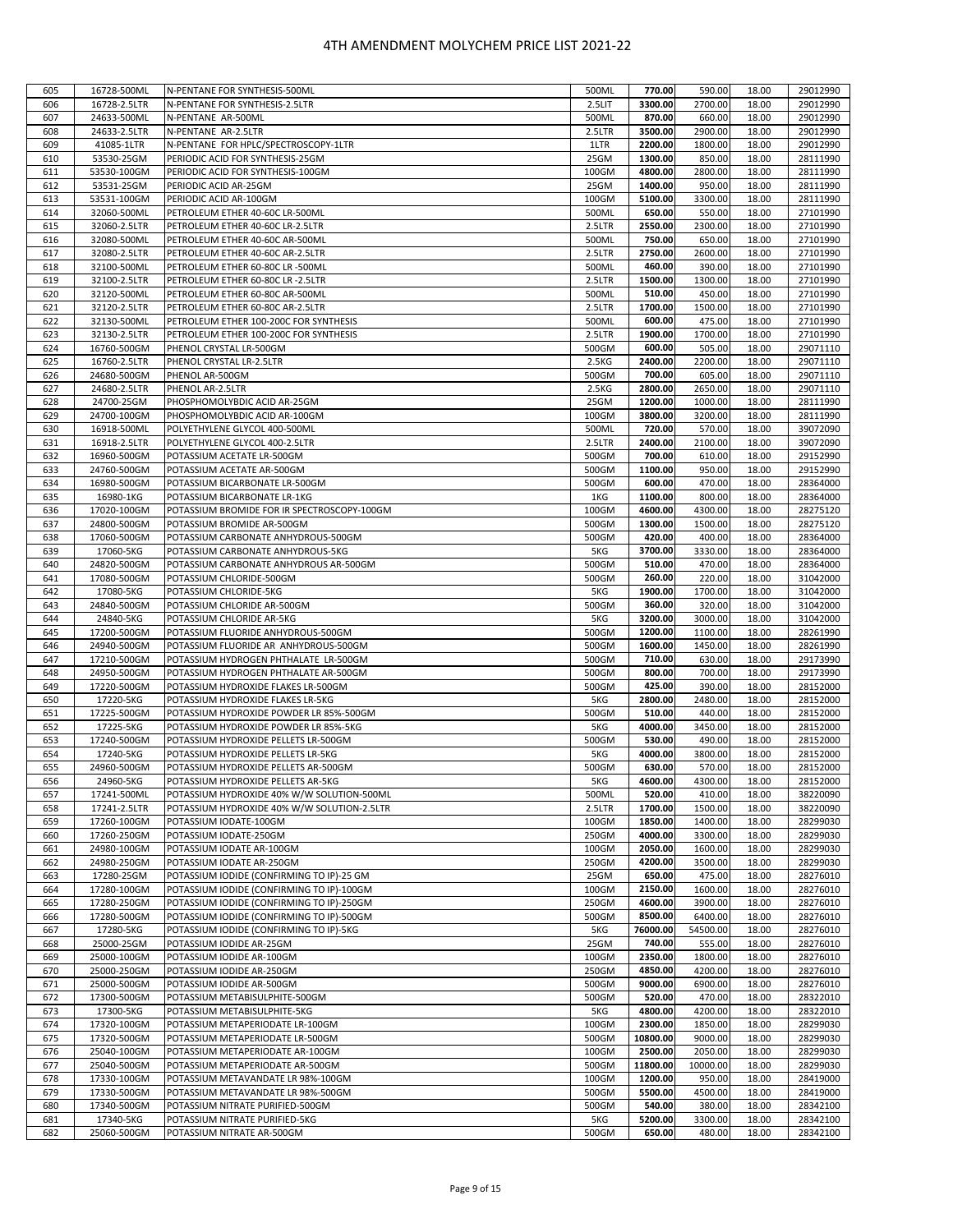| 683 | 17400-500GM  | POTASSIUM PERSULPHATE LR-500GM                            | 500GM  | 660.00   | 600.00   | 18.00 | 28332990 |
|-----|--------------|-----------------------------------------------------------|--------|----------|----------|-------|----------|
|     |              |                                                           |        |          |          |       |          |
| 684 | 25120-500GM  | POTASSIUM PERSULPHATE AR-500GM                            | 500GM  | 720.00   | 660.00   | 18.00 | 28332990 |
| 685 | 17460-500GM  | POTASSIUM SODIUM (+) TARTRATE-500GM                       | 500GM  | 1080.00  | 1000.00  | 18.00 | 29181390 |
| 686 | 17460-5KG    | POTASSIUM SODIUM (+) TARTRATE-5KG                         | 5KG    | 9700.00  | 9400.00  | 18.00 | 29181390 |
| 687 | 25140-500GM  | POTASSIUM SODIUM (+) TARTRATE AR-500GM                    | 500GM  | 1200.00  | 1100.00  | 18.00 | 29181390 |
| 688 | 17480-1KG    | POTASSIUM SORBATE-1KG                                     | 1KG    | 2450.00  | 2300.00  | 18.00 | 29161990 |
| 689 | 17480-10KG   | POTASSIUM SORBATE-10KG                                    | 10KG   | 23000.00 | 22200.00 | 18.00 | 29161990 |
| 690 | 17500-500GM  | POTASSIUM SULPHATE LR-500GM                               | 500GM  | 470.00   | 400.00   | 18.00 | 31043000 |
| 691 | 25160-500GM  | POTASSIUM SULPHATE AR-500GM                               | 500GM  | 580.00   | 510.00   | 18.00 | 31043000 |
| 692 | 17510-25GM   | POTASSIUM TELLURITE FOR MICROBIOLOGY-25GM                 | 25GM   | 3000.00  | 2550.00  | 18.00 | 28429090 |
| 693 | 17510-100GM  | POTASSIUM TELLURITE FOR MICROBIOLOGY-100GM                | 100GM  | 11000.00 | 9200.00  | 18.00 | 28429090 |
| 694 | 17505-500GM  | POTASSIUM THIOCYANATE LR -500GM                           | 500GM  |          |          |       | 28429090 |
|     |              |                                                           |        | 1100.00  | 1000.00  | 18.00 |          |
| 695 | 25170-500GM  | POTASSIUM THIOCYANATE AR -500GM                           | 500GM  | 1350.00  | 1250.00  | 18.00 | 28429090 |
| 696 | 17535-500ML  | n-PROPYL ALCOHOL(Propan-1-ol) LR -500ML                   | 500ML  | 490.00   | 450.00   | 18.00 | 29051210 |
| 697 | 17535-2.5LTR | n-PROPYL ALCOHOL(Propan-1-ol) LR-2.5LTR                   | 2.5LTR | 2000.00  | 1800.00  | 18.00 | 29051210 |
| 698 | 25175-500ML  | n-PROPYL ALCOHOL(Propan-1-ol) AR-500ML                    | 500ML  | 550.00   | 505.00   | 18.00 | 29051210 |
| 699 | 25175-2.5LTR | n-PROPYL ALCOHOL(Propan-1-ol) AR-2.5LTR                   | 2.5LTR | 2200.00  | 2000.00  | 18.00 | 29051210 |
| 700 | 17538-500ML  | N-PROPYL ACETATE FOR SYNTHESIS 98%-500ML                  | 500ML  | 480.00   | 410.00   | 18.00 | 29153990 |
| 701 | 17538-2.5LTR | N-PROPYL ACETATE FOR SYNTHESIS 98%-2.5LTR                 | 2.5LTR | 2000.00  | 1900.00  | 18.00 | 29153990 |
| 702 | 17540-500ML  | iso-PROPYL ALCOHOL LR (IPA)-500ML                         | 500ML  | 480.00   | 430.00   | 18.00 | 29051220 |
| 703 | 17540-2.5LTR | iso-PROPYL ALCOHOL LR (IPA)-2.5LTR                        | 2.5LTR | 1750.00  | 1600.00  | 18.00 | 29051220 |
| 704 | 17543-500ML  | iso-PROPYL ALCOHOL (DISINFECTANT) (IPA 70%)-500ML         | 500ML  | 400.00   | 350.00   | 18.00 | 29051220 |
| 705 | 17543-2.5LTR | iso-PROPYL ALCOHOL (DISINFECTANT) (IPA 70%)-2.5LTR        | 2.5LTR | 1300.00  | 1200.00  | 18.00 | 29051220 |
|     |              |                                                           |        | 2220.00  |          |       |          |
| 706 | 17543-5LTR   | iso-PROPYL ALCOHOL (DISINFECTANT) (IPA 70%)-5LTR          | 5LTR   |          | 2100.00  | 18.00 | 29051220 |
| 707 | 25180-500ML  | iso-PROPYL ALCOHOL AR (IPA)-500ML                         | 500ML  | 560.00   | 490.00   | 18.00 | 29051220 |
| 708 | 25180-2.5LTR | iso-PROPYL ALCOHOL AR (IPA)-2.5LTR                        | 2.5LTR | 1900.00  | 1850.00  | 18.00 | 29051220 |
| 709 | 25181-500ML  | iso-PROPYL ALCOHOL 99.5% ELECTRONIC GRADE-500ML           | 500ML  | 550.00   | 450.00   | 18.00 | 29051220 |
| 710 | 25181-2.5LTR | iso-PROPYL ALCOHOL 99.5% ELECTRONIC GRADE-2.5LTR          | 2.5LTR | 2200.00  | 2100.00  | 18.00 | 29051220 |
| 711 | 41100-1LTR   | iso-PROPYL ALCOHOL HPLC SPECTROSCOPY-1LTR                 | 1LTR   | 1050.00  | 1010.00  | 18.00 | 29051220 |
| 712 | 41100-2.5LTR | iso-PROPYL ALCOHOL HPLC SPECTROSCOPY-2.5LTR               | 2.5LTR | 2150.00  | 2050.00  | 18.00 | 29051220 |
| 713 | 25182-500ML  | iso-PROPYL ALCOHOL SPECIALLY DRIED/AR 99.7%-500ML         | 500ML  | 600.00   | 550.00   | 18.00 | 29051220 |
| 714 | 17550-500ML  | PROPYLENE GLYCOL LR-500ML                                 | 500ML  | 900.00   | 1000.00  | 18.00 | 29053200 |
| 715 | 17550-2.5LTR | PROPYLENE GLYCOL LR-2.5LTR                                | 2.5LIT | 4000.00  | 4200.00  | 18.00 | 29053200 |
| 716 | 25183-500ML  | PROPYLENE GLYCOL AR-500ML                                 | 500ML  | 1000.00  | 1090.00  | 18.00 | 29053200 |
| 717 | 25183-2.5LTR | PROPYLENE GLYCOL AR-2.5LTR                                | 2.5LIT | 4100.00  | 4300.00  | 18.00 | 29053200 |
| 718 | 17615-500ML  | PYRIDINE LR-500ML                                         | 500ML  | 900.00   | 750.00   | 18.00 | 29333100 |
| 719 |              |                                                           |        | 3600.00  | 3450.00  |       |          |
|     | 17615-2.5LTR | PYRIDINE LR-2.5LTR                                        | 2.5LTR |          |          | 18.00 | 29333100 |
| 720 | 25184-500ML  | PYRIDINE AR-500ML                                         | 500ML  | 1000.00  | 850.00   | 18.00 | 29333100 |
| 721 | 25184-2.5LTR | PYRIDINE AR-2.5LTR                                        | 2.5LTR | 4000.00  | 3800.00  | 18.00 | 29362500 |
| 722 | 17650-25GM   | QUNINE SULPHATE (DIHYDRATE)-25GM                          | 25GM   | 1300.00  | 1100.00  | 18.00 | 29392030 |
| 723 | 25210-25GM   | QUININE SULPHATE AR-25GM                                  | 25GM   | 1500.00  | 1350.00  | 18.00 | 29333919 |
| 724 | 17657-500ML  | QUINOLINE FOR SYNTHESIS-500ML                             | 500ML  | 1600.00  | 1700.00  | 18.00 | 29333919 |
| 725 | 17657-2.5LTR | QUINOLINE FOR SYNTHESIS-2.5LTR                            | 2.5LTR | 7000.00  | 7200.00  | 18.00 | 29333990 |
| 726 | 17740-1GM    | RUTHENIUM TRICHLORIDE PURISS-1GM                          | 1GM    | 3900.00  | 3700.00  | 18.00 | 28439019 |
| 727 | 17740-10GM   | RUTHENIUM TRICHLORIDE PURISS-10GM                         | 10GM   | 38000.00 | 36500.00 | 18.00 | 29251100 |
| 728 | 17840-500GM  | SILICA GEL SELF INDICATING 5-8 MESH (BLUE COARSE)-500GM   | 500GM  | 610.00   | 520.00   | 18.00 | 38249925 |
| 729 | 17840-1KG    | SILICA GEL SELF INDICATING 5-8 MESH (BLUE COARSE)-1KG     | 1KG    | 1150.00  | 975.00   | 18.00 | 38249925 |
| 730 | 17850-500GM  | SILICA GEL SELF INDICATING (BLUE) 6-20 MESH-500GM         | 500GM  | 610.00   | 520.00   | 18.00 | 38249925 |
| 731 | 17850-1KG    | SILICA GEL SELF INDICATING (BLUE) 6-20 MESH-1KG           | 1KG    | 1150.00  | 975.00   | 18.00 | 38249925 |
| 732 | 17860-500GM  | SILICA GEL 60-120 MESH (FOR COLUMN CHROMOTOGRAPHY)-500GM  | 500GM  | 650.00   | 560.00   | 18.00 | 38249925 |
| 733 |              | SILICA GEL 100-200 MESH (FOR COLUMN CHROMOTOGRAPHY)-500GM |        | 775.00   | 640.00   |       | 38249925 |
|     | 17870-500GM  |                                                           | 500GM  |          |          | 18.00 |          |
| 734 | 17880-500GM  | SILICA GEL 60-200 MESH-500GM                              | 500GM  | 850.00   | 700.00   | 18.00 | 38249925 |
| 735 | 17890-500GM  | SILICA GEL 200-400 MESH FOR COLUMN CHROMOTOGRAPHY-500GM   | 500GM  | 900.00   | 750.00   | 18.00 | 38249925 |
| 736 | 17898-500GM  | SILICA GEL 400-700 MESH-500GM                             | 500GM  | 880.00   | 780.00   | 18.00 | 38249925 |
| 737 | 17900-250GM  | SILICA GEL G FOR THIN LAYER CHROMOTOGRAPHY-250GM          | 250GM  | 410.00   | 330.00   | 18.00 | 38249925 |
| 738 | 17900-500GM  | SILICA GEL G FOR THIN LAYER CHROMOTOGRAPHY-500GM          | 500GM  | 740.00   | 620.00   | 18.00 | 38249925 |
| 739 | 17910-500GM  | SILICA GEL GF 254 FOR TLC-500GM                           | 500GM  | 4100.00  | 3700.00  | 18.00 | 38249925 |
| 740 | 17920-500GM  | SILICA GEL H FOR TLC-500GM                                | 500GM  | 700.00   | 540.00   | 18.00 | 38249925 |
| 741 | 17930-500GM  | SILICA GEL HF 254 FOR TLC-500GM                           | 500GM  | 3950.00  | 3550.00  | 18.00 | 38249925 |
| 742 | 17940-50GM   | SILICONE HIGH VACUUM GREASE (LAB)-50GM                    | 50GM   | 380.00   | 330.00   | 18.00 | 39100010 |
| 743 | 17940-1KG    | SILICONE HIGH VACUUM GREASE (LAB)-1KG                     | 1KG    | 5800.00  | 3750.00  | 18.00 | 39100020 |
| 744 | 17950-2.5LTR | SILICONE OIL (LAB)-2.5LTR                                 | 2.5LTR | 8700.00  | 9000.00  | 18.00 | 28111990 |
| 745 | 25320-25GM   | SILICOTUNGSTIC ACID AR-25GM                               | 25GM   | 1180.00  | 840.00   | 18.00 | 28111990 |
| 746 | 25320-100GM  | SILICOTUNGSTIC ACID AR-100GM                              | 100GM  | 4250.00  | 3050.00  | 18.00 | 71061000 |
| 747 | 18060-500GM  | SODIUM ACETATE ANHYDROUS LR-500GM                         | 500GM  | 440.00   | 410.00   | 18.00 | 29152990 |
| 748 | 18060-5KTG   | SODIUM ACETATE ANHYDROUS LR-5KG                           | 5KG    | 3900.00  | 3500.00  | 18.00 | 29152990 |
| 749 | 18070-500GM  | SODIUM ACETATE TRIHYDRATE LR-500GM                        | 500GM  | 320.00   | 300.00   | 18.00 | 29152990 |
| 750 | 18070-5KG    | SODIUM ACETATE TRIHYDRATE LR-5KG                          | 5KG    | 2600.00  | 2200.00  | 18.00 | 29152990 |
|     |              |                                                           |        | 1500.00  |          |       |          |
| 751 | 25460-100GM  | SODIUM ARSENATE AR-100GM                                  | 100GM  |          | 1000.00  | 18.00 | 28429010 |
| 752 | 25460-250GM  | SODIUM ARSENATE AR-250GM                                  | 250GM  | 3200.00  | 2400.00  | 18.00 | 28429010 |
| 753 | 25460-500GM  | SODIUM ARSENATE AR-500GM                                  | 500GM  | 6200.00  | 4700.00  | 18.00 | 28429010 |
| 754 | 18100-100GM  | SODIUM AZIDE-100GM                                        | 100GM  | 770.00   | 670.00   | 18.00 | 28500030 |
| 755 | 18100-500GM  | SODIUM AZIDE-500GM                                        | 500GM  | 3500.00  | 2700.00  | 18.00 | 28500030 |
| 756 | 25500-100GM  | SODIUM AZIDE AR-100GM                                     | 100GM  | 830.00   | 725.00   | 18.00 | 28500030 |
|     |              |                                                           |        |          |          |       |          |
| 757 | 25500-500GM  | SODIUM AZIDE AR-500GM                                     | 500GM  | 3800.00  | 2850.00  | 18.00 | 29163140 |
| 758 | 18160-500GM  | SODIUM BISULPHITE LR-500GM                                | 500GM  | 350.00   | 290.00   | 18.00 | 28321010 |
| 759 | 18160-5KG    | SODIUM BISULPHITE LR-5KG                                  | 5KG    | 3000.00  | 2400.00  | 18.00 | 28321010 |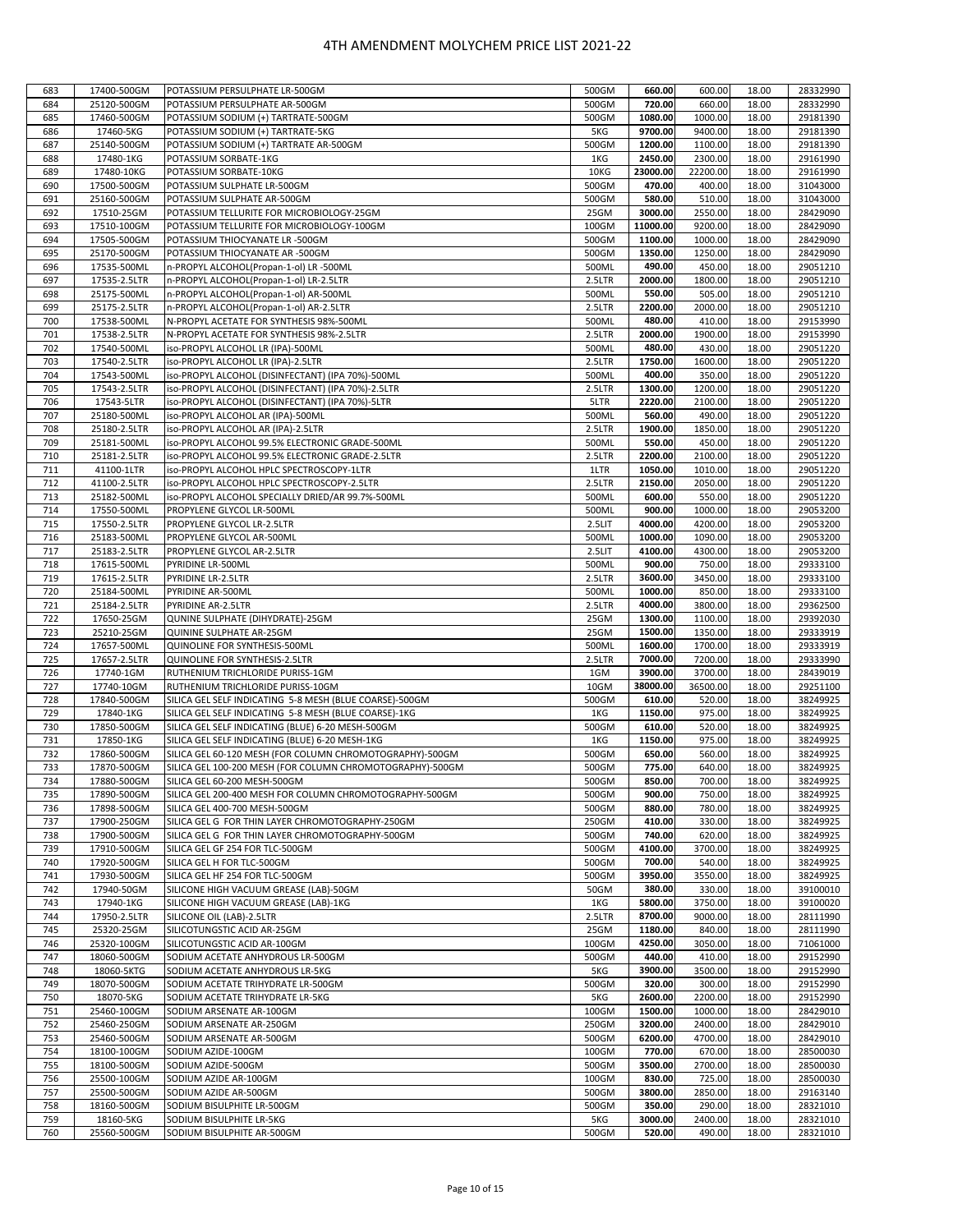| 761 | 25560-5KG   | SODIUM BISULPHITE AR-5KG                                | 5KG   | 4900.00  | 4700.00  | 18.00 | 28500010 |
|-----|-------------|---------------------------------------------------------|-------|----------|----------|-------|----------|
| 762 | 18270-500GM | SODIUM CHROMATE (TETRAHYDRATE) LR -500GM                | 500GM | 730.00   | 640.00   | 18.00 | 28415010 |
| 763 | 25625-500GM | SODIUM CHROMATE(TETRAHYDRATE) AR-500GM                  | 500GM | 790.00   | 700.00   | 18.00 | 29181520 |
|     |             |                                                         |       |          |          |       |          |
| 764 | 18280-500GM | tri-SODIUM CITRATE LR (DIHYDRATE)-500GM                 | 500GM | 600.00   | 530.00   | 18.00 | 29181520 |
| 765 | 18280-5KG   | tri-SODIUM CITRATE LR (DIHYDRATE)-5KG                   | 5KG   | 5700.00  | 5100.00  | 18.00 | 29181520 |
|     |             |                                                         |       |          |          |       |          |
| 766 | 25630-500GM | tri-SODIUM CITRATE AR (DIHYDRATE)-500GM                 | 500GM | 700.00   | 630.00   | 18.00 | 29181520 |
| 767 | 25630-5KG   | tri-SODIUM CITRATE AR (DIHYDRATE)-5KG                   | 5KG   | 5900.00  | 5300.00  | 18.00 | 29181520 |
| 768 | 18281-500ML | SODIUM CITRATE SOLUTION 3.8 % w / v-500ML               | 500ML | 160.00   | 140.00   | 18.00 | 28429090 |
|     |             |                                                         |       |          |          |       |          |
| 769 | 18340-100GM | SODIUM DIETHYL DITHIOCARBOMATE-100GM                    | 100GM | 550.00   | 480.00   | 18.00 | 29302000 |
| 770 | 18340-500GM | SODIUM DIETHYL DITHIOCARBOMATE-500GM                    | 500GM | 2400.00  | 2100.00  | 18.00 | 29302000 |
|     |             |                                                         |       |          |          |       |          |
| 771 | 25680-100GM | SODIUM DIETHYL DITHIOCARBOMATE AR-100GM                 | 100GM | 610.00   | 540.00   | 18.00 | 29302000 |
| 772 | 25680-500GM | SODIUM DIETHYL DITHIOCARBOMATE AR-500GM                 | 500GM | 2520.00  | 2200.00  | 18.00 | 28352200 |
| 773 | 18360-500GM | SODIUM DIHYDROGEN ORTHOPHOSPHATE (DIHYDRATE) LR-500GM   | 500GM | 700.00   | 600.00   | 18.00 | 28352200 |
|     |             |                                                         |       |          |          |       |          |
| 774 | 18360-5KG   | SODIUM DIHYDROGEN ORTHOPHOSPHATE (DIHYDRATE) LR-5KG     | 5KG   | 6600.00  | 5800.00  | 18.00 | 28352200 |
| 775 | 25700-500GM | SODIUM DIHYDROGEN ORTHOPHOSPHATE AR (DIHYDRATE)-500GM   | 500GM | 780.00   | 660.00   | 18.00 | 28352200 |
|     |             |                                                         |       |          |          |       |          |
| 776 | 18361-500GM | SODIUM DIHYDROGEN ORTHOPHOSPHATE (MONOHYDRATE) LR-500GM | 500GM | 770.00   | 675.00   | 18.00 | 38220090 |
| 777 | 18380-500GM | SODIUM DITHIONITE PURIFIED-500GM                        | 500GM | 800.00   | 750.00   | 18.00 | 28261990 |
| 778 | 18400-100GM | SODIUM FLUORIDE LR-100GM                                | 100GM | 200.00   | 150.00   | 18.00 | 28261990 |
|     |             |                                                         |       |          |          |       |          |
| 779 | 18400-500GM | SODIUM FLUORIDE LR-500GM                                | 500GM | 700.00   | 610.00   | 18.00 | 28261990 |
| 780 | 18420-500GM | SODIUM FORMALDEHYDE SULFOXLATE PURE-500GM               | 500GM | 730.00   | 630.00   | 18.00 | 28311020 |
|     |             |                                                         |       |          |          |       |          |
| 781 | 18420-2.5KG | SODIUM FORMALDEHYDE SULFOXLATE PURE-2.5KG               | 2.5KG | 2900.00  | 2700.00  | 18.00 | 29151210 |
| 782 | 18460-500GM | SODIUM HYDROGEN CARBONATE PURIFIED-500GM                | 500GM | 270.00   | 230.00   | 18.00 | 28363000 |
| 783 | 18460-1KG   | SODIUM HYDROGEN CARBONATE PURIFIED-1KG                  | 1KG   | 480.00   | 410.00   | 18.00 |          |
|     |             |                                                         |       |          |          |       | 28363000 |
| 784 | 18460-5KG   | SODIUM HYDROGEN CARBONATE PURIFIED-5KG                  | 5KG   | 1900.00  | 1,550.00 | 18.00 | 28363000 |
| 785 | 25780-500GM | SODIUM HYDROGEN CARBONATE AR-500GM                      | 500GM | 330.00   | 280.00   | 18.00 | 28151110 |
|     |             |                                                         |       |          |          |       |          |
| 786 | 18480-500GM | SODIUM HYDROXIDE FLAKES-500GM                           | 500GM | 270.00   | 240.00   | 18.00 | 28151110 |
| 787 | 18480-5KG   | SODIUM HYDROXIDE FLAKES-5KG                             | 5KG   | 1800.00  | 1,600.00 | 18.00 | 28151190 |
| 788 | 18500-500GM | SODIUM HYDROXIDE PELLETS LR-500GM                       | 500GM | 400.00   | 300.00   | 18.00 | 28151190 |
|     |             |                                                         |       |          |          |       |          |
| 789 | 18500-5KG   | SODIUM HYDROXIDE PELLETS LR-5KG                         | 5KG   | 3500.00  | 2.100.00 | 18.00 | 28151190 |
| 790 | 25800-500GM | SODIUM HYDROXIDE PELLETS AR-500GM                       | 500GM | 495.00   | 360.00   | 18.00 | 28151190 |
|     |             |                                                         |       |          |          |       |          |
| 791 | 25800-5KG   | SODIUM HYDROXIDE PELLETS AR-5KG                         | 5KG   | 4100.00  | 2,600.00 | 18.00 | 38220090 |
| 792 | 18510-500ML | SODIUM HYDROXIDE SOLUTION N/10-500ML                    | 500ML | 190.00   | 175.00   | 12.00 | 38220090 |
| 793 | 18511-500ML | SODIUM HYDROXIDE 50% SOLUTION IN WATER AR               | 500ML | 280.00   | 260.00   | 12.00 | 38220090 |
|     |             |                                                         |       |          |          |       |          |
| 794 | 18520-100GM | SODIUM IODIDE LR-100GM                                  | 100GM | 2600.00  | 2,050.00 | 18.00 | 28276020 |
| 795 | 18520-250GM | SODIUM IODIDE LR-250GM                                  | 250GM | 5500.00  | 4,500.00 | 18.00 | 28276020 |
|     |             |                                                         |       |          |          |       |          |
| 796 | 25820-100GM | SODIUM IODIDE AR-100GM                                  | 100GM | 2800.00  | 2,400.00 | 18.00 | 28276020 |
| 797 | 25820-250GM | SODIUM IODIDE AR-250GM                                  | 250GM | 5800.00  | 4,750.00 | 18.00 | 28299030 |
| 798 | 18525-100GM | SODIUM IODATE 99%-100GM                                 | 100GM | 2500.00  | 1,900.00 | 18.00 | 29181190 |
|     |             |                                                         |       |          |          |       |          |
| 799 | 18560-500GM | SODIUM LAURYL SULPHATE POWDER LR-500GM                  | 500GM | 900.00   | 750.00   | 18.00 | 34029091 |
| 800 | 18560-5KG   | SODIUM LAURYL SULPHATE POWDER LR-5KG                    | 5KG   | 8000.00  | 6,900.00 | 18.00 | 34029091 |
|     |             |                                                         |       |          |          |       |          |
| 801 | 18580-500GM | SODIUM METABISULPHITE LR-500GM                          | 500GM | 320.00   | 240.00   | 18.00 | 28321010 |
| 802 | 18580-1KG   | SODIUM METABISULPHITE LR-1KG                            | 1KG   | 615.00   | 450.00   | 18.00 | 28321010 |
| 803 | 18580-5KG   | SODIUM METABISULPHITE LR-5KG                            | 5KG   | 2450.00  | 1,700.00 | 18.00 | 28321010 |
|     |             |                                                         |       |          |          |       |          |
| 804 | 25860-500GM | SODIUM METABISULPHITE AR-500GM                          | 500GM | 400.00   | 290.00   | 18.00 | 28321010 |
| 805 | 25860-1KG   | SODIUM METABISULPHITE AR-1KG                            | 1KG   | 730.00   | 550.00   | 18.00 | 28321010 |
|     |             |                                                         |       |          |          |       |          |
| 806 | 25860-5KG   | SODIUM METABISULPHITE AR-5KG                            | 5KG   | 2850.00  | 2,050.00 | 18.00 | 28401900 |
| 807 | 18600-100GM | SODIUM MOLYBDATE LR (DIHYDRATE)-100GM                   | 100GM | 1200.00  | 1,100.00 | 18.00 | 28417020 |
| 808 | 18600-250GM | SODIUM MOLYBDATE LR (DIHYDRATE)-250GM                   | 250GM | 2650.00  | 2,450.00 | 18.00 | 28417020 |
|     |             |                                                         |       |          |          |       |          |
| 809 | 18600-500GM | SODIUM MOLYBDATE LR (DIHYDRATE)-500GM                   | 500GM | 5100.00  | 4,650.00 | 18.00 | 28417020 |
| 810 | 25880-100GM | SODIUM MOLYBDATE AR (DIHYDRATE)-100GM                   | 100GM | 1350.00  | 1,250.00 | 18.00 | 28417020 |
|     |             |                                                         |       |          |          |       |          |
| 811 | 25880-250GM | SODIUM MOLYBDATE AR (DIHYDRATE)-250GM                   | 250GM | 2850.00  | 2,650.00 | 18.00 | 28417020 |
| 812 | 25880-500GM | SODIUM MOLYBDATE AR (DIHYDRATE)-500GM                   | 500GM | 5400.00  | 4,950.00 | 18.00 | 29199090 |
| 813 | 18620-500GM | SODIUM NITRATE LR-500GM                                 | 500GM | 460.00   | 320.00   | 18.00 | 31025000 |
|     |             |                                                         |       |          |          |       |          |
| 814 | 18620-5KG   | SODIUM NITRATE LR-5KG                                   | 5KG   | 4000.00  | 2750.00  | 18.00 | 31025000 |
| 815 | 25900-500GM | SODIUM NITRATE AR-500GM                                 | 500GM | 520.00   | 380.00   | 18.00 | 28341010 |
| 816 | 18640-500GM | SODIUM NITRITE LR-500GM                                 | 500GM | 440.00   | 400.00   | 18.00 | 28341010 |
|     |             |                                                         |       |          |          |       |          |
| 817 | 18640-5KG   | SODIUM NITRITE LR-5KG                                   | 5KG   | 4000.00  | 3600.00  | 18.00 | 28341010 |
| 818 | 25920-500GM | SODIUM NITRITE AR-500GM                                 | 500GM | 490.00   | 460.00   | 18.00 | 28372050 |
|     | 18660-100GM |                                                         |       | 1000.00  |          |       |          |
| 819 |             | SODIUM NITROPRUSIDE LR-100GM                            | 100GM |          | 840.00   | 18.00 | 28372050 |
| 820 | 18660-500GM | SODIUM NITROPRUSIDE LR-500GM                            | 500GM | 4500.00  | 3750.00  | 18.00 | 28372050 |
| 821 | 25940-100GM | SODIUM NITROPRUSIDE AR-100GM                            | 100GM | 1080.00  | 900.00   | 18.00 | 28372050 |
|     |             |                                                         |       |          |          |       |          |
| 822 | 25940-500GM | SODIUM NITROPRUSIDE AR-500GM                            | 500GM | 4800.00  | 4,000.00 | 18.00 | 29161590 |
| 823 | 18665-250GM | SODIUM OLEATE 99% LR                                    | 250GM | 650.00   | 510.00   | 18.00 | 29161590 |
|     |             |                                                         |       | 2000.00  | 1.500.00 |       |          |
| 824 | 18665-1KG   | SODIUM OLEATE 99% LR                                    | 1KG   |          |          | 18.00 | 28352990 |
| 825 | 18680-500GM | SODIUM OXALATE LR -500GM                                | 500GM | 550.00   | 490.00   | 18.00 | 29171190 |
| 826 | 25960-500GM | SODIUM OXALATE AR-500GM                                 | 500GM | 620.00   | 560.00   | 18.00 | 29071190 |
|     |             |                                                         |       |          |          |       |          |
| 827 | 18690-500GM | SODIUM PERBORATE (TRIHYDRATE PURE)-500GM                | 500GM | 370.00   | 350.00   | 18.00 | 28369990 |
| 828 | 18690-1KG   | SODIUM PERBORATE (TRIHYDRATE PURE)-1KG                  | 1KG   | 650.00   | 650.00   | 18.00 | 28369990 |
|     |             | SODIUM (META) PERIODATE LR-100GM                        | 100GM | 2100.00  | 1950.00  |       | 28299030 |
| 829 | 18700-100GM |                                                         |       |          |          | 18.00 |          |
| 830 | 18700-500GM | SODIUM (META) PERIODATE LR-500GM                        | 500GM | 9500.00  | 8500.00  | 18.00 | 28299030 |
| 831 | 25980-100GM | SODIUM (META) PERIODATE AR-100GM                        | 100GM | 2200.00  | 2080.00  | 18.00 | 28299030 |
|     |             |                                                         |       |          |          |       |          |
| 832 | 25980-500GM | SODIUM (META) PERIODATE AR-500GM                        | 500GM | 10100.00 | 9000.00  | 18.00 | 28153000 |
| 833 | 18720-500GM | SODIUM PHOSPHATE DIBASIC ANHYDROUS-500GM                | 500GM | 900.00   | 800.00   | 18.00 | 28352990 |
|     |             |                                                         | 5KG   | 8500.00  | 7500.00  |       | 28352990 |
| 834 | 18720-5KG   | SODIUM PHOSPHATE DIBASIC ANHYDROUS-5KG                  |       |          |          | 18.00 |          |
| 835 | 26020-500GM | SODIUM PHOSPHATE DIBASIC ANHYDROUS AR-500GM             | 500GM | 980.00   | 840.00   | 18.00 | 28352990 |
| 836 | 18740-500GM | SODIUM PHOSPHATE DIBASIC DIHYDRATE-500GM                | 500GM | 800.00   | 700.00   | 18.00 | 28352990 |
|     |             |                                                         |       |          |          |       |          |
| 837 | 18740-5KG   | SODIUM PHOSPHATE DIBASIC DIHYDRATE-5KG                  | 5KG   | 7700.00  | 6850.00  | 18.00 | 28352990 |
| 838 | 26040-500GM | SODIUM PHOSPHATE DIBASIC DIHYDRATE AR-500GM             | 500GM | 900.00   | 815.00   | 18.00 | 28352990 |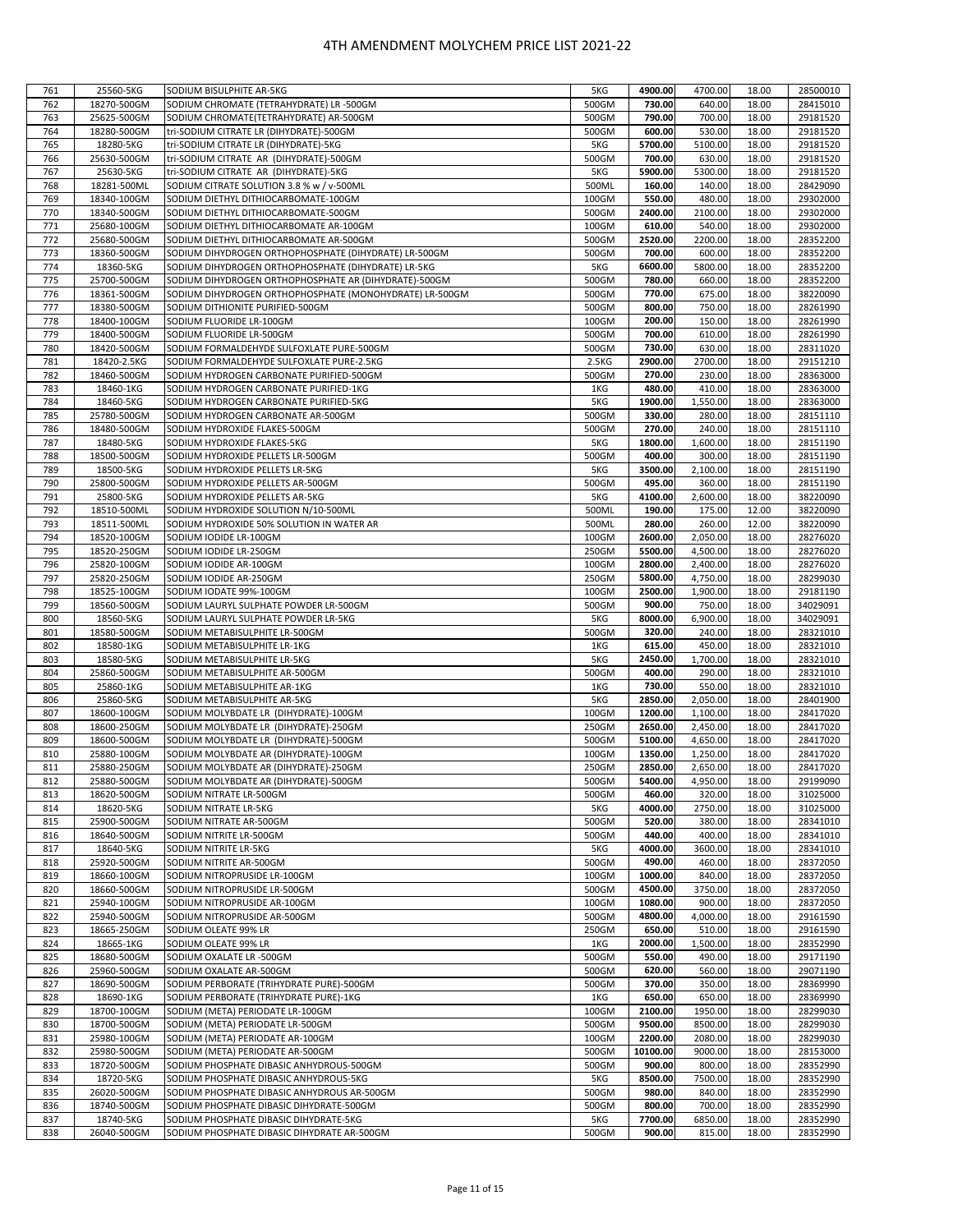| 839 | 18730-500GM  | SODIUM PHOSPHATE DIBASIC (DODECAHYDRATE)LR-500GM              | 500GM   | 620.00   | 550.00    | 18.00 | 28352990 |
|-----|--------------|---------------------------------------------------------------|---------|----------|-----------|-------|----------|
|     |              |                                                               |         |          |           |       |          |
| 840 | 26050-500GM  | SODIUM PHOSPHATE DIBASIC (DODECAHYDRATE) AR-500GM             | 500GM   | 670.00   | 600.00    | 18.00 | 29155000 |
| 841 | 18760-500GM  | SODIUM SALICYLATE PURIFIED-500GM                              | 500GM   | 1100.00  | 1,200.00  | 18.00 | 29182120 |
| 842 | 26060-250GM  | SODIUM SALICYLATE AR-250GM                                    | 250GM   | 1800.00  | 2,400.00  | 18.00 | 28429090 |
| 843 | 26080-100GM  | SODIUM SELENATE AR ANHYDROUS-100GM                            | 100GM   | 3400.00  | 3,175.00  | 18.00 | 28429090 |
| 844 | 26080-1KG    | SODIUM SELENATE AR ANHYDROUS-1KG                              | 1KG     | 29000.00 | 28,620.00 | 18.00 | 28419000 |
| 845 | 18770-100GM  | SODIUM SELENITE LR (ANHYDROUS)-100GM                          | 100GM   | 2600.00  | 2,350.00  | 18.00 | 28419000 |
| 846 | 18770-1KG    | SODIUM SELENITE LR (ANHYDROUS)-1KG                            | 1KG     | 22500.00 | 21,800.00 | 18.00 | 28419000 |
| 847 | 18781-5LTR   | SODIUM SILICATE SOLUTION                                      | 5LTR    | 1080.00  | 980.00    | 18.00 | 28269000 |
| 848 | 18800-500GM  | SODIUM STANNATE LR-500GM                                      | 500GM   | 5100.00  | 4,100.00  | 18.00 | 28331990 |
| 849 | 18820-500GM  | SODIUM SULPHATE ANHYDROUS PURIFIED-500GM                      | 500GM   | 310.00   | 270.00    | 18.00 | 28331990 |
|     |              |                                                               |         |          | 490.00    |       |          |
| 850 | 18820-1KG    | SODIUM SULPHATE ANHYDROUS PURIFIED-1KG                        | 1KG     | 550.00   |           | 18.00 | 28331990 |
| 851 | 18820-5KG    | SODIUM SULPHATE ANHYDROUS PURIFIED-5KG                        | 5KG     | 2200.00  | 1800.00   | 18.00 | 28331990 |
| 852 | 18850-500GM  | SODIUM SULPHITE ANHYDROUS LR-500GM                            | 500GM   | 300.00   | 260.00    | 18.00 | 28321090 |
| 853 | 26140-500GM  | SODIUM SULPHITE ANHYDROUS AR-500GM                            | 500GM   | 360.00   | 320.00    | 18.00 | 29181390 |
| 854 | 18940-500GM  | SORBIC ACID PURISS-500GM                                      | 500GM   | 1550.00  | 1,400.00  | 18.00 | 29161960 |
| 855 | 18940-5KG    | SORBIC ACID PURISS-5KG                                        | 5KG     | 13500.00 | 12,300.00 | 18.00 | 29054400 |
| 856 | 189891-500GM | STANNIC CHLORIDE (PENTAHYDRATED) LR 98%-500GM                 | 500GM   | 3500.00  | 3,000.00  | 18.00 | 28259010 |
| 857 | 18990-500GM  | STANNIC OXIDE LR-500GM                                        | 500GM   | 9600.00  | 8,400.00  | 18.00 | 28259010 |
| 858 | 26210-250GM  | STANNIC OXIDE AR-250GM                                        | 250GM   | 5500.00  | 4,500.00  | 18.00 | 28273990 |
| 859 | 19000-100GM  | STANNOUS CHLORIDE (Tin chloride)-100GM                        | 100GM   | 1200.00  | 1030.00   | 18.00 | 28273990 |
| 860 | 19000-250GM  | STANNOUS CHLORIDE (Tin chloride)-250GM                        | 250GM   | 2600.00  | 2250.00   | 18.00 | 28273990 |
| 861 | 26220-100GM  | STANNOUS CHLORIDE AR-100GM                                    | 100GM   | 1280.00  | 1100.00   | 18.00 | 28273990 |
| 862 | 26220-250GM  | STANNOUS CHLORIDE AR-250GM                                    | 250GM   | 2800.00  | 2470.00   | 18.00 | 28332990 |
| 863 | 19020-100GM  | STANNOUS SULPHATE LR-100GM                                    | 100GM   | 1200.00  | 900.00    | 18.00 | 28332990 |
| 864 | 19020-500GM  | STANNOUS SULPHATE LR-500GM                                    | 500GM   | 5200.00  | 4,000.00  | 18.00 | 28332990 |
| 865 | 26240-250GM  | STANNOUS SULPHATE AR-250GM                                    | 250GM   | 3300.00  | 2,850.00  | 18.00 | 38220090 |
|     |              |                                                               |         |          |           |       |          |
| 866 | 32193-200IVS | STARCH IODIDE PAPER -200IVS                                   | 200IVS  | 300.00   | 280.00    | 12.00 | 11081200 |
| 867 | 19100-250GM  | STRONTIUM CARBONATE LR-250GM                                  | 250GM   | 540.00   | 440.00    | 18.00 | 28369200 |
| 868 | 19100-500GM  | STRONTIUM CARBONATE LR-500GM                                  | 500GM   | 950.00   | 650.00    | 18.00 | 28273930 |
| 869 | 19110-500GM  | STRONTIUM CHLORIDE LR-500GM                                   | 500GM   | 605.00   | 450.00    | 18.00 | 28342910 |
| 870 | 19120-500GM  | STRONTIUM NITRATE ANHYDROUS LR-500GM                          | 500GM   | 650.00   | 520.00    | 18.00 | 28332950 |
| 871 | 19240-500ML  | SULPHURIC ACID LR-500ML                                       | 500ML   | 370.00   | 350.00    | 18.00 | 28070010 |
| 872 | 19240-2.5LTR | SULPHURIC ACID LR-2.5LTR                                      | 2.5LTR  | 1125.00  | 1,090.00  | 18.00 | 28070010 |
| 873 | 19240-5LTR   | SULPHURIC ACID LR-5LTR                                        | 5LTR    | 1600.00  | 1,480.00  | 18.00 | 28070010 |
| 874 | 26400-500ML  | SULPHURIC ACID AR-500ML                                       | 500ML   | 425.00   | 400.00    | 18.00 | 28070010 |
| 875 | 26400-2.5LTR | SULPHURIC ACID AR-2.5LTR                                      | 2.5LTR  | 1270.00  | 1,150.00  | 18.00 | 28070010 |
| 876 | 26400-5LTR   | SULPHURIC ACID AR-5LTR                                        | 5LTR    | 2200.00  | 2,100.00  | 18.00 | 38220090 |
| 877 | 19300-500GM  | TARTARIC ACID LR (+) DEXTRORATATORY-500GM                     | 500GM   | 1080.00  | 900.00    | 18.00 | 29181200 |
| 878 | 19300-5KG    | TARTARIC ACID LR (+) DEXTRORATATORY-5KG                       | 5KG     | 9100.00  | 8,000.00  | 18.00 | 29181200 |
| 879 | 26440-500GM  | TARTARIC ACID AR (+) DEXTRORATATORY-500GM                     | 500GM   | 1200.00  | 1,070.00  | 18.00 | 29181200 |
| 880 | 19316-250GM  | TETRABUTYL AMMONIUM BROMIDE FOR SYNTHESIS-250GM               | 250GM   | 1000.00  | 770.00    | 18.00 | 29239000 |
| 881 | 19316-1KG    | TETRABUTYL AMMONIUM BROMIDE FOR SYNTHESIS- 1KG                | 1KG     | 3600.00  | 2700.00   | 18.00 | 29239000 |
|     |              |                                                               |         |          |           |       |          |
| 882 | 26455-100GM  | TETRABUTYL AMMONIUM BROMIDE AR-100GM                          | 100GM   | 500.00   | 500.00    | 18.00 | 29239000 |
| 883 | 26455-500GM  | TETRABUTYL AMMONIUM BROMIDE AR-500GM                          | 500GM   | 2200.00  | 2,200.00  | 18.00 | 29239000 |
| 884 | 19320-100GM  | TETRABUTYL AMMONIUM HYDROGEN SULPHATE FOR SYNTHESIS-100GM     | 100GM   | 720.00   | 650.00    | 18.00 | 29239000 |
| 885 | 19320-500GM  | TETRABUTYL AMMONIUM HYDROGEN SULPHATE FOR SYNTHESIS-500GM     | 500GM   | 2700.00  | 2500.00   | 18.00 | 29239000 |
| 886 | 19329-500ML  | TETRA BUTYL AMMONIUM HYDROXIDE 0.1 NORMAL IN IPA-500ML        | 500ML   | 2100.00  | 1950.00   | 12.00 | 38220090 |
| 887 | 19332-100ML  | TETRA BUTYL AMMONIUM HYDROXIDE 40% AQUEOUS SOLUTION-100ML     | 100ML   | 3300.00  | 3100.00   | 12.00 | 38220090 |
| 888 | 19334-100ML  | TETRA BUTYL AMMONIUM HYDROXIDE 40% IN METHANOL-100ML          | 100ML   | 3200.00  | 3000.00   | 12.00 | 38220090 |
| 889 | 19334-250ML  | TETRA BUTYL AMMONIUM HYDROXIDE 40% IN METHANOL-250ML          | 250ML   | 6700.00  | 6400.00   | 12.00 | 38220090 |
| 890 | 70590-25GM   | TETRABUTYL AMMONIUM IODIDE AR (phase transfer catalyst)-25GM  | 25GM    | 750.00   | 470.00    | 18.00 | 29239000 |
| 891 | 70590-100GM  | TETRABUTYL AMMONIUM IODIDE AR (phase transfer catalyst)-100GM | 100GM   | 2600.00  | 1750.00   | 18.00 | 29031910 |
| 892 | 53960-5GM    | TETRA DECYLAMMONIUM BROMIDE AR FOR HPLC -5GM                  | 5GM     | 4100.00  | 4450.00   | 18.00 | 29239000 |
| 893 | 53960-10GM   | TETRA DECYLAMMONIUM BROMIDE AR FOR HPLC -10GM                 | 10GM    | 8400.00  | 8750.00   | 18.00 | 29239000 |
| 894 | 53960-25GM   | TETRA DECYLAMMONIUM BROMIDE AR FOR HPLC -25GM                 | 25GM    | 19800.00 | 21,000.00 | 18.00 | 29239000 |
| 895 | 53970-100GM  | TETRAETHYL AMMONIUM BROMIDE FOR SYNTHESIS-100GM               | 100GM   | 800.00   | 375.00    | 18.00 | 29239000 |
| 896 | 53970-250GM  | TETRAETHYL AMMONIUM BROMIDE FOR SYNTHESIS-250GM               | 250GM   | 1700.00  | 850.00    | 18.00 | 29239000 |
| 897 | 53970-1KG    | TETRAETHYL AMMONIUM BROMIDE FOR SYNTHESIS-1KG                 | 1KG     | 5800.00  | 3,100.00  | 18.00 | 29239000 |
| 898 | 19339-25GM   | TETRAETHYL AMMONIUM HYDROGEN SULPHATE FOR HPLC99%-25GM        | 25GM    | 900.00   | 750.00    | 18.00 | 29239000 |
|     |              |                                                               |         |          |           |       |          |
| 899 | 19339-100GM  | TETRAETHYL AMMONIUM HYDROGEN SULPHATE FOR HPLC99%-100GM       | 100GM   | 3400.00  | 2,650.00  | 18.00 | 29239000 |
| 900 | 53975-100GM  | TETRAETHYL AMMONIUM IODIDE FOR SYNTHESIS-100GM                | 100GM   | 3400.00  | 2,300.00  | 18.00 | 29239000 |
| 901 | 53975-500GM  | TETRAETHYL AMMONIUM IODIDE FOR SYNTHESIS-500GM                | 500GM   | 15000.00 | 10,800.00 | 18.00 | 29239000 |
| 902 | 19340-500ML  | TETRAHYDROFURAN STABILISED FOR SYNTHESIS-500ML                | 500ML   | 1400.00  | 1100.00   | 18.00 | 29321100 |
| 903 | 19340-2.5LTR | TETRAHYDROFURAN STABILISED FOR SYNTHESIS-2.5LTR               | 2.5LTR  | 6300.00  | 4300.00   | 18.00 | 29321100 |
| 904 | 26480-500ML  | TETRAHYDROFURAN AR STABILISED SPECIALLY DRIED-500ML           | 500ML   | 1500.00  | 1200.00   | 18.00 | 29321100 |
| 905 | 26480-2.5LTR | TETRAHYDROFURAN AR STABILISED SPECIALLY DRIED-2.5LTR          | 2.5LTR  | 6600.00  | 4500.00   | 18.00 | 29321100 |
| 906 | 19345-1LTR   | TETRAHYDROFURAN FOR HPLC-1LTR                                 | 1LTR    | 3000.00  | 2200.00   | 18.00 | 29321100 |
| 907 | 19345-2.5LTR | TETRAHYDROFURAN FOR HPLC-2.5LTR                               | 2.5LTTR | 6900.00  | 5100.00   | 18.00 | 29029090 |
| 908 | 26490-100GM  | TETRAMETHYL AMMONIUM IODIDE AR-100GM                          | 100GM   | 1900.00  | 1,400.00  | 18.00 | 29239000 |
| 909 | 26490-500GM  | TETRAMETHYL AMMONIUM IODIDE AR-500GM                          | 500GM   | 8000.00  | 6,900.00  | 18.00 | 29215990 |
| 910 | 19460-10GM   | THIOMERSAL (CONFIRMING TO USP/BP STANDARDS)-10GM              | 10GM    | 7000.00  | 6000.00   | 18.00 | 29309070 |
| 911 | 19460-25GM   | THIOMERSAL (CONFIRMING TO USP/BP STANDARDS)-25GM              | 25GM    | 16000.00 | 14300.00  | 18.00 | 29309070 |
| 912 | 19460-100GM  | THIOMERSAL (CONFIRMING TO USP/BP STANDARDS)-100GM             | 100GM   | 58000.00 | 54000.00  | 18.00 | 32049000 |
| 913 | 26610-100GM  | TIN METAL POWDER AR-100GM                                     | 100GM   | 2000.00  | 1800.00   | 18.00 | 80070090 |
| 914 | 26610-250GM  | TIN METAL POWDER AR-250GM                                     | 250GM   | 4700.00  | 4350.00   | 18.00 | 80070090 |
| 915 | 19520-100GM  | TIN (METAL) GRANULAR -100GM                                   | 100GM   | 1850.00  | 1750.00   | 18.00 | 80070090 |
| 916 | 19520-500GM  | TIN (METAL) GRANULAR -500GM                                   | 500GM   | 8900.00  | 7500.00   | 18.00 | 80070090 |
|     |              |                                                               |         |          |           |       |          |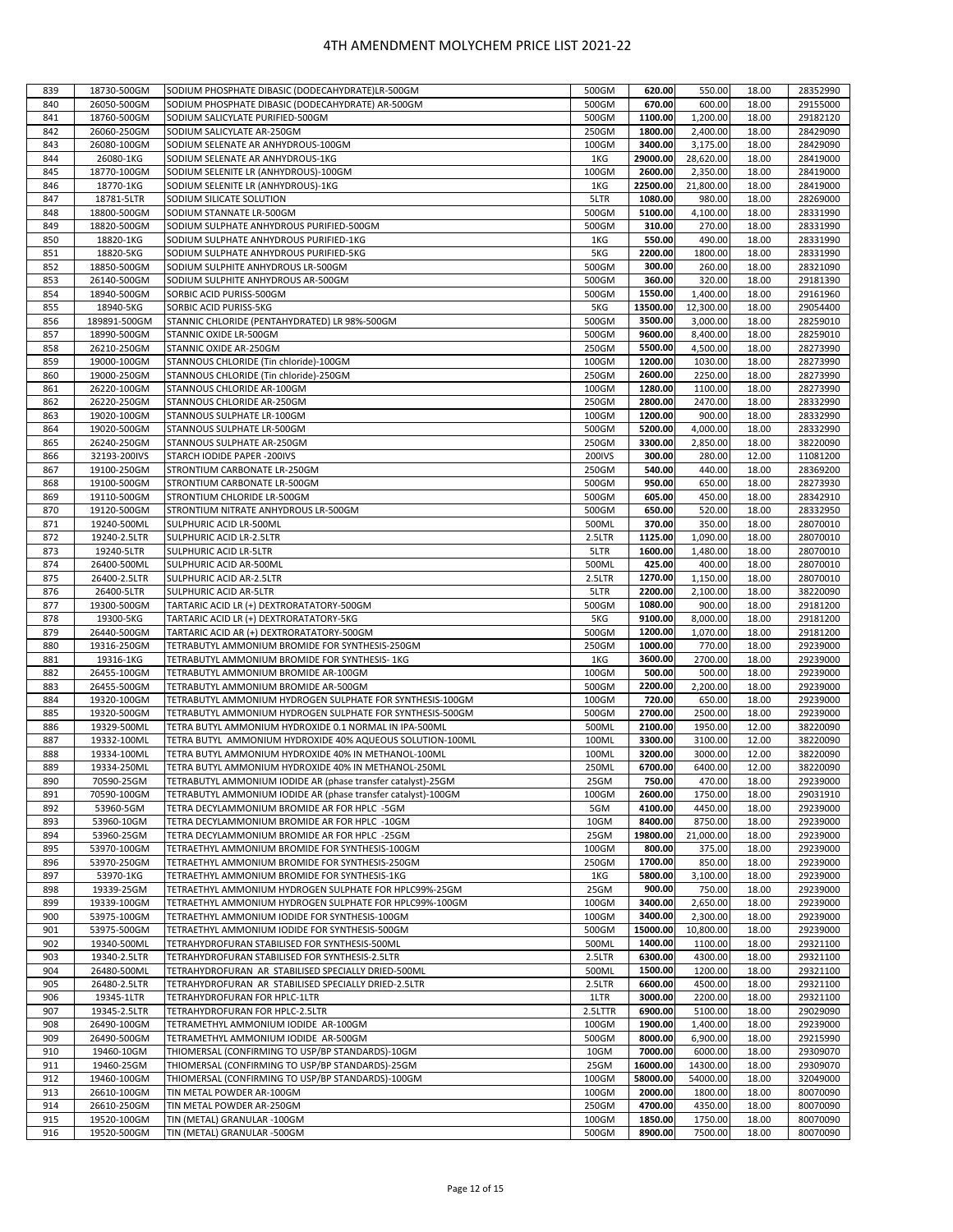| 917                     | 26620-100GM                    | TIN (METAL) GRANULAR AR-100GM                                                      | 100GM                | 2000.00            | 1900.00           | 18.00          | 80070090             |
|-------------------------|--------------------------------|------------------------------------------------------------------------------------|----------------------|--------------------|-------------------|----------------|----------------------|
| 918                     | 26620-500GM                    | TIN (METAL) GRANULAR AR-500GM                                                      | 500GM                | 9500.00            | 8000.00           | 18.00          | 80070090             |
| 919                     | 19525-250GM                    | TIN METAL FOIL 99.5%                                                               | 250GM                | 3200.00            | 2950.00           | 18.00          | 32049000             |
| 920                     | 19560-500ML                    | TOLUENE LR-500ML                                                                   | 500ML                | 450.00             | 320.00            | 18.00          | 29023000             |
| 921                     | 19560-2.5LTR                   | TOLUENE LR-2.5LTR                                                                  | 2.5LT                | 1550.00            | 1120.00           | 18.00          | 29023000             |
| 922                     | 26680-500ML                    | TOLUENE AR-500ML                                                                   | 500ML                | 520.00             | 390.00            | 18.00          | 29023000             |
| 923                     | 26680-2.5LTR                   | TOLUENE AR-2.5LTR                                                                  | 2.5LT                | 1670.00            | 1290.00           | 18.00          | 29023000             |
| 924                     | 42400-1LTR                     | TOLUENE FOR HPLC / UV SPECTOSCOPY-1LTR                                             | 1LTR                 | 1150.00            | 900.00            | 18.00          | 29023000             |
| 925                     | 42400-2.5LTR                   | TOLUENE FOR HPLC / UV SPECTOSCOPY-2.5LTR                                           | 2.5LTR               | 2400.00            | 1700.00           | 18.00          | 29023000             |
| 926                     | 42500-500ML                    | TOLUENE SPECIALLY DRIED AR-500ML                                                   | 500ML                | 490.00             | 450.00            | 18.00          | 29041090             |
| 927                     | 19785-5GM                      | URANYL ACETATE DIHYDRATE FOR MICROSCOPY-5GM                                        | 5GM                  | 14000.00           | 12800.00          | 18.00          | 28443010             |
| 928                     | 19785-10GM                     | URANYL ACETATE DIHYDRATE FOR MICROSCOPY-10GM                                       | 10GM                 | 27000.00           | 24700.00          | 18.00          | 31021000             |
| 929                     | 19800-500GM                    | UREA LR-500GM                                                                      | 500GM                | 350.00             | 300.00            | 18.00          | 31021000             |
| 930                     | 19800-5KG                      | UREA LR-5KG                                                                        | 5KG                  | 2900.00            | 2300.00           | 18.00          | 31021000             |
| 931                     | 26780-500GM                    | UREA AR FOR BIOCHEMICAL PURPOSE-500GM                                              | 500GM                | 460.00             | 425.00            | 18.00          | 28352990             |
| 932                     | 19820-500GM                    | UREA PHOSPHATE LR-500GM                                                            | 500GM                | 600.00             | 550.00            | 18.00          | 28352990             |
| 933                     | 19842-100GM                    | VANADYL SULPHATE-100GM                                                             | 100GM                | 3000.00            | 2400.00           | 18.00          | 38220090             |
| 934                     | 19860-500ML                    | XYLENE LR-500ML                                                                    | 500ML                | 460.00             | 300.00            | 18.00          | 27075000             |
| 935                     | 19860-2.5LTR                   | XYLENE LR-2.5LTR                                                                   | 2.5LTR               | 1625.00            | 1300.00           | 18.00          | 27075000             |
| 936                     | 26840-500ML                    | XYLENE AR-500ML                                                                    | 500ML                | 520.00             | 350.00            | 18.00          | 27075000             |
| 937                     | 26840-2.5LTR                   | XYLENE AR-2.5LTR                                                                   | 2.5LTR               | 1750.00            | 1400.00           | 18.00          | 29024100             |
| 938                     | 19865-500ML                    | o-XYLENE FOR SYNTHESIS-500ML                                                       | 500ML                | 510.00             | 350.00            | 18.00          | 29024100             |
| 939                     | 19865-2.5LTR                   | o-XYLENE FOR SYNTHESIS                                                             | 2.5LTR<br>500GM      | 1700.00            | 1400.00           | 18.00          | 32041979             |
| 940                     | 19905-500GM                    | ZINC ACETATE LR-500GM                                                              |                      | 700.00<br>800.00   | 650.00            | 18.00          | 29152990             |
| 941                     | 26870-500GM                    | ZINC ACETATE AR (DIHYDRATE)-500GM                                                  | 500GM                |                    | 750.00            | 18.00          | 28275990             |
| 942<br>943              | 19906-500GM<br>19908-500GM     | ZINC BROMIDE ANHYDROUS LR-500GM<br>ZINC CARBONATE BASIC-500GM                      | 500GM<br>500GM       | 2600.00<br>1000.00 | 2400.00<br>850.00 | 18.00<br>18.00 | 28369990<br>79031000 |
| 944                     | 19910-500GM                    | ZINC DUST LR (325 MESH)-500GM                                                      | 500GM                | 1050.00            | 800.00            | 18.00          | 79031000             |
| 945                     | 26880-500GM                    | ZINC DUST AR (325 MESH)-500GM                                                      | 500GM                | 1150.00            | 900.00            | 18.00          | 28273990             |
| 946                     | 19920-500GM                    | ZINC CHLORIDE (DRY) PURIFIED-500GM                                                 | 500GM                | 650.00             | 550.00            | 18.00          | 28273990             |
| 947                     | 19920-1KG                      | ZINC CHLORIDE (DRY) PURIFIED-1KG                                                   | 1KG                  | 1220.00            | 1,025.00          | 18.00          | 28273990             |
| 948                     | 26900-500GM                    | ZINC CHLORIDE DRY AR-500GM                                                         | 500GM                | 780.00             | 680.00            | 18.00          | 28152000             |
| 949                     | 19925-500GM                    | ZINC (METAL) GRANULAR-500GM                                                        | 500GM                | 1250.00            | 1200.00           | 18.00          | 79050040             |
| 950                     | 19928-500GM                    | ZINC NITRATE LR-500GM                                                              | 500GM                | 600.00             | 560.00            | 18.00          | 28342990             |
| 951                     | 19930-500GM                    | ZINC OXIDE (CONFIRMING TO I.P.)-500GM                                              | 500GM                | 820.00             | 660.00            | 18.00          | 28170010             |
| 952                     | 19930-1KG                      | ZINC OXIDE (CONFIRMING TO I.P.)-1KG                                                | 1KG                  | 1520.00            | 1220.00           | 18.00          | 28170010             |
| 953                     | 19930-5KG                      | ZINC OXIDE (CONFIRMING TO I.P.)-5KG                                                | 5 <sub>KG</sub>      | 7400.00            | 5850.00           | 18.00          | 28170010             |
| 954                     | 26925-500GM                    | ZINC OXIDE AR-500GM                                                                | 500GM                | 960.00             | 875.00            | 18.00          | 28170010             |
| 955                     | 19933-500GM                    | ZINC PHOSPHATE LR-500GM                                                            | 500GM                | 850.00             | 700.00            | 18.00          | 28353900             |
| 956                     | 19936-500GM                    | ZINC STEARATE PURE-500GM                                                           | 500GM                | 650.00             | 550.00            | 18.00          | 29157090             |
| 957                     | 19940-500GM                    | ZINC SULPHATE DRIED (MONOHYDRATE)-500GM                                            | 500GM                | 650.00             | 510.00            | 18.00          | 28332690             |
| 958                     | 19950-500GM                    | ZINC SULPHATE PURE (HEPTAHYDRATE)-500GM                                            | 500GM                | 520.00             | 400.00            | 18.00          | 28332690             |
| 959                     | 19950-1KG                      | ZINC SULPHATE PURE (HEPTAHYDRATE)-1KG                                              | 1KG                  | 950.00             | 700.00            | 18.00          | 28332690             |
| 960                     | 19950-5KG                      | ZINC SULPHATE PURE (HEPTAHYDRATE)-5KG                                              | 5KG                  | 4450.00            | 2550.00           | 18.00          | 28332690             |
| 961                     | 26930-500GM                    | ZINC SULPHATE AR (HEPTAHYDRATE)-500GM                                              | 500GM                | 600.00             | 480.00            | 18.00          | 28332690             |
| 962                     | 19960-500GM                    | ZINC SULPHIDE-500GM                                                                | 500GM                | 2450.00            | 2,450.00          | 18.00          | 28309010             |
| 963                     | 19963-100GM                    | ZIRCONIUM CARBONATE-100GM                                                          | 100GM                | 900.00             | 700.00            | 18.00          | 28256020             |
| 964                     | 19963-500GM                    | ZIRCONIUM CARBONATE-500GM                                                          | 500GM                | 3300.00            | 3,000.00          | 18.00          | 28256020             |
| 965                     | 19965-500GM                    | ZIRCONIUM DIOXIDE -500GM                                                           | 500GM                | 2600.00            | 2,350.00          | 18.00          | 28256020             |
| 966                     | 26980-500GM                    | ZIRCONIUM DIOXIDE AR (fine mesh)-500GM                                             | 500GM                | 3000.00            | 2,700.00          | 18.00          | 28256020             |
| 967                     | 19970-100GM                    | ZIRCONIUM OXYCHLORIDE-100GM                                                        | 100GM                | 550.00             | 425.00            | 18.00          | 28273990             |
| 968                     | 19970-500GM                    | ZIRCONIUM OXYCHLORIDE-500GM                                                        | 500GM                | 1800.00            | 1250.00           | 18.00          | 28273990             |
| 969                     | 26960-100GM                    | ZIRCONIUM OXYCHLORIDE AR (FOR FLUORINE DETERMINATION)-100GM                        | 100GM                | 1500.00            | 1,900.00          | 18.00          | 28273990             |
| 970                     | 19980-100GM                    | ZIRCONYL NITRATE-100GM                                                             | 100GM                | 2000.00            | 1,700.00          | 18.00          | 28342990             |
| 971                     | 19980-250GM                    | ZIRCONYL NITRATE-250GM                                                             | 250GM                | 4800.00            | 4,000.00          | 18.00          | 28342990             |
| 3858                    | <b>PAR125</b>                  | PARAFILM M                                                                         | 4 in x125ft          | 4250.00            | 4050.00           | 18.00          | 28342990             |
| 3859                    | <b>PAR250</b><br><b>CVS100</b> | PARAFILM M                                                                         | 2 in x250ft<br>3 Amp | 4250.00<br>450.00  | 4050.00<br>345.00 | 18.00          | 39219099<br>38220090 |
| 3860<br>3861            | <b>CVS200</b>                  | Hydrochloric Acid N/10<br>Oxalic Acid N/10                                         |                      | 405.00             | 310.00            | 12.00<br>12.00 | 38220090             |
| 3862                    | <b>CVS300</b>                  | Potassium Dichromate N/10                                                          | 3 Amp<br>3 Amp       | 520.00             | 400.00            | 12.00          | 38220090             |
| 3863                    | <b>CVS400</b>                  | Sodium Hydroxide N/1                                                               | 3 Amp                | 390.00             | 300.00            | 12.00          | 38220090             |
| 3864                    | <b>CVS500</b>                  | Sodium Hydroxide N/10                                                              | 3 Amp                | 370.00             | 285.00            | 12.00          | 38220090             |
| 3865                    | <b>CVS600</b>                  | Sodium Thiosulphate N/10                                                           | 3 Amp                | 390.00             | 300.00            | 12.00          | 38220090             |
| 3866                    | <b>CVS700</b>                  | Sulphuric Acid N/10                                                                | 3 Amp                | 495.00             | 380.00            | 12.00          | 38220090             |
|                         |                                |                                                                                    |                      |                    |                   |                |                      |
|                         |                                |                                                                                    |                      |                    |                   |                |                      |
|                         |                                | MOLYCHEM FILTER PAPERS ECONOMY GRADE                                               |                      |                    |                   |                |                      |
|                         |                                | Suitable for Schools, Colleges, Industrial Purpose & for General Test applications |                      |                    |                   |                |                      |
|                         | <b>CODE</b>                    | <b>TYPE</b>                                                                        | <b>SIZE IN MM</b>    | <b>Price</b>       | <b>Price</b>      | G.S.T.%        | <b>HSN CODE</b>      |
| 1                       | $001 - 110$                    | QUALITATIVE (100 CIRCLES / PACK) Economy Grade                                     | 110                  | 275.00             | 250.00            | 18.00          | 48232000             |
| $\overline{\mathbf{c}}$ | $001 - 125$                    | QUALITATIVE (100 CIRCLES / PACK) Economy Grade                                     | 125                  | 310.00             | 280.00            | 18.00          | 48232000             |
| 3                       | $001 - 150$                    | QUALITATIVE (100 CIRCLES / PACK) Economy Grade                                     | 150                  | 400.00             | 360.00            | 18.00          | 48232000             |
| 4                       | 001 - SH1                      | QUALITATIVE (100 SHEETS / PACK) Economy Grade                                      | 460 x 570            | 2420.00            | 2200.00           | 12.00          | 48054000             |
| 5                       | 001 - SH5                      | QUALITATIVE (500 SHEETS / PACK) Economy Grade                                      | 460 x 570            | 9240.00            | 8400.00           | 12.00          | 48054000             |
|                         |                                |                                                                                    |                      |                    |                   |                |                      |
|                         |                                | <b>MOLYCHEM FILTER PAPERS</b>                                                      |                      |                    |                   |                |                      |
|                         | <b>CODE</b>                    | <b>TYPE</b>                                                                        | <b>SIZE IN MM</b>    | <b>REVISED</b>     | <u>Price</u>      | G.S.T. %       | <b>HSN CODE</b>      |
|                         |                                |                                                                                    |                      | <b>PRICE</b>       |                   |                |                      |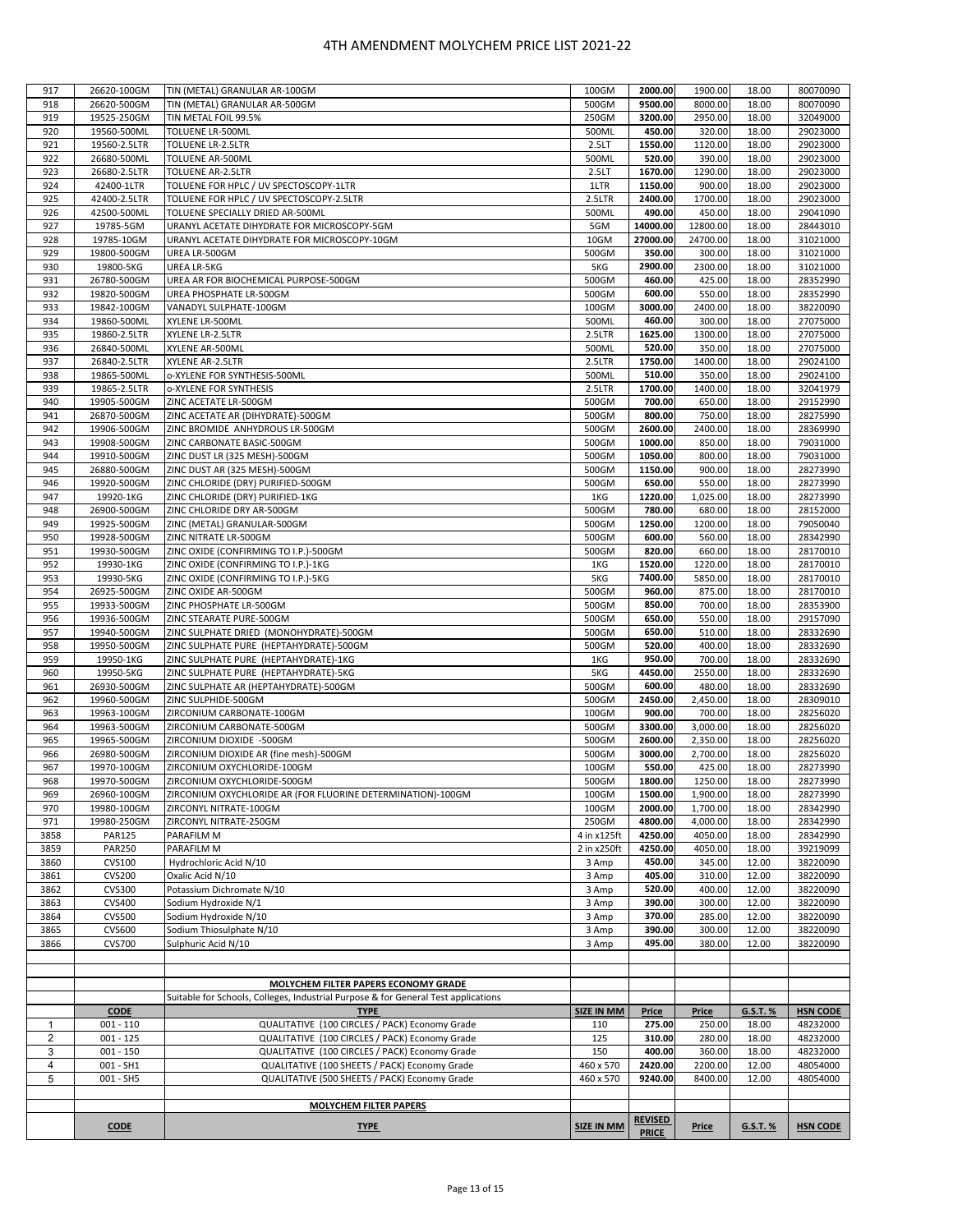| 1              | 101-55      | QUALITATIVE (100 CIRCLES / PACK) -No 1            | 55         | 770.00         | 700.00       | 18.00    | 48232000        |
|----------------|-------------|---------------------------------------------------|------------|----------------|--------------|----------|-----------------|
| $\overline{2}$ | 101-70      | QUALITATIVE (100 CIRCLES / PACK) -No 1            | 70         | 770.00         | 700.00       | 18.00    | 48232000        |
|                |             |                                                   |            |                |              |          |                 |
| 3              | 101-90      | QUALITATIVE (100 CIRCLES / PACK) -No 1            | 90         | 825.00         | 750.00       | 18.00    | 48232000        |
| 4              | 101-110     | QUALITATIVE (100 CIRCLES / PACK) -No 1            | 110        | 855.00         | 775.00       | 18.00    | 48232000        |
|                |             |                                                   |            |                |              |          |                 |
| 5              | 101-125     | QUALITATIVE (100 CIRCLES / PACK) -No 1            | 125        | 880.00         | 800.00       | 18.00    | 48232000        |
| 6              | 101-150     | QUALITATIVE (100 CIRCLES / PACK) -No 1            | 150        | 980.00         | 890.00       | 18.00    | 48232000        |
|                |             |                                                   |            |                |              |          |                 |
| $\overline{7}$ | 101-185     | QUALITATIVE (100 CIRCLES / PACK) -No 1            | 185        | 1460.00        | 1325.00      | 18.00    | 48232000        |
| 8              | 101-240     | QUALITATIVE (100 CIRCLES / PACK) -No 1            | 240        | 3065.00        | 2785.00      | 18.00    | 48232000        |
|                |             |                                                   |            |                |              |          |                 |
| 9              | 101-320     | QUALITATIVE (100 CIRCLES / PACK) -No 1            | 320        | 4160.00        | 3780.00      | 18.00    | 48232000        |
| 10             | 101-SH1     | QUALITATIVE (100 SHEETS / PACK) -No 1             | 460 x 570  | 8800.00        | 8000.00      | 12.00    | 48054000        |
| 11             |             |                                                   |            | 32450.00       |              |          |                 |
|                | 101-SH5     | QUALITATIVE (500 SHEETS / PACK) -No1              | 460 x 570  |                | 29500.00     | 12.00    | 48054000        |
| 12             |             |                                                   |            |                |              |          |                 |
| 13             | 102-70      | QUALITATIVE (100 CIRCLES / PACK)- No 2            | 70         | 810.00         | 735.00       | 18.00    | 48232000        |
|                |             |                                                   |            |                |              |          |                 |
| 14             | 102-90      | QUALITATIVE (100 CIRCLES / PACK)- No 2            | 90         | 850.00         | 770.00       | 18.00    | 48232000        |
| 15             | 102-110     | QUALITATIVE (100 CIRCLES / PACK)- No 2            | 110        | 930.00         | 845.00       | 18.00    | 48232000        |
|                |             |                                                   |            |                |              |          |                 |
| 16             | 102-125     | QUALITATIVE (100 CIRCLES / PACK)- No 2            | 125        | 1020.00        | 925.00       | 18.00    | 48232000        |
| 17             | 102-150     | QUALITATIVE (100 CIRCLES / PACK)- No 2            | 150        | 1530.00        | 1390.00      | 18.00    | 48232000        |
|                |             |                                                   |            |                |              |          |                 |
| 18             | 102-SH1     | QUALITATIVE (100 SHEETS / PACK) - No 2            | 460 x 570  | 13345.00       | 12130.00     | 12.00    | 48054000        |
| 19             |             |                                                   |            |                |              |          |                 |
|                |             |                                                   |            |                |              |          |                 |
| 20             | 103-70      | QUALITATIVE (100 CIRCLES / PACK) - No 3           | 70         | 1250.00        | 1135.00      | 18.00    | 48232000        |
| 21             | 103-90      | QUALITATIVE (100 CIRCLES / PACK) - No 3           | 90         | 1330.00        | 1210.00      | 18.00    | 48232000        |
|                |             |                                                   |            |                |              |          |                 |
| 22             | 103-110     | QUALITATIVE (100 CIRCLES / PACK) - No 3           | 110        | 1440.00        | 1310.00      | 18.00    | 48232000        |
| 23             | 103-125     | QUALITATIVE (100 CIRCLES / PACK) - No 3           | 125        | 1700.00        | 1545.00      | 18.00    | 48232000        |
| 24             | 103-150     | QUALITATIVE (100 CIRCLES / PACK) - No 3           | 150        | 1795.00        | 1630.00      | 18.00    | 48232000        |
|                |             |                                                   |            |                |              |          |                 |
| 25             | 103-SH1     | QUALITATIVE (100 SHEETS / PACK) No 3              | 460 x 570  | 23100.00       | 21000.00     | 12.00    | 48054000        |
| 26             |             |                                                   |            |                |              |          |                 |
|                |             |                                                   |            |                |              |          |                 |
| 27             | 104-55      | QUALITATIVE (100 CIRCLES / PACK) - No 4           | 55         | 695.00         | 630.00       | 18.00    | 48232000        |
| 28             | 104-70      | QUALITATIVE (100 CIRCLES / PACK) - No 4           | 70         | 695.00         | 630.00       | 18.00    | 48232000        |
|                |             |                                                   |            |                |              |          |                 |
| 29             | 104-90      | QUALITATIVE (100 CIRCLES / PACK) - No 4           | 90         | 800.00         | 725.00       | 18.00    | 48232000        |
| 30             | 104-110     | QUALITATIVE (100 CIRCLES / PACK) - No 4           | 110        | 1010.00        | 915.00       | 18.00    | 48232000        |
| 31             | 104-125     | QUALITATIVE (100 CIRCLES / PACK) - No 4           | 125        | 1090.00        | 990.00       | 18.00    | 48232000        |
|                |             |                                                   |            |                |              |          |                 |
| 32             | 104-150     | QUALITATIVE (100 CIRCLES / PACK) - No 4           | 150        | 1490.00        | 1355.00      | 18.00    | 48232000        |
| 33             | 104-185     | QUALITATIVE (100 CIRCLES / PACK) - No 4           | 185        | 2195.00        | 1995.00      | 18.00    | 48232000        |
|                |             |                                                   |            |                |              |          |                 |
| 34             | 104-240     | QUALITATIVE (100 CIRCLES / PACK) - No 4           | 240        | 4045.00        | 3675.00      | 18.00    | 48232000        |
| 35             | 104-320     | QUALITATIVE (100 CIRCLES / PACK) - No 4           | 320        | 6585.00        | 5985.00      | 18.00    | 48232000        |
| 36             | 104-SH1     | QUALITATIVE (100 SHEETS / PACK) - No 4            | 460x570    | 16055.00       | 14595.00     | 12.00    | 48054000        |
|                |             |                                                   |            |                |              |          |                 |
| 37             |             |                                                   |            |                |              |          |                 |
| 38             | 440-12.7    | ASHLESS QUANTITATIVE (100 CIRCLES / PACK) - No 40 | 12.7       | 1450.00        | 1315.00      | 18.00    | 48232000        |
|                |             |                                                   |            |                |              |          |                 |
| 39             | 440-70      | ASHLESS QUANTITATIVE (100 CIRCLES / PACK) - No 40 | 70         | 1500.00        | 1360.00      | 18.00    | 48232000        |
| 40             | 440-90      | ASHLESS QUANTITATIVE (100 CIRCLES / PACK) - No 40 | 90         | 1826.00        | 1660.00      | 18.00    | 48232000        |
| 41             |             |                                                   |            |                |              |          |                 |
|                | 440-110     | ASHLESS QUANTITATIVE (100 CIRCLES / PACK) - No 40 | 110        | 2195.00        | 1995.00      | 18.00    | 48232000        |
| 42             | 440-125     | ASHLESS QUANTITATIVE (100 CIRCLES / PACK) - No 40 | 125        | 2657.00        | 2415.00      | 18.00    | 48232000        |
| 43             | 440-150     | ASHLESS QUANTITATIVE (100 CIRCLES / PACK) - No 40 | 150        | 3580.00        | 3255.00      | 18.00    | 48232000        |
|                |             |                                                   |            |                |              |          |                 |
| 44             | 440-185     | ASHLESS QUANTITATIVE (100 CIRCLES / PACK) - No 40 | 185        | 5890.00        | 5355.00      | 18.00    | 48232000        |
| 45             | 440-240     | ASHLESS QUANTITATIVE (100 CIRCLES / PACK) - No 40 | 240        | 12155.00       | 11050.00     | 18.00    | 48232000        |
| 46             | 440-SH1     | ASHLESS QUANTITATIVE (100 SHEETS / PACK) - No 40  | 460 x 570  | 36152.00       | 32865.00     | 12.00    | 48054000        |
|                |             |                                                   |            |                |              |          |                 |
| 47             |             |                                                   |            |                |              |          |                 |
| 48             | 441-70      | ASHLESS QUANTITATIVE (100 CIRCLES / PACK) - No 41 | 70         | 1386.00        | 1260.00      | 18.00    | 48232000        |
|                |             |                                                   |            |                |              |          |                 |
| 49             | 441-90      | ASHLESS QUANTITATIVE (100 CIRCLES / PACK) - No 41 | 90         | 1826.00        | 1660.00      | 18.00    | 48232000        |
| 50             | 441-110     | ASHLESS QUANTITATIVE (100 CIRCLES / PACK) - No 41 | 110        | 2195.00        | 1995.00      | 18.00    | 48232000        |
| 51             |             |                                                   | 125        | 2657.00        | 2415.00      |          |                 |
|                | 441-125     | ASHLESS QUANTITATIVE (100 CIRCLES / PACK) - No 41 |            |                |              | 18.00    | 48232000        |
| 52             | 441-150     | ASHLESS QUANTITATIVE (100 CIRCLES / PACK) - No 41 | 150        | 3580.00        | 3255.00      | 18.00    | 48232000        |
| 53             | 441-185     | ASHLESS QUANTITATIVE (100 CIRCLES / PACK) - No 41 | 185        | 5890.00        | 5355.00      | 18.00    | 48232000        |
|                |             |                                                   |            |                | 32865.00     |          |                 |
| 54             | 441-SH1     | ASHLESS QUANTITATIVE (100 CIRCLES / PACK) - No 41 | 460 x 570  | 36155.00       |              | 12.00    | 48054000        |
| 55             |             |                                                   |            |                |              |          |                 |
| 56             | 442-55      | ASHLESS QUANTITATIVE (100 CIRCLES / PACK) - No 42 | 55         | 1227.00        | 1115.00      | 18.00    | 48232000        |
|                |             | ASHLESS QUANTITATIVE (100 CIRCLES / PACK) - No 42 |            | 1410.00        |              |          |                 |
| 57             | 442-70      |                                                   | 70         |                | 1280.00      | 18.00    | 48232000        |
| 58             | 442-90      | ASHLESS QUANTITATIVE (100 CIRCLES / PACK) - No 42 | 90         | 1815.00        | 1650.00      | 18.00    | 48232000        |
| 59             | 442-110     | ASHLESS QUANTITATIVE (100 CIRCLES / PACK) - No 42 | 110        | 2277.00        | 2070.00      | 18.00    | 48232000        |
|                |             |                                                   |            |                |              |          |                 |
| 60             | 442-125     | ASHLESS QUANTITATIVE (100 CIRCLES / PACK) - No 42 | 125        | 2680.00        | 2435.00      | 18.00    | 48232000        |
| 61             | 442-150     | ASHLESS QUANTITATIVE (100 CIRCLES / PACK) - No 42 | 150        | 3550.00        | 3225.00      | 18.00    | 48232000        |
| 62             | 442-185     | ASHLESS QUANTITATIVE (100 CIRCLES / PACK) - No 42 | 185        | 5660.00        | 5145.00      | 18.00    | 48232000        |
|                |             |                                                   |            |                |              |          |                 |
| 63             | 442-240     | ASHLESS QUANTITATIVE (100 CIRCLES / PACK) - No 42 | 240        | 8840.00        | 8035.00      | 18.00    | 48232000        |
| 64             | 442-320     | ASHLESS QUANTITATIVE (100 CIRCLES / PACK) - No 42 | 320        | 16632.00       | 15120.00     | 18.00    | 48232000        |
|                |             |                                                   |            |                |              |          |                 |
| 65             | 442-SH1     | ASHLESS QUANTITATIVE (100 SHEETS / PACK) - No 42  | 460 x 570  | 35345.00       | 32130.00     | 12.00    | 48054000        |
| 66             |             |                                                   |            |                |              |          |                 |
| 67             | 443-90      | ASHLESS QUANTITATIVE (100 CIRCLES / PACK) - No 43 | 90         | 2370.00        | 2155.00      | 18.00    | 48232000        |
|                |             |                                                   |            |                |              |          |                 |
| 68             | 443-110     | ASHLESS QUANTITATIVE (100 CIRCLES / PACK) - No 43 | 110        | 3215.00        | 2920.00      | 18.00    | 48232000        |
| 69             | 443-125     | ASHLESS QUANTITATIVE (100 CIRCLES / PACK) - No 43 | 125        | 2890.00        | 2625.00      | 18.00    | 48232000        |
| 70             | 443-150     | ASHLESS QUANTITATIVE (100 CIRCLES / PACK) - No 43 | 150        | 5145.00        | 4675.00      | 18.00    | 48232000        |
|                |             |                                                   |            |                |              |          |                 |
| 71             | 443-SH1     | ASHLESS QUANTITATIVE (100 SHEETS / PACK) - No 43  | 460 x 570  | 40540.00       | 36855.00     | 12.00    | 48054000        |
|                |             |                                                   |            |                |              |          |                 |
|                |             | MOLYCHEM GLASS MICRO FIBER FILTER                 |            |                |              |          |                 |
|                |             |                                                   |            |                |              |          |                 |
|                | <b>CODE</b> | <b>TYPE</b>                                       | SIZE IN MM | <b>REVISED</b> | <b>Price</b> | G.S.T. % | <b>HSN CODE</b> |
|                |             |                                                   |            | <b>PRICE</b>   |              |          |                 |
| $\mathbf{1}$   | GFA25       | MOLYCHEM GLASS MICRO FIBER FILTER (100 pcs)       | 25         | 1100.00        | 1000.00      | 18.00    | 70193900        |
|                |             |                                                   |            |                |              |          |                 |
| $\overline{2}$ | GFA37       | MOLYCHEM GLASS MICRO FIBER FILTER (100 pcs)       | 37         | 1870.00        | 1700.00      | 18.00    | 70193900        |
| 3              | GFA47       | MOLYCHEM GLASS MICRO FIBER FILTER (100 pcs)       | 47         | 2005.00        | 1820.00      | 18.00    | 70193900        |